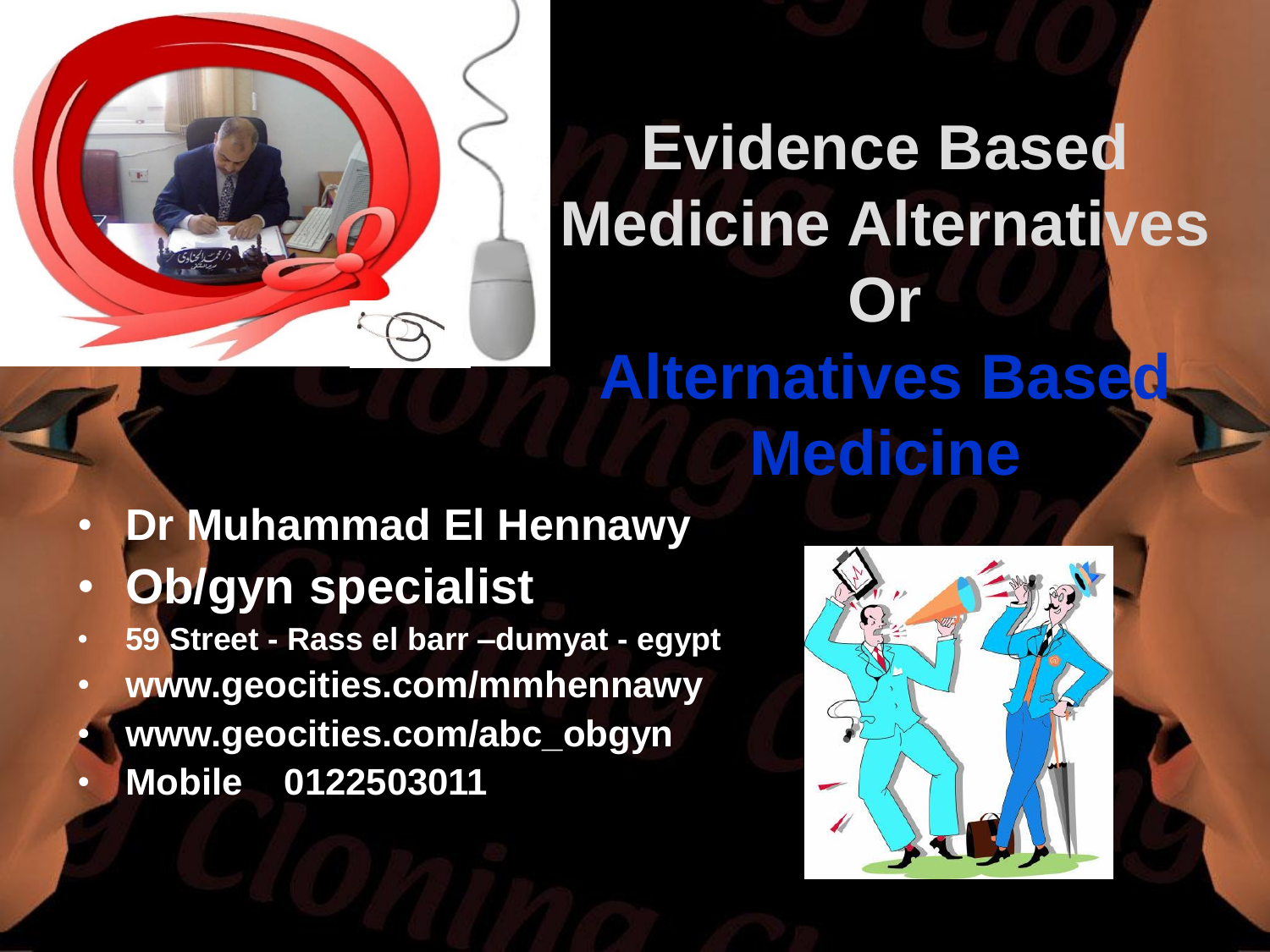## Evidence-based medicine (EBM)

- It is the science of getting research into practice
- Aiming to improve care of patient
	- By markedly use of the best available evidence
- This is achieved by integrating the best research evidence with clinical expertise and patient values

**patient values** 

**clinical expertise best avaliable evidence**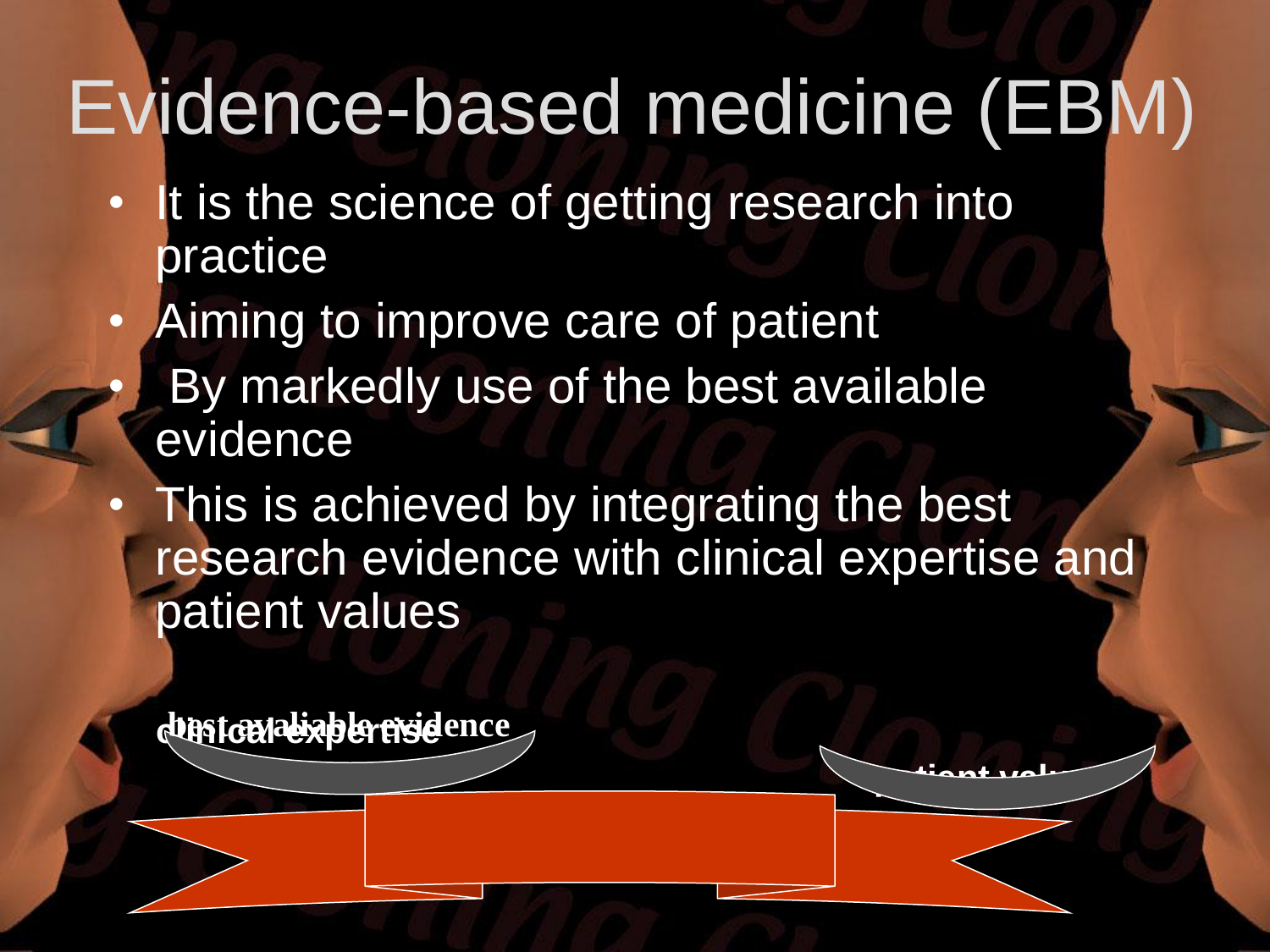When there is no evidence When you do not know the evidence When you want to support the evidence

You may use alternatives to evidence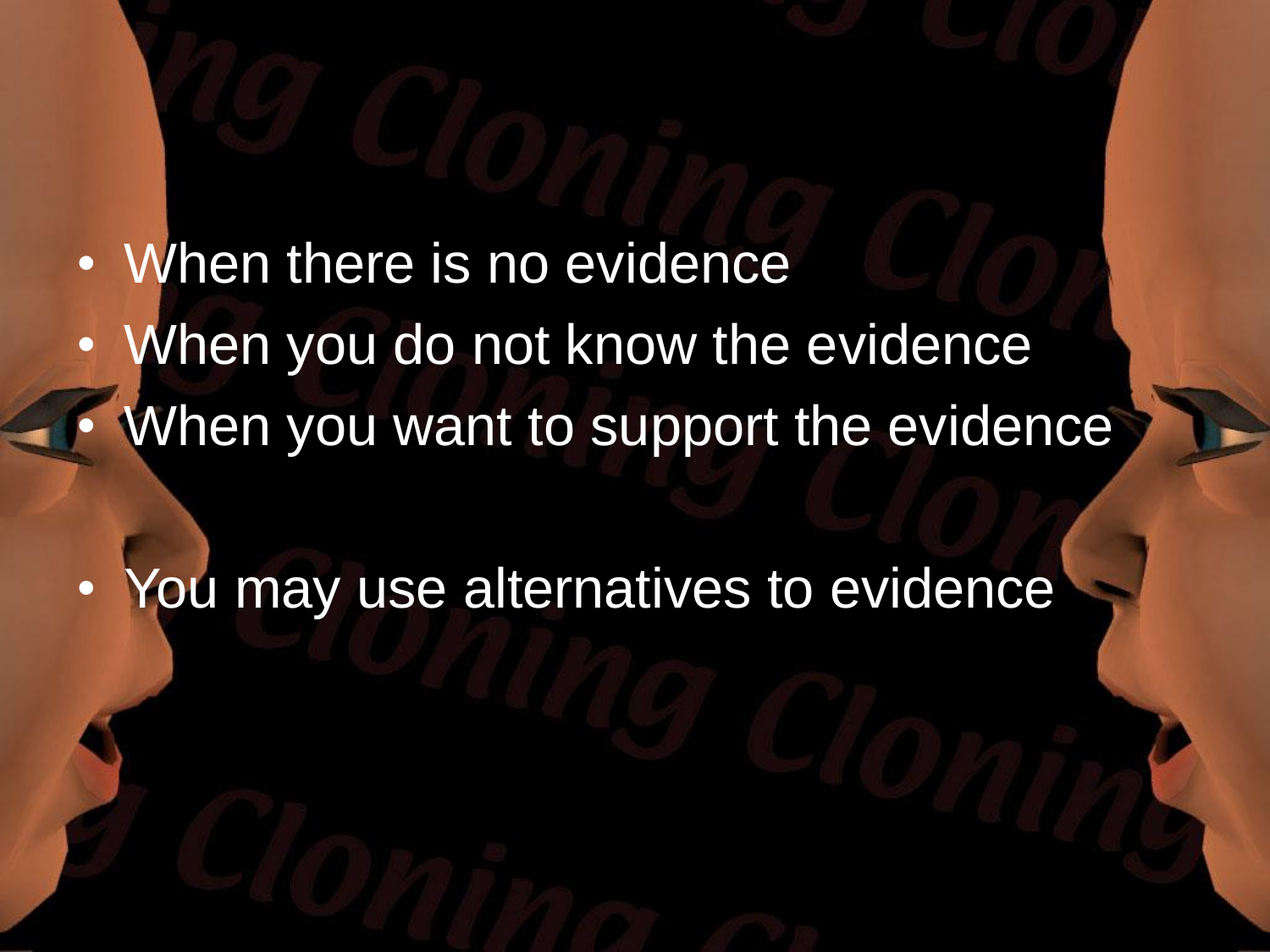• There are plenty of alternatives for the practicing physician in the absence of evidence.

This is what makes medicine

as well as

an art

a science.

Also it is very close to reality, seems to establish a new classification in the Art of Medicine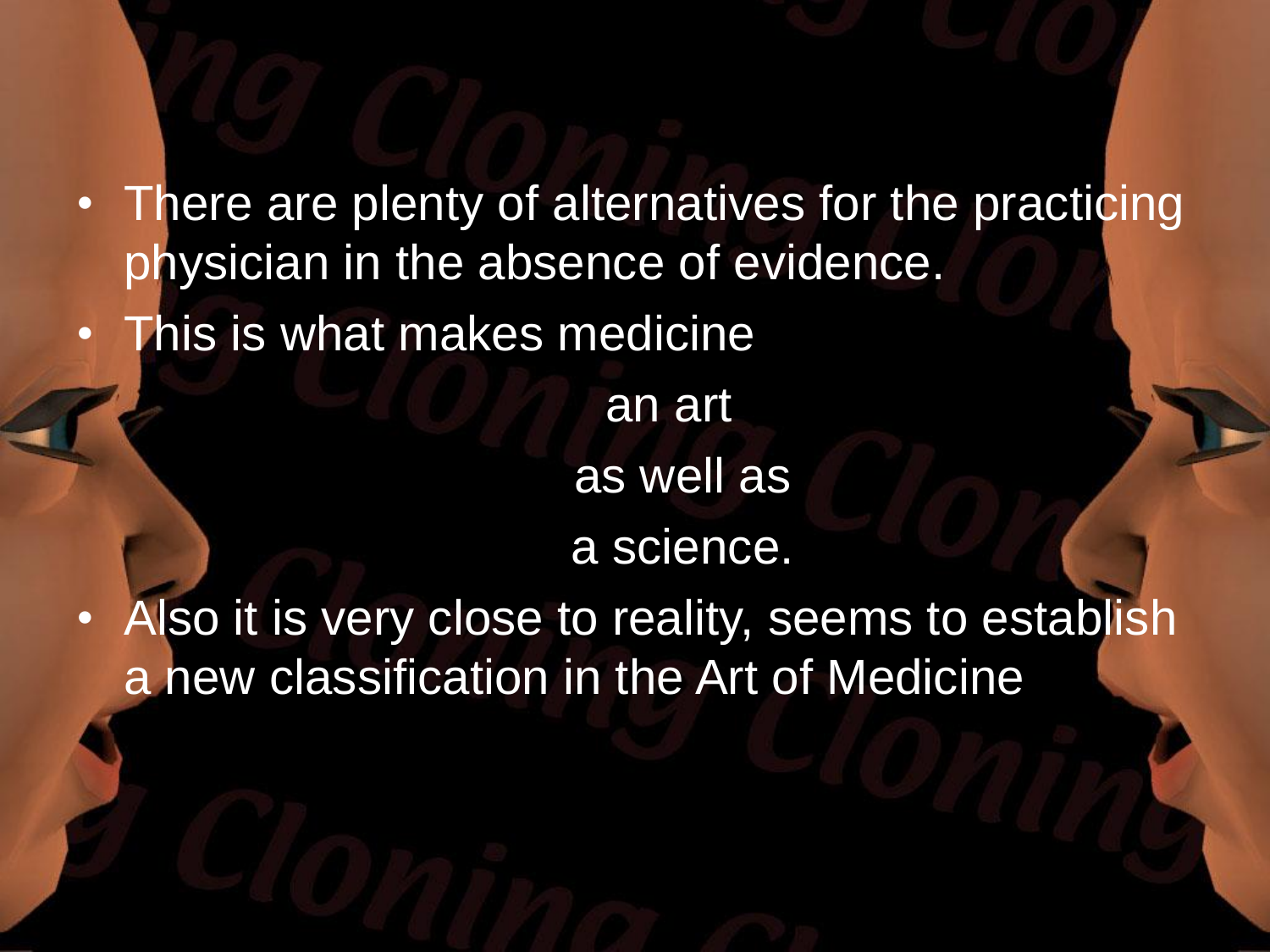- Two people have just met,
- **But within seconds**
- One has begun to tell the other intimate personal details about his health.
- What is more,
- It is likely that, in a few minutes,
- He will be prepared to remove some of his clothes
- And submit to a physical examination.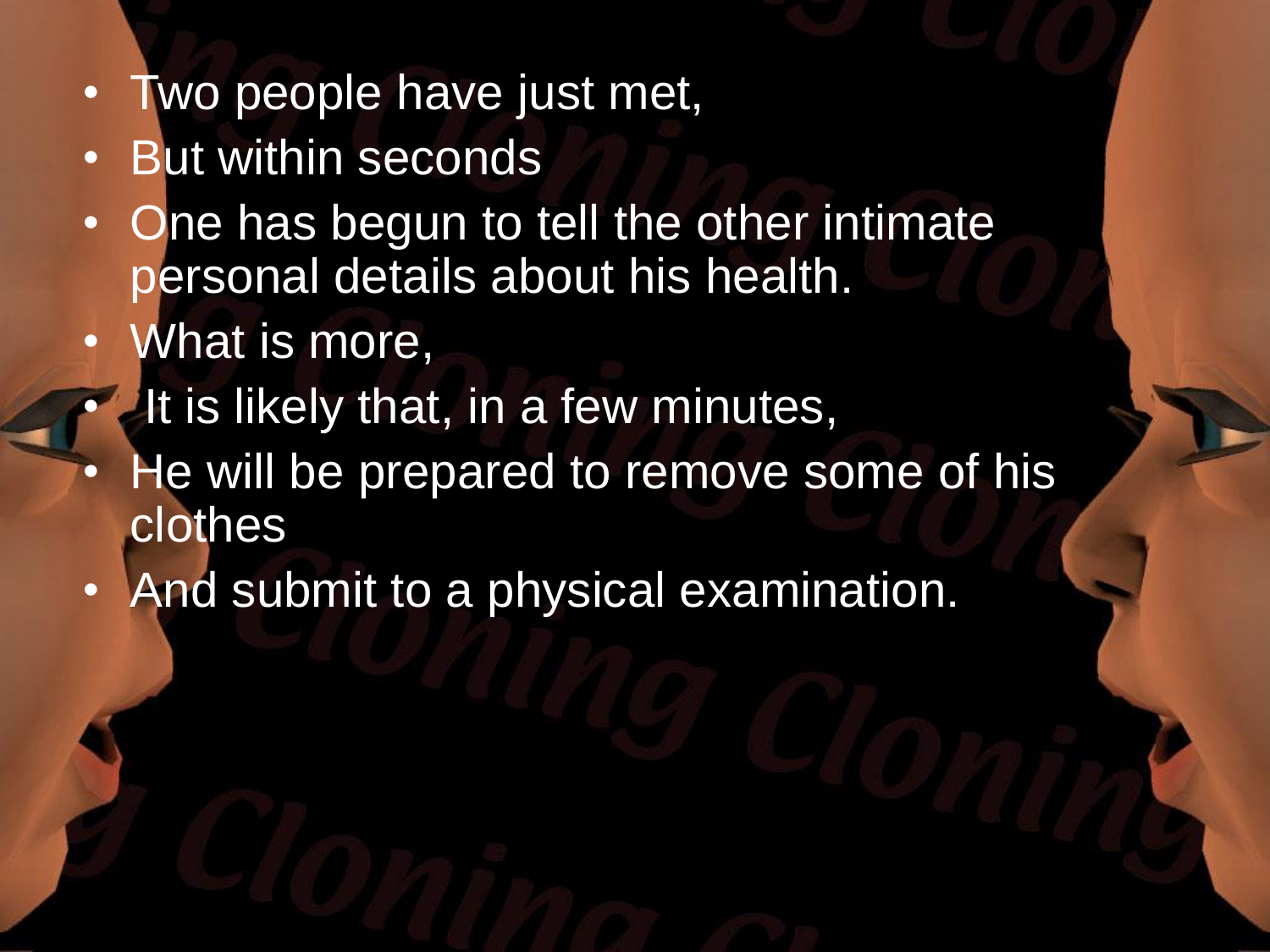- Doctor-patient communication is difficult because each "party" is coming at the picture from a totally different perspective and probabl from a different education level .
- Doctors and patients are on different wavelengths and that will always be the case BUT, with the knowledge above we'll be on track to close the gap between the wavelengths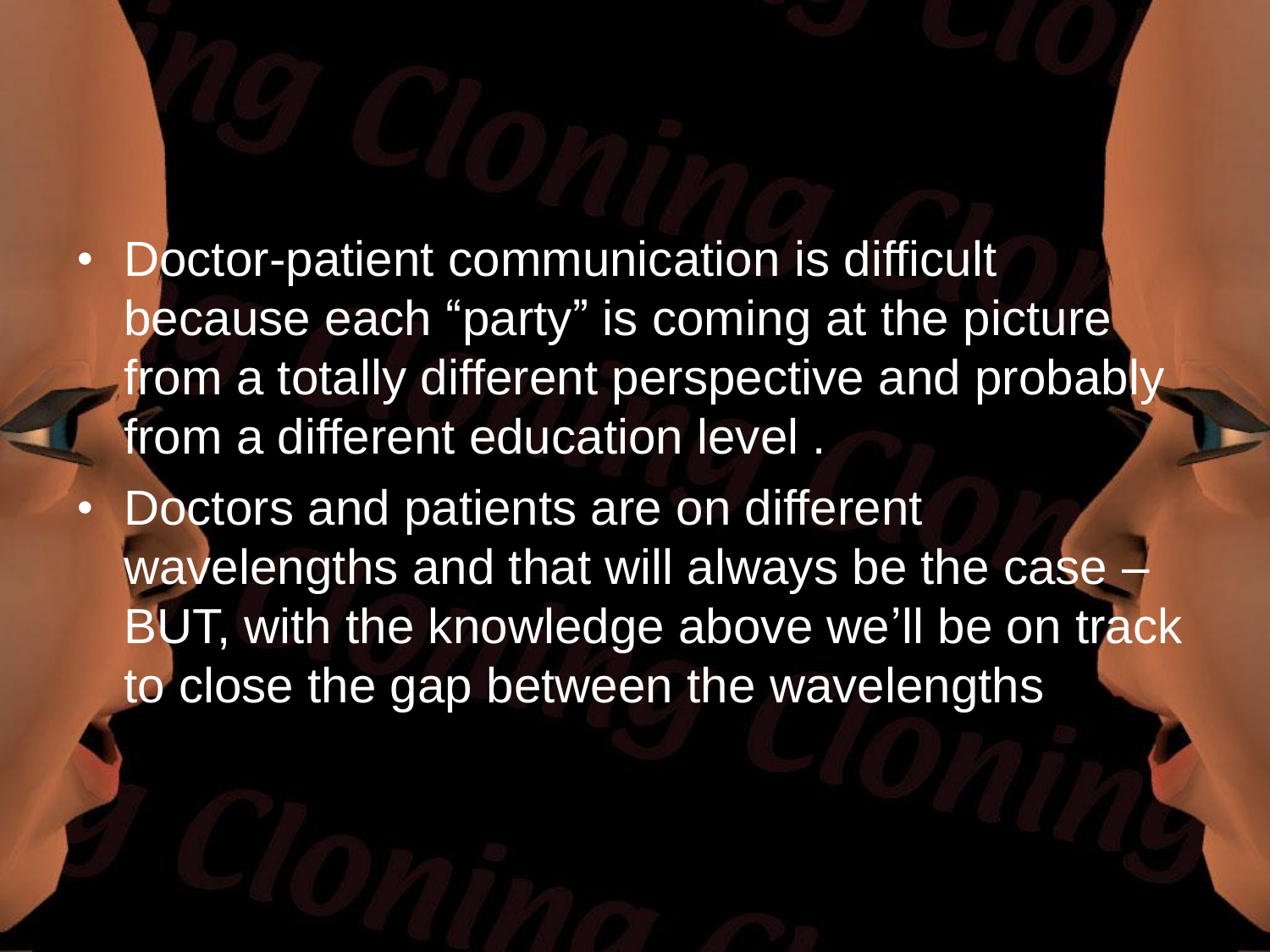#### **Every Physician has practiced one or more of EBM alternatives**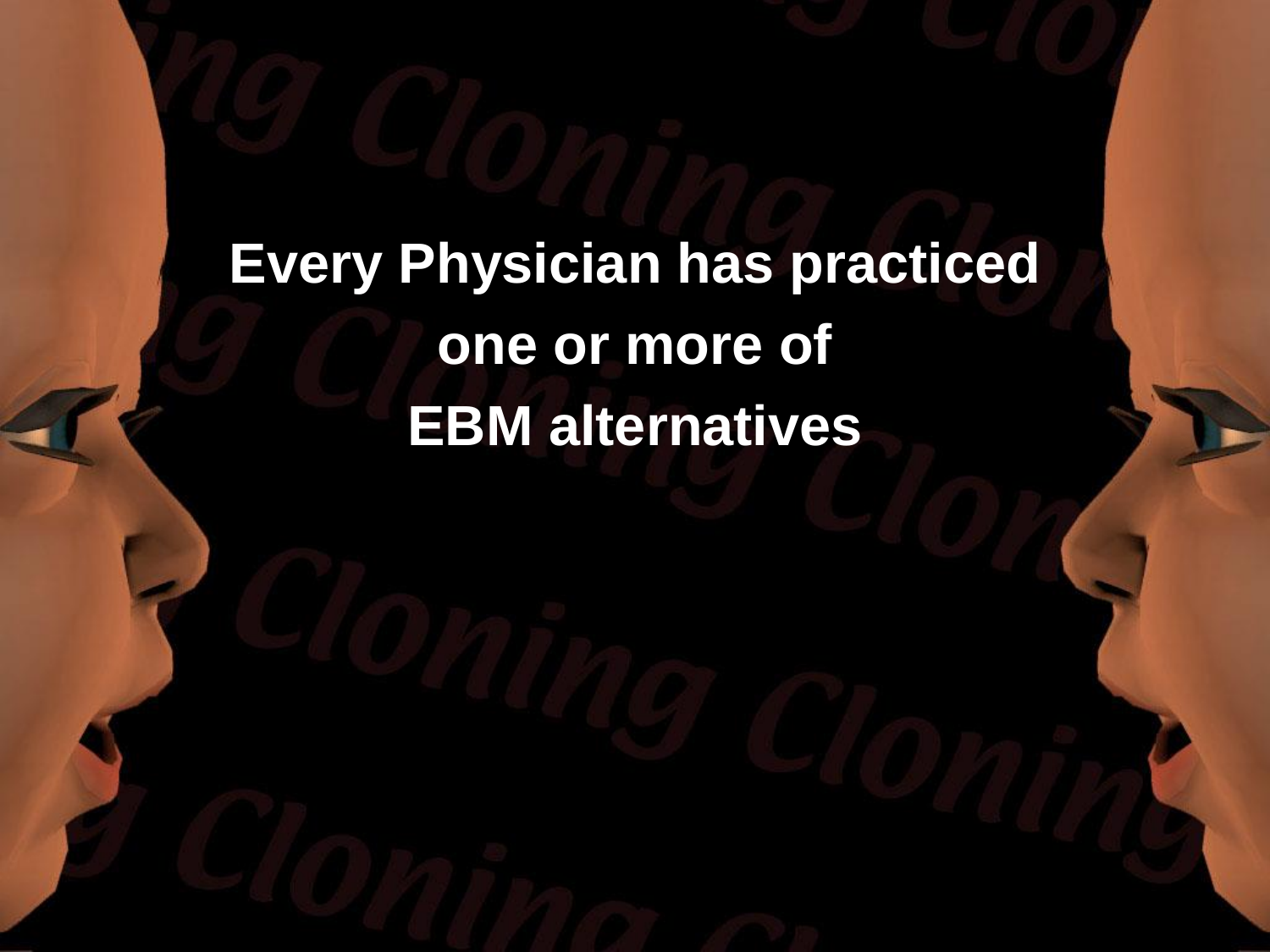- According to
- Doctor appearance, dress, personality talking ,
- Surrounding ,
- Patient beliefs and religion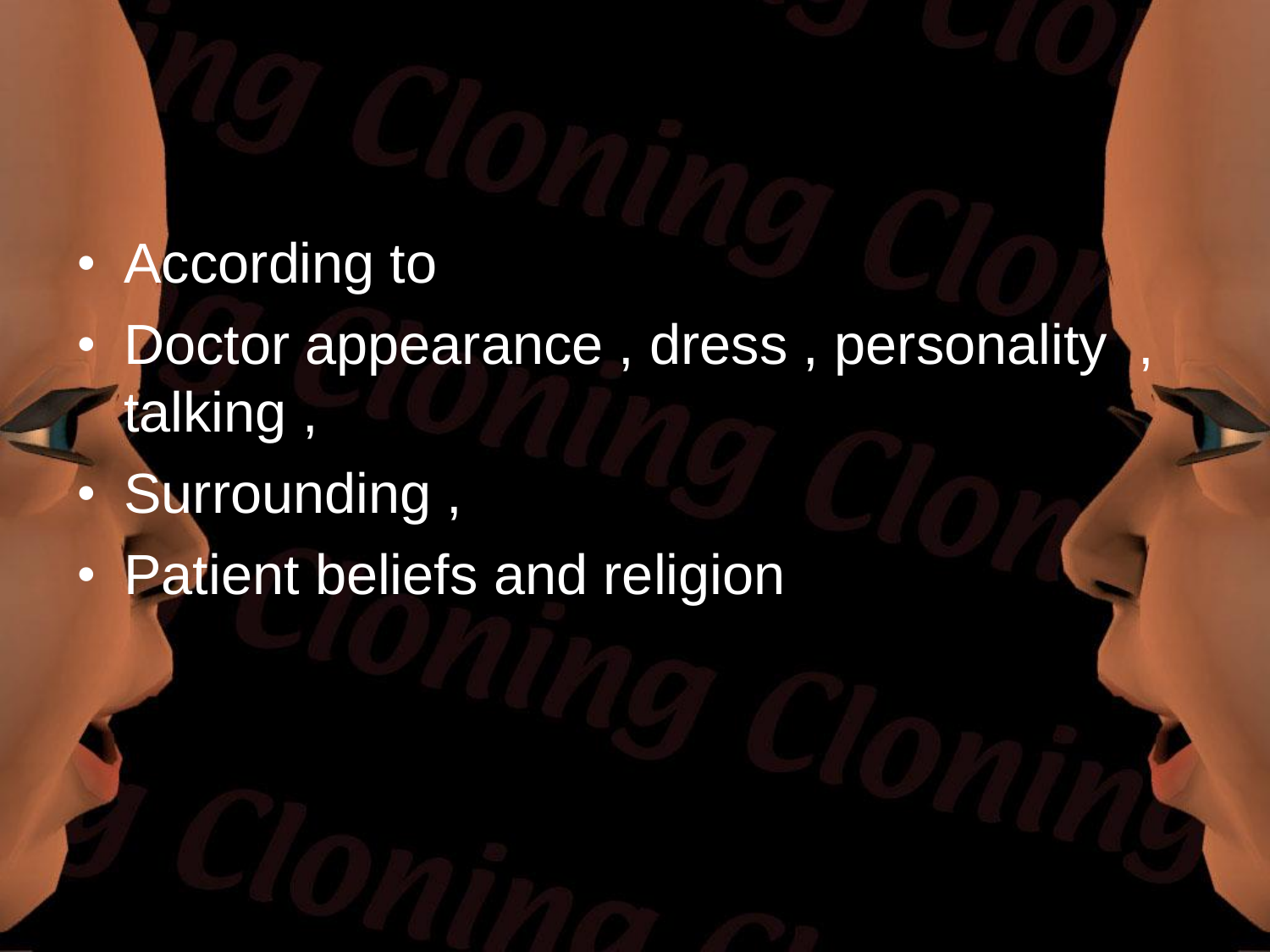## **Age Based Medicine**

Substitute advanced age for evidence. Experience, it seems, is worth any amount of evidence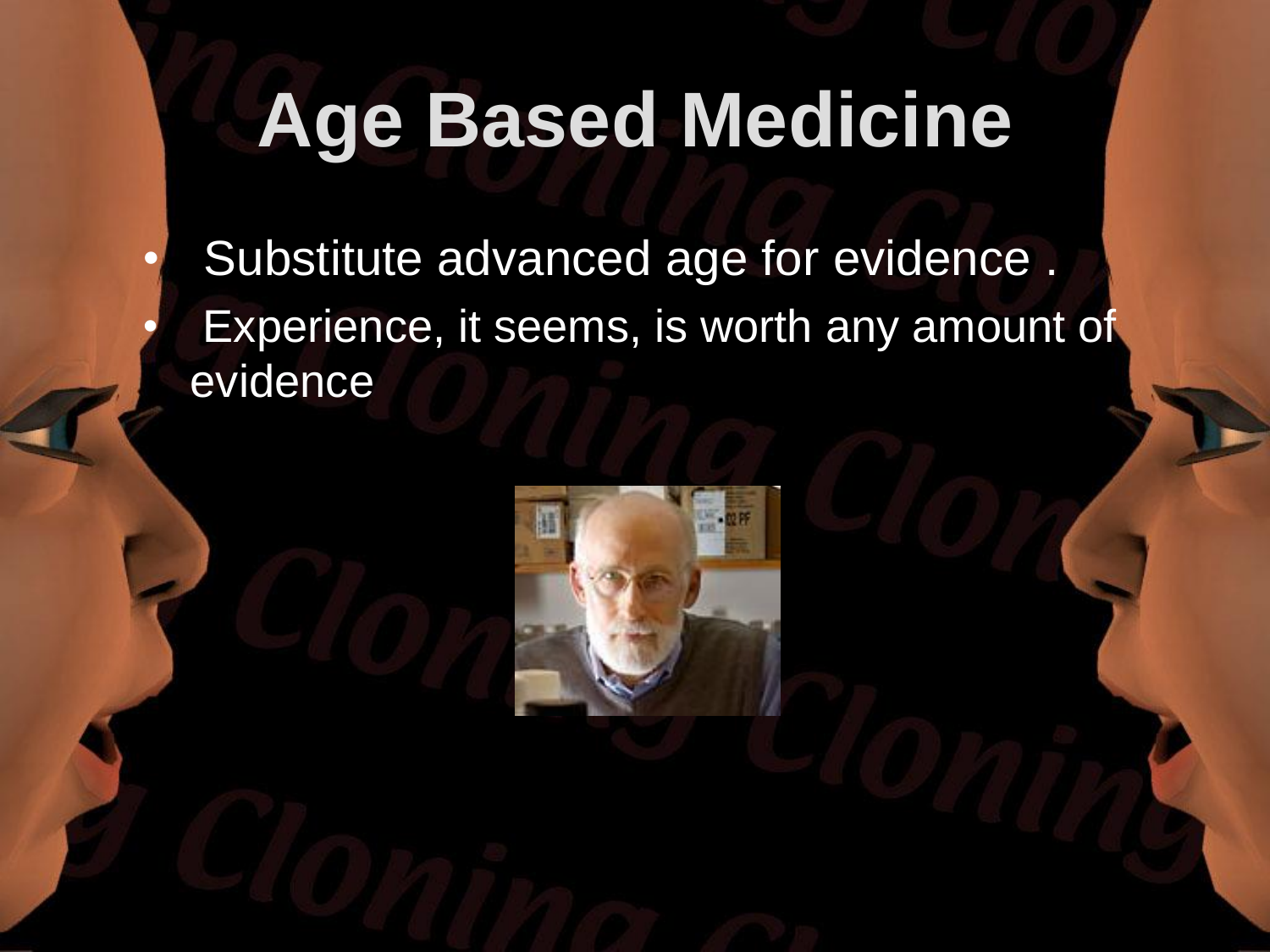

# **Hair Based Medicine**



Substitute balding pate, long bread hair, highlighted their hair or white head hair for evidence .

These are called the "halo" effect.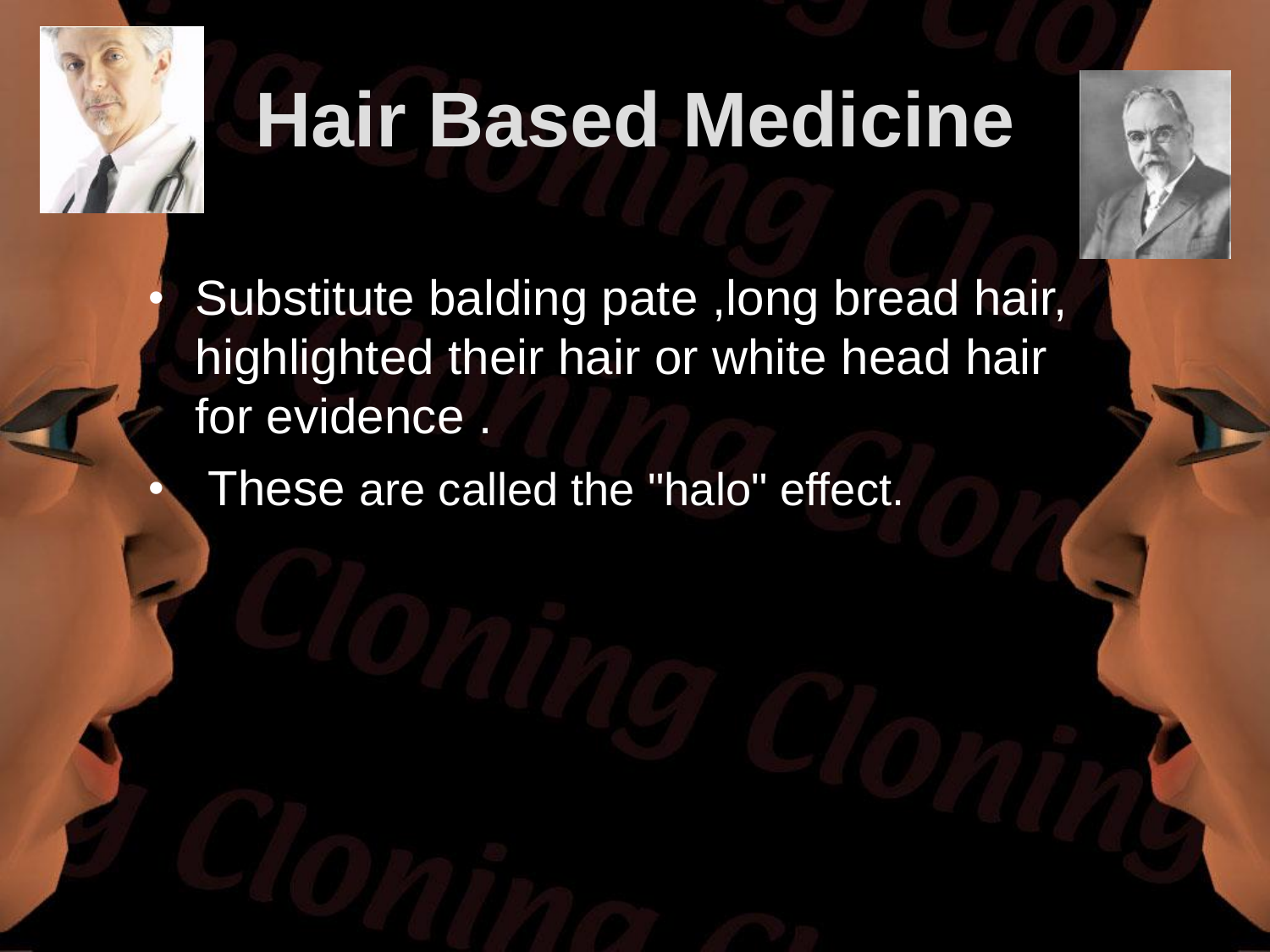## **Race-Based Medicine**



- The doctor is commonly white and middle class and the patient black and indigent.
- Racial differences, even in the absence of social class differences, may have a negative impact on the quality of the doctor-patient relationship
- It is essential for patient satisfaction and optimal patient care.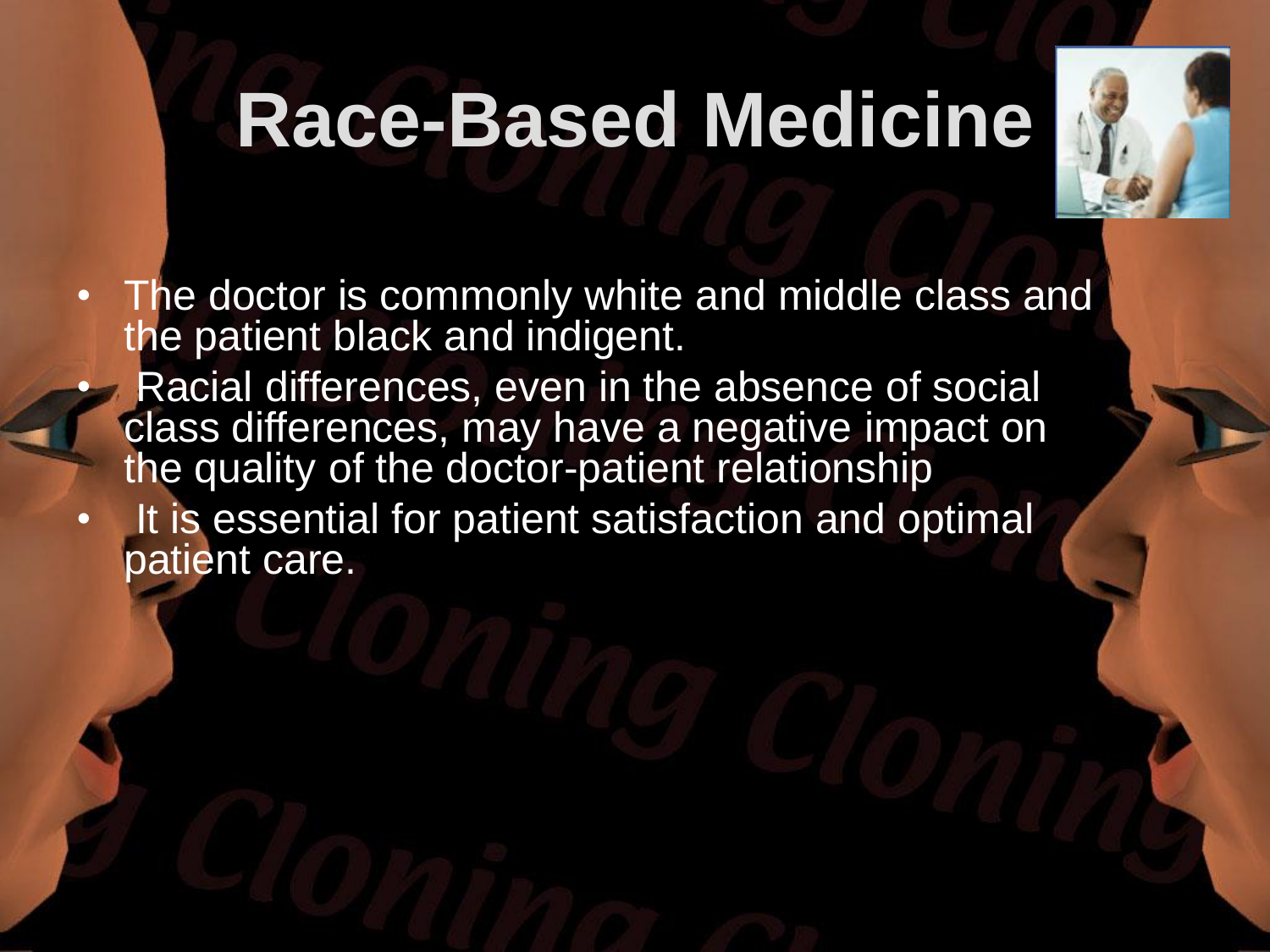#### Beautiful Doctor – Based Medicine

- **Substitute beauty of face , eye , body shape for evidence**
	- **Beauty male doctor ---- at the hospital or clinic ……………………**
- **Beauty female doctor --- at the hospital or clinic ………………..**

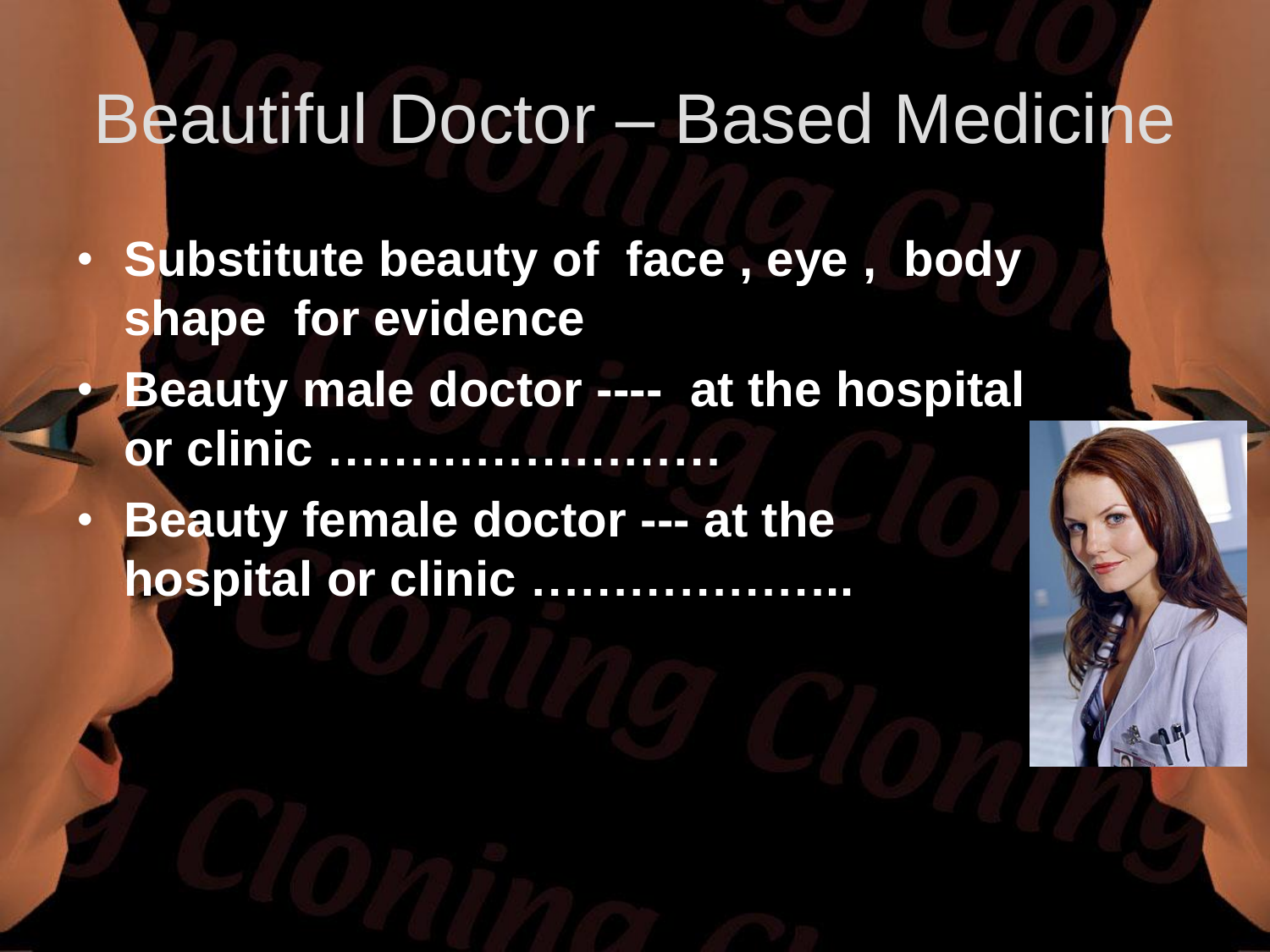#### Doctor's Gender-Based Medicine

- **A male or a female?**
- **Does one hold an advantage over the other?**
- **Many Patients say yes, there are huge differences,**
- **while others say no**

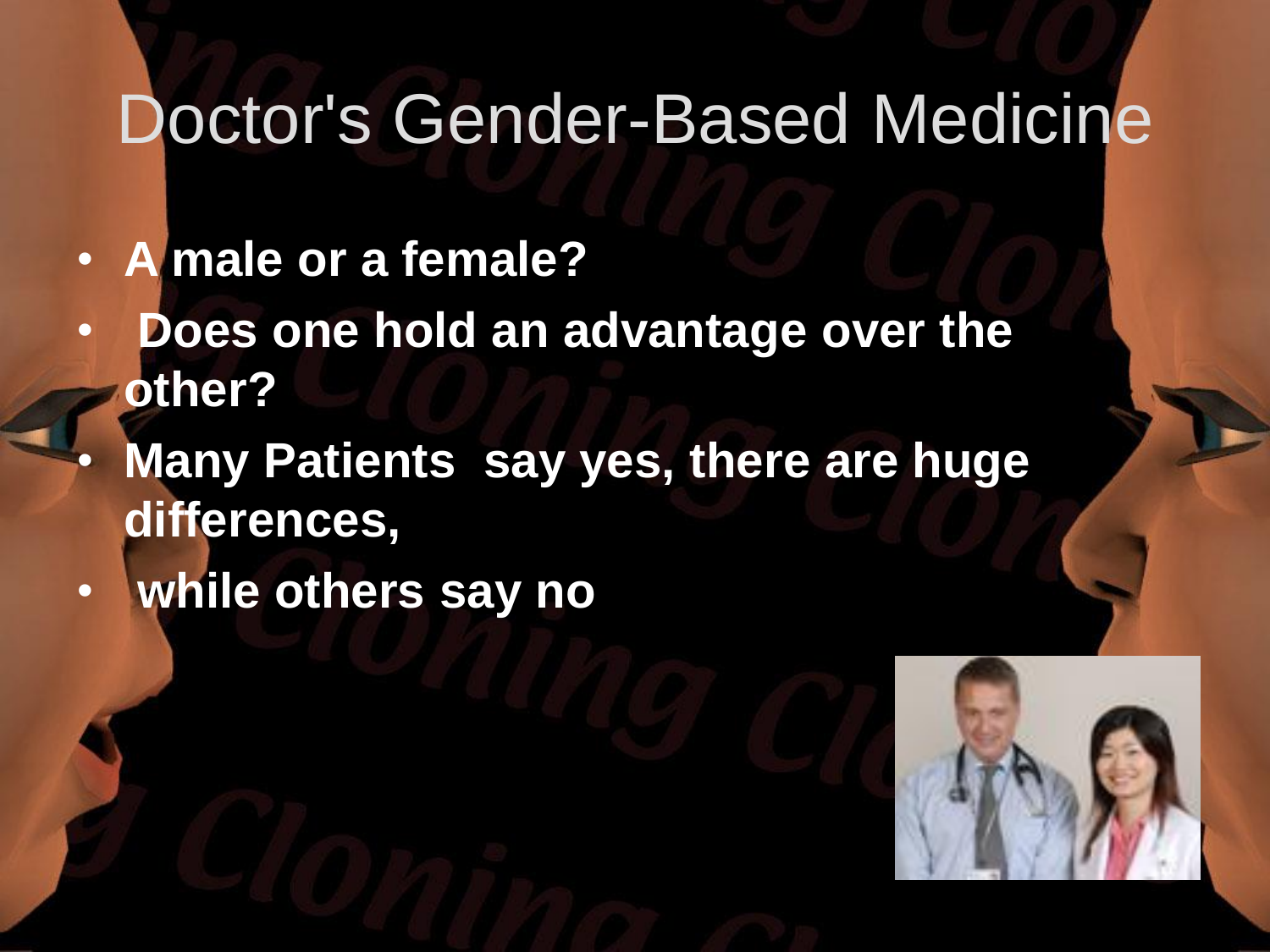### Smile – Based Medicine

- A beautiful smile can increase confidence and self-esteem,
- Giving an edge in everyday activities by improving professional and personal image.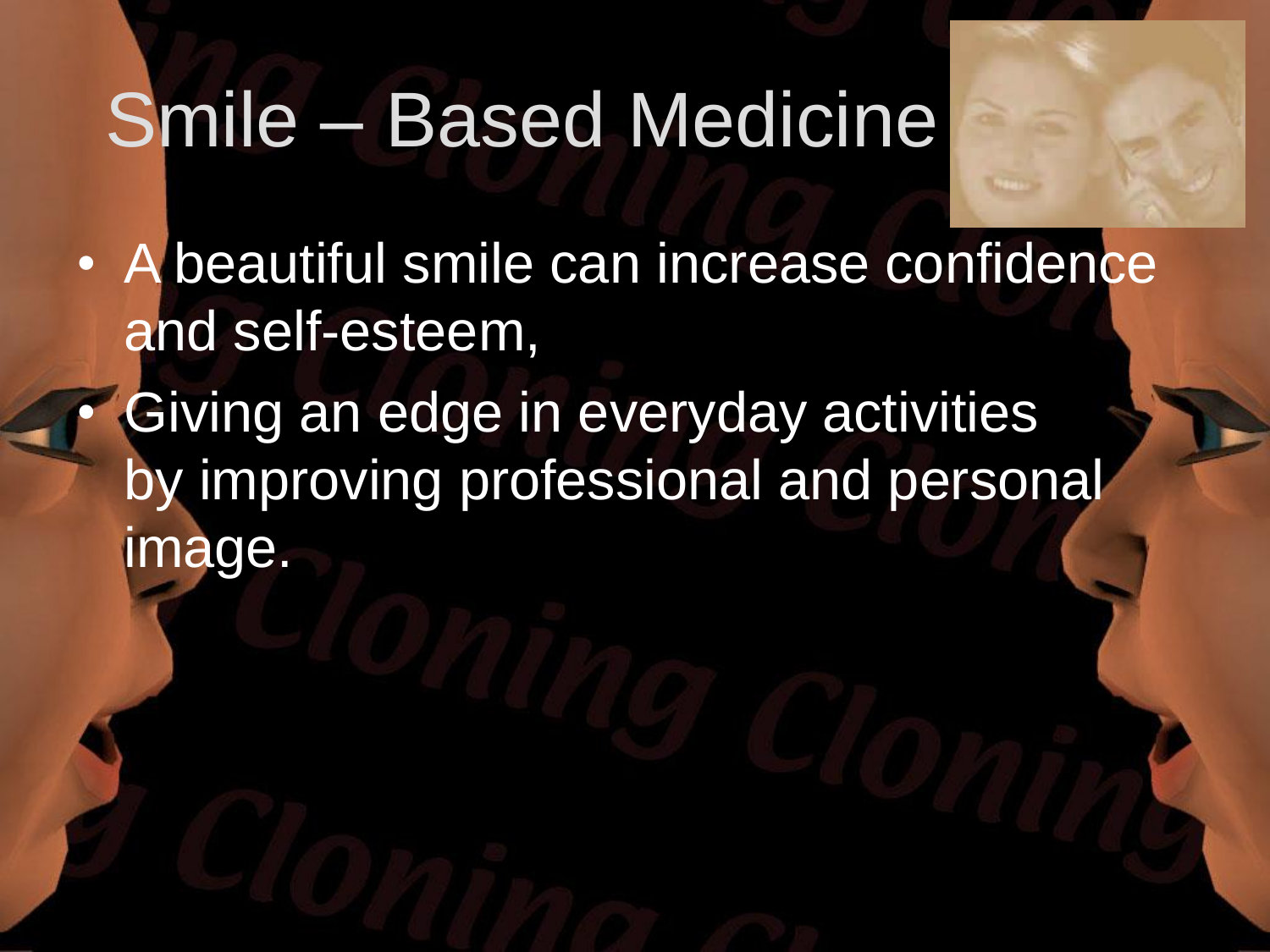#### Dress Based Medicine

when it comes to patients' confidence,

- Not wearing a tie does not have the biggest negative effect.
- While not wearing formal trousers and shirt Trousers- changed from dress pants to flared jeans, Shirt -- changed from dress shirt to Hawaiian shirt) — accounted for most of the patients' confidence,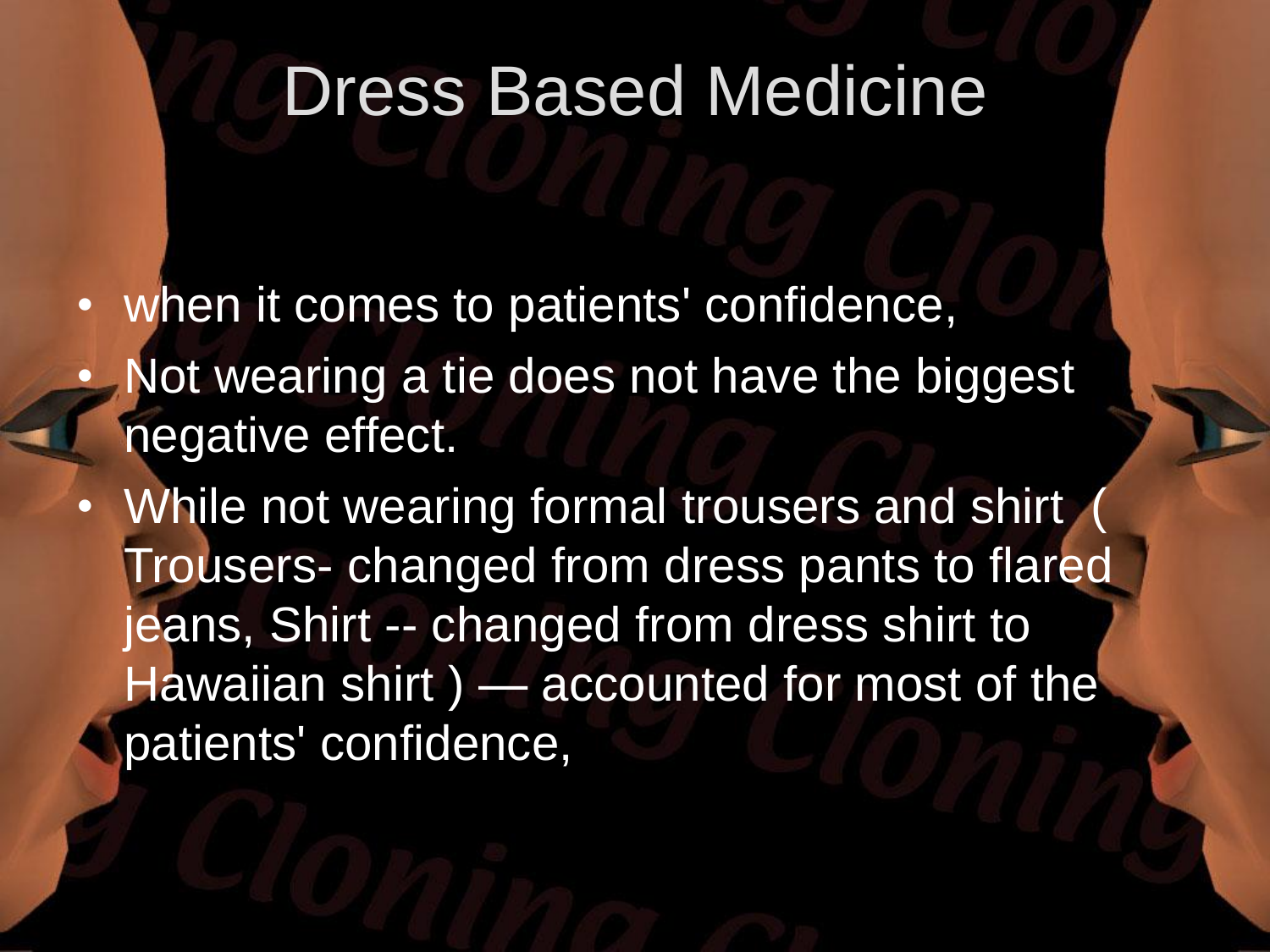#### Tie Based Medicine

- Substitute ties for evidence
- The necktie (conventional ties and bow ties) that traditional symbol of male medical authority
- Wearing a tie may enhance patients' satisfaction and confidence,
- A dangling tie or bow tie also substantially increases the risk of passing infection from one patient to another
- **Doctors** should either not wear a tie at all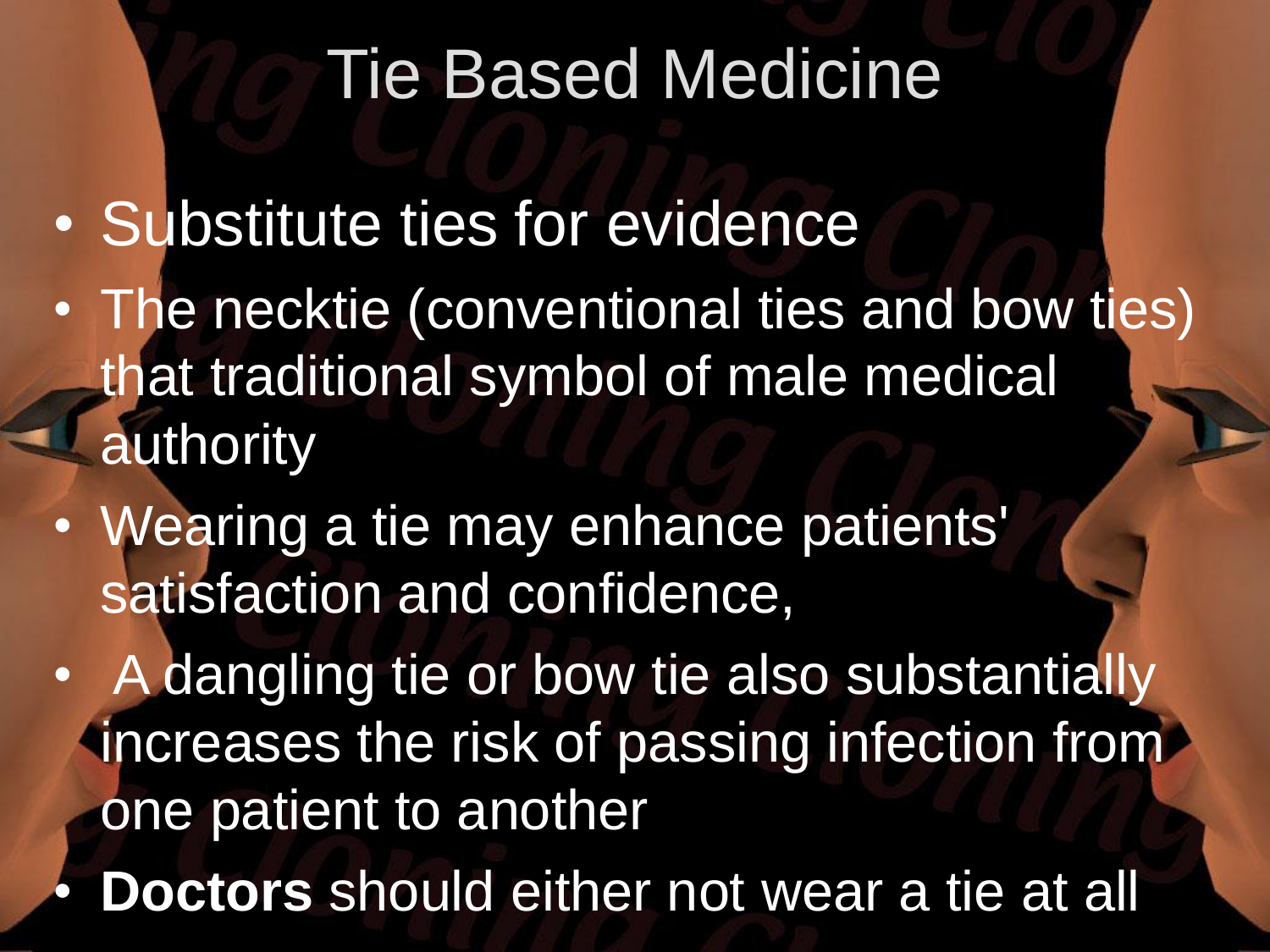### **Clothes Based Medicine**

**- Substitute sartorial elegance eloquence for evidence . carnation in the button hole, . silk tie, .armani suit . wield a big pen**

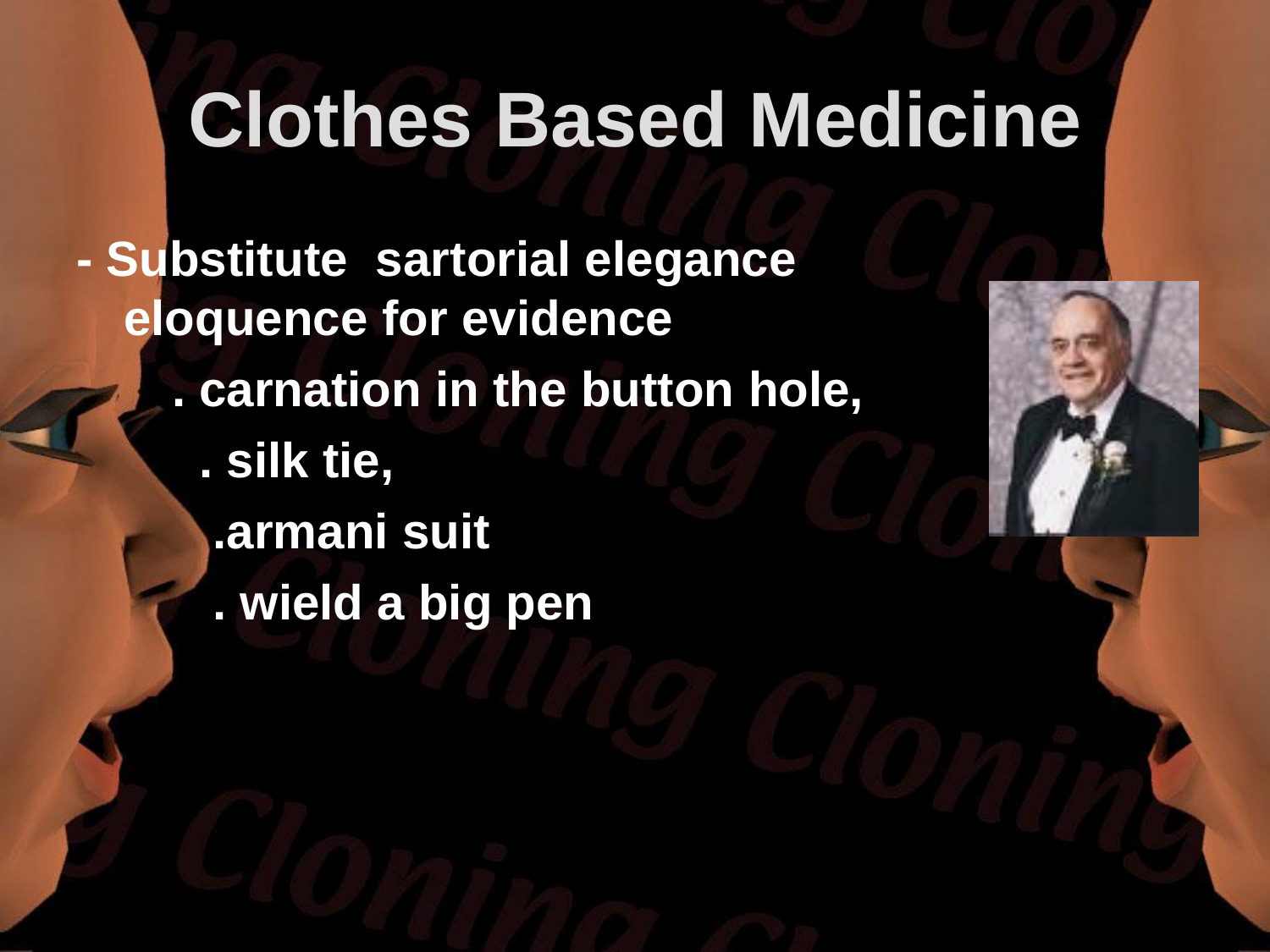# **White Coat Based Medicir**



- Substitute white coat for evidence
- For some medical students and physicians, the white coat is a source of pride; for others it's a source of controversy
- Still, all agree the colorless garment wields great symbolic power for those who practice medicine and for the patients they treat.
	- The coat protected the physician from the patient and vice versa.

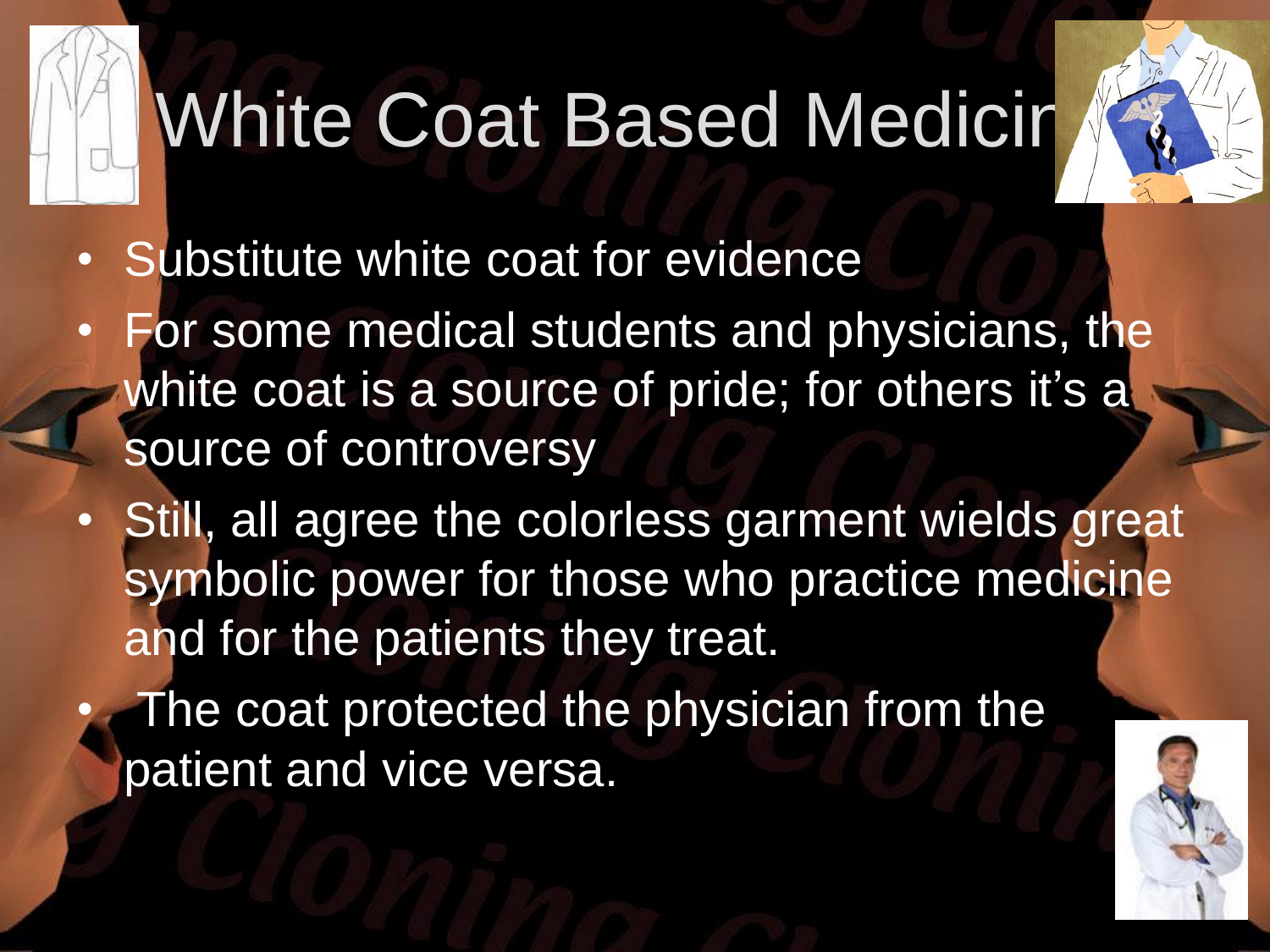## Pen Based Medicine

• Substitute Pen in pocket for evidence .

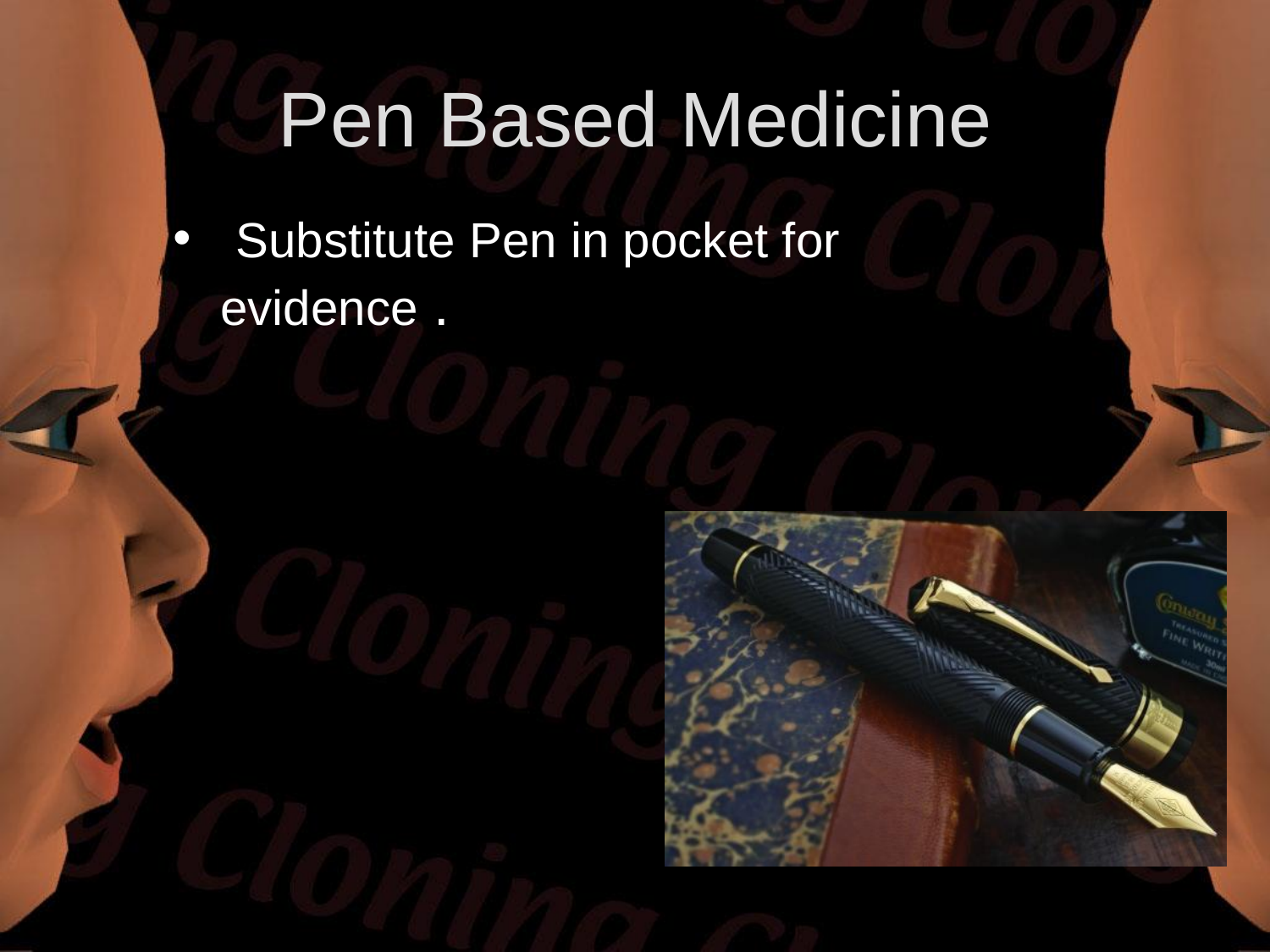### Stethoscope Based Medicine

Stethoscope around neck • A traditional stethoscope lets

you only hear the sound with no amplification. But digital stethoscopes can amplify sound and record sound.



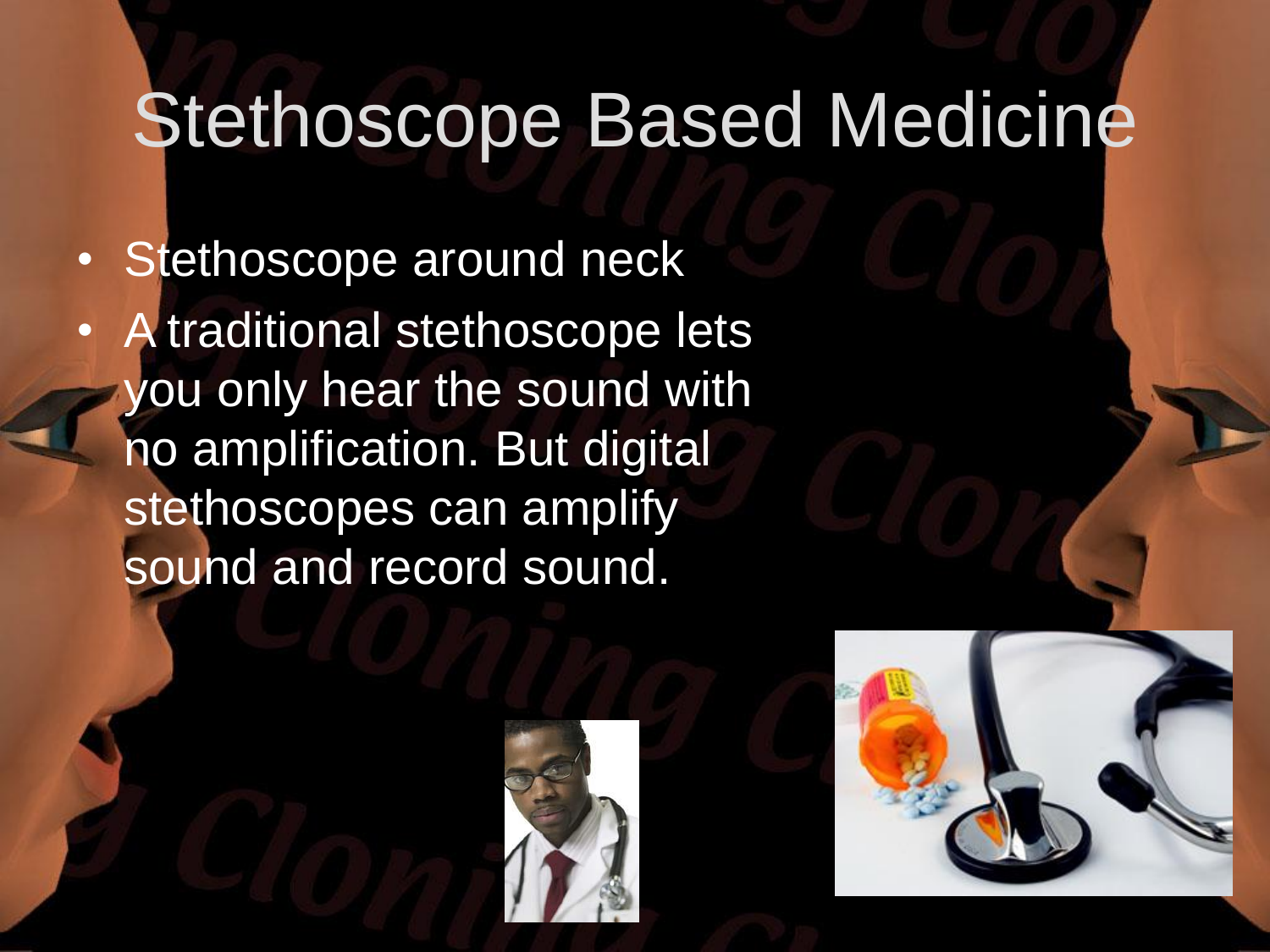### Glasses Based Medicine

• Substitute glasses for evidence .

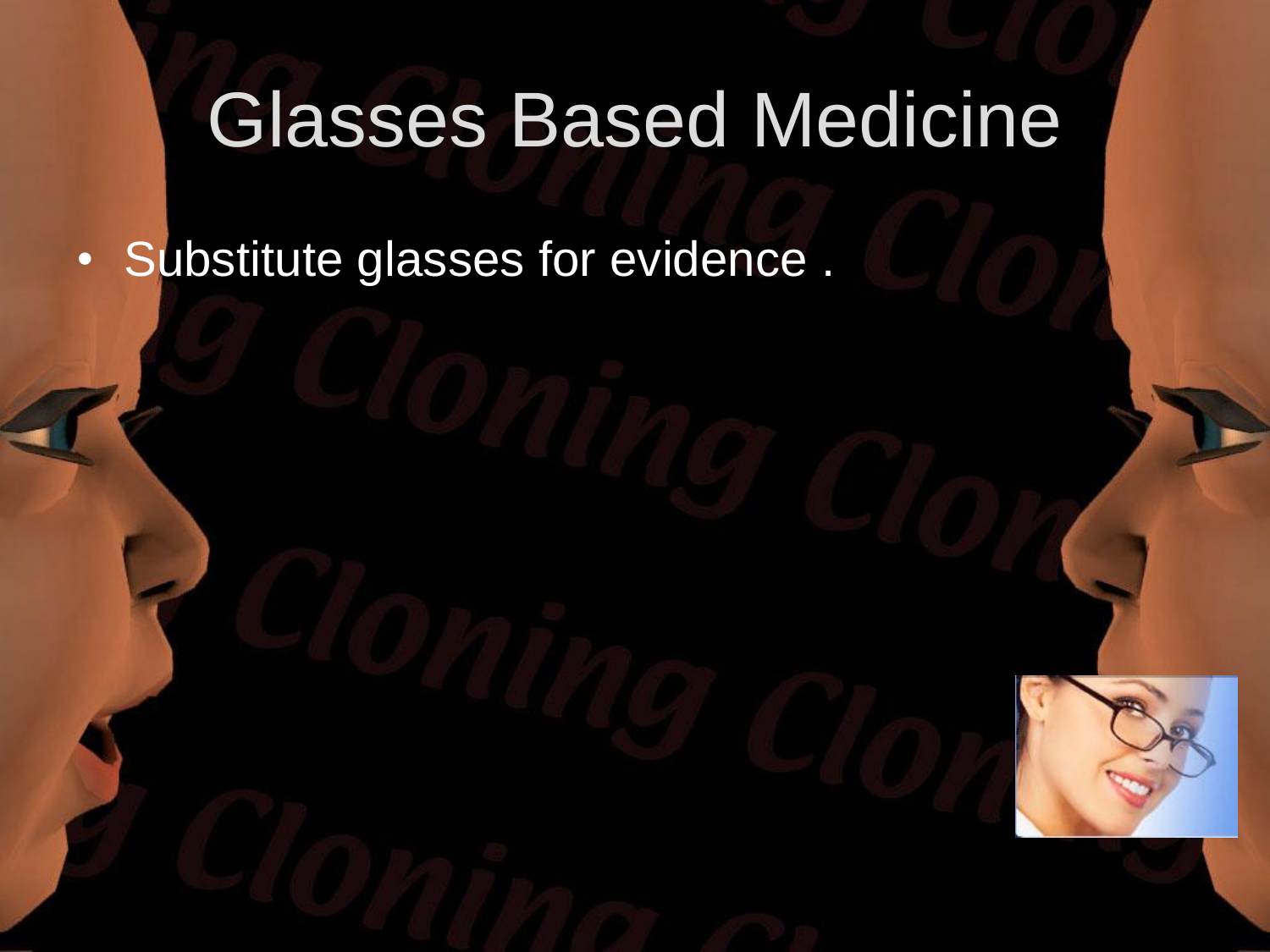#### **Verbal Or Tongue Based Medicine**

• **Substitute verbal eloquence for evidence** • **Tongue should all be equally smooth**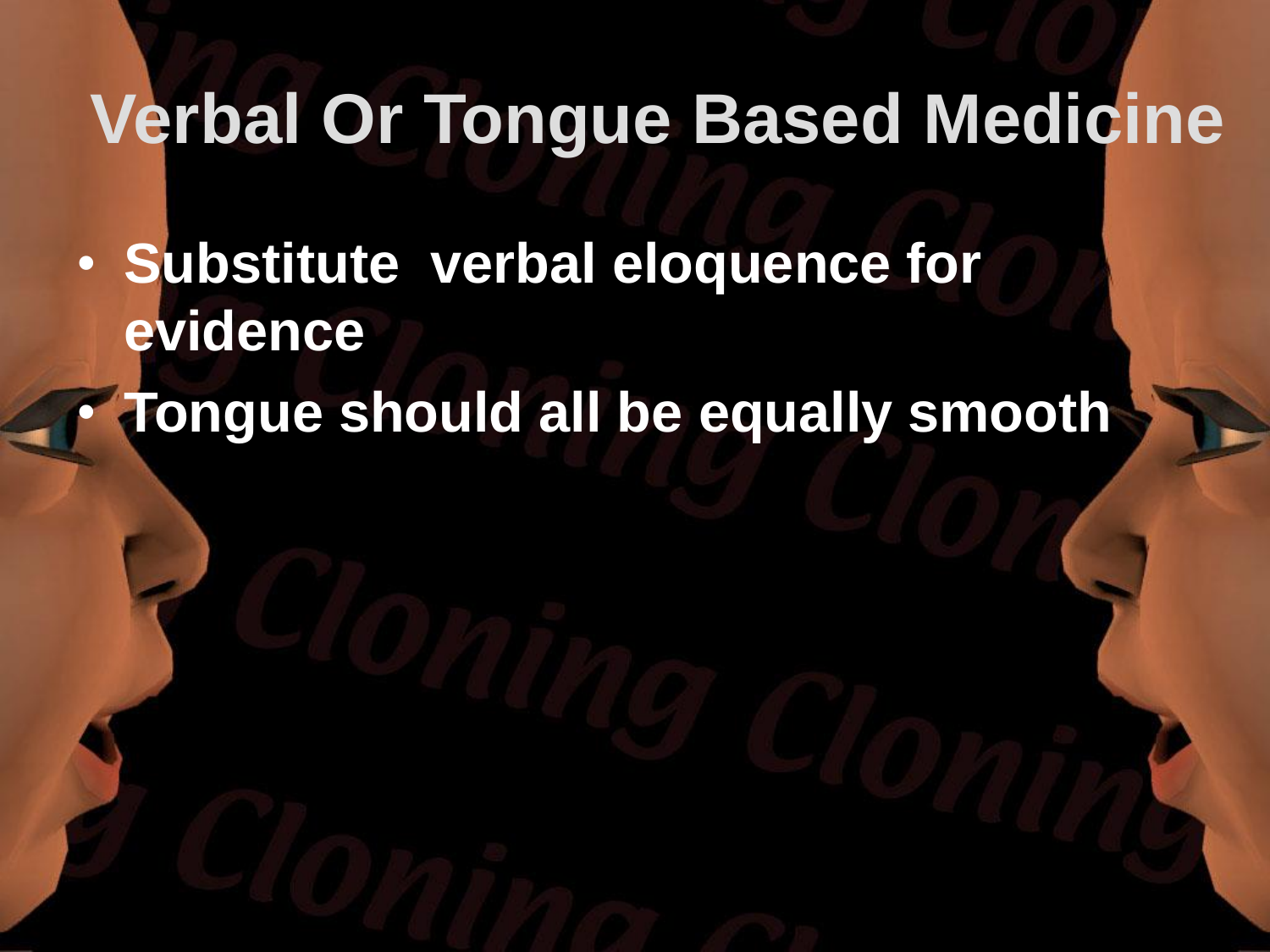#### Empathetic Voice Based Medicine

- Empathetic voice improves doctor-patient communication
- Doctors mainly used three 'voices' when talking to patients:
- The 'doctor voice' (seeking information),
- The 'educator voice' when seeking to inform and educate the patient about their condition, and
- The 'fellow human voice' when trying to get patients to talk about their problems.
- the use of a more empathetic 'fellow human voice' resulted in better treatment practices and more cooperation from patients.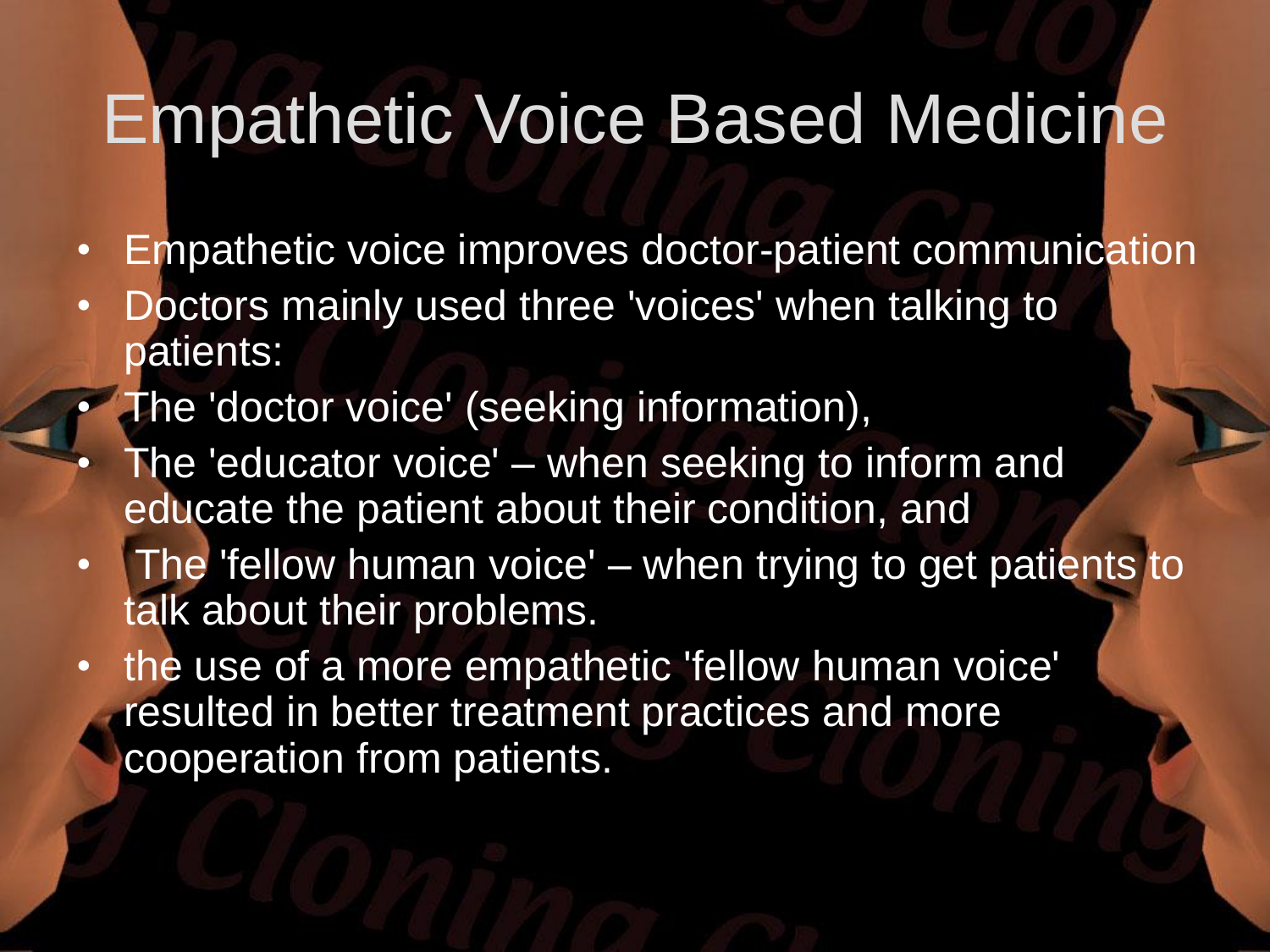### Listening Based Medicine

- The commonest complaint is that doctors do not listen to the patient.
- Patients want more and better information about their problem and the outcome, more openness about the side effects of treatment, relief of pain and emotional distress, and advice on what they can do for themselves.
- Many doctors do not see the role of physician as listener, but instead view their function more as a human car mechanic:
- Find it and fix it.

•

Yet patients often feel devalued when their illness is reduced to mechanical process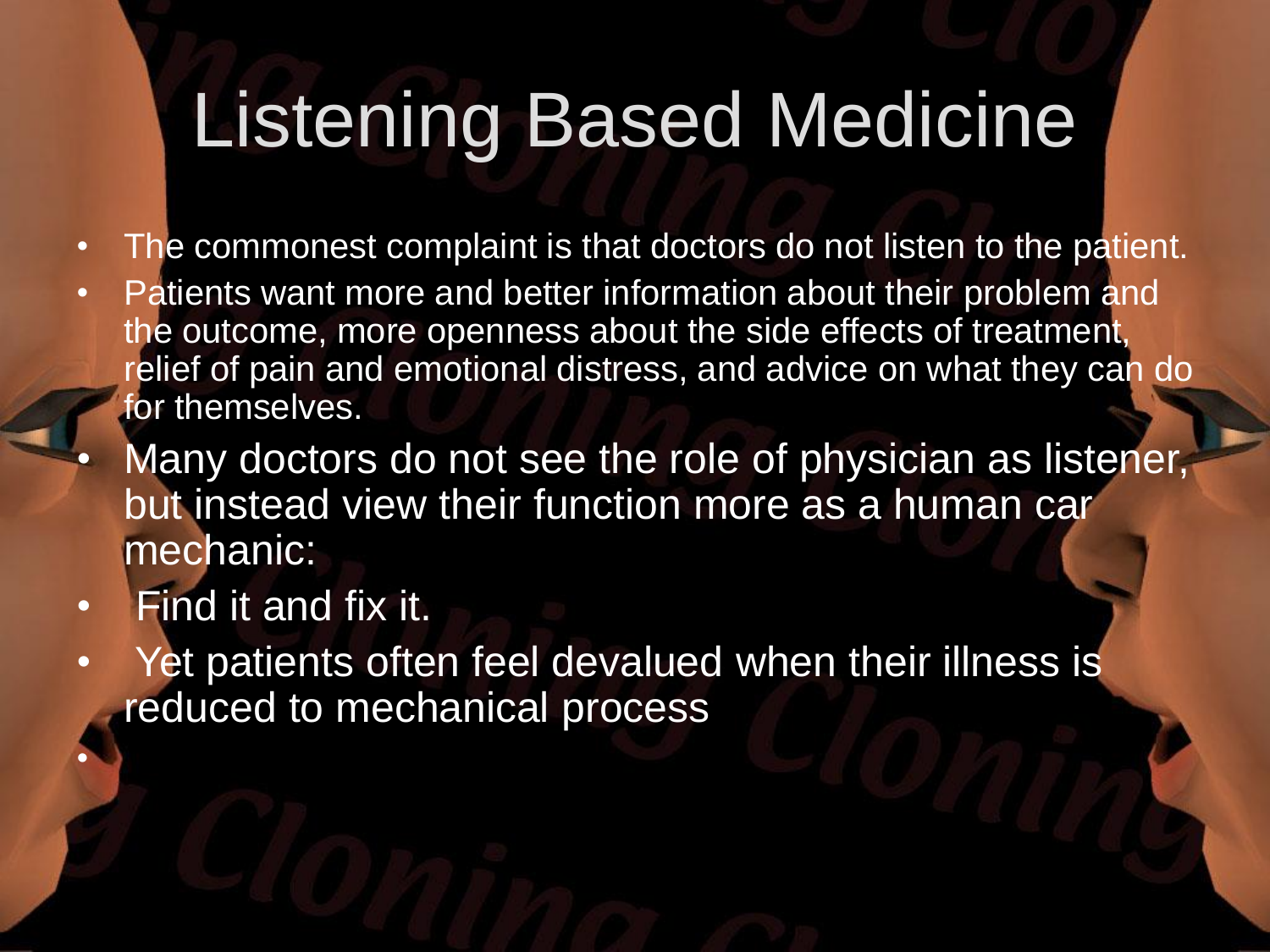### Explanation Based Medicine

• Explanation concerning diagnosis and causation of illness, in simple words and not to use of medical jargon.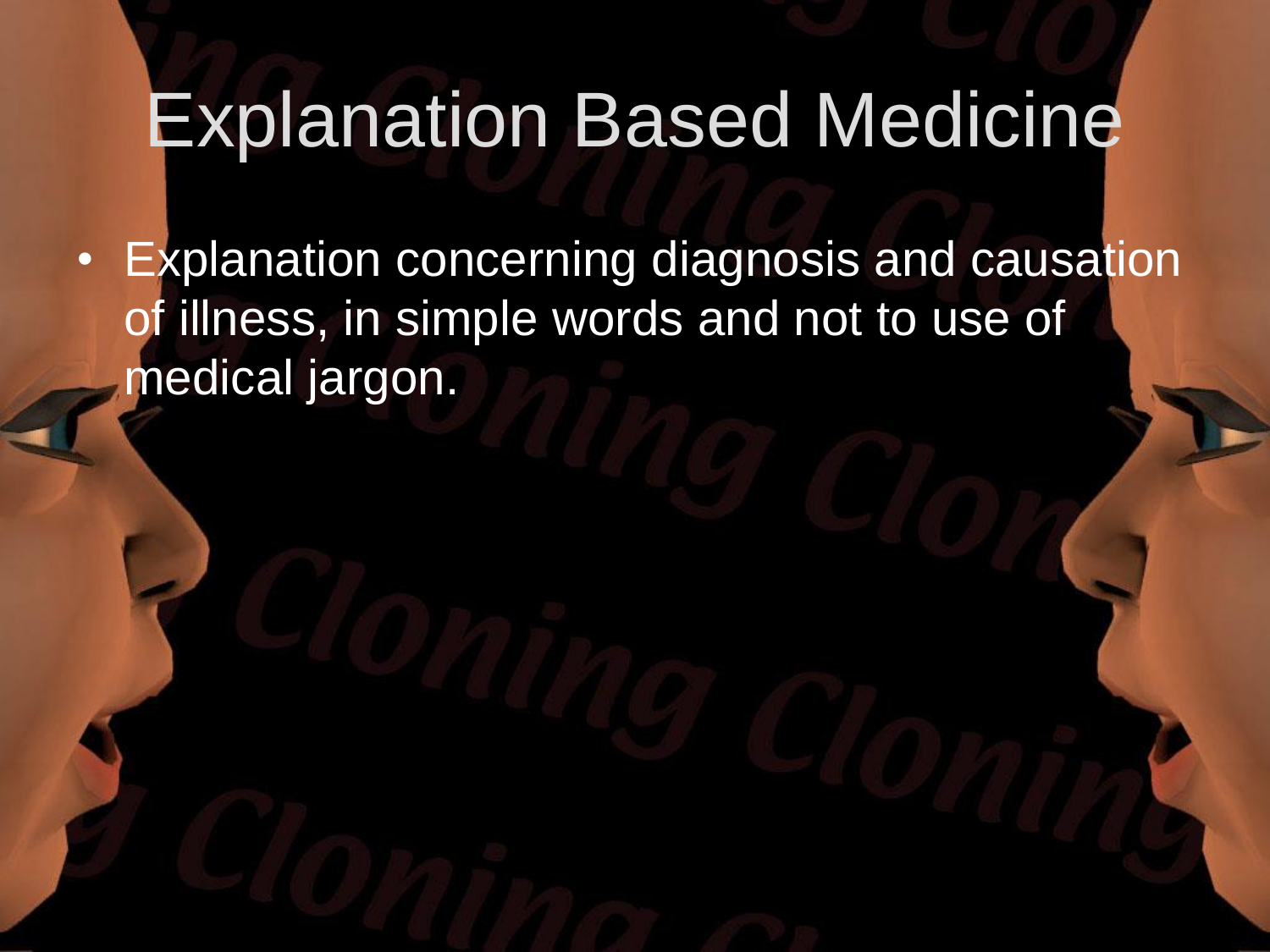#### **Confidence Based Medicine**

• More with Surgeons • Take these and everything will be just fine!

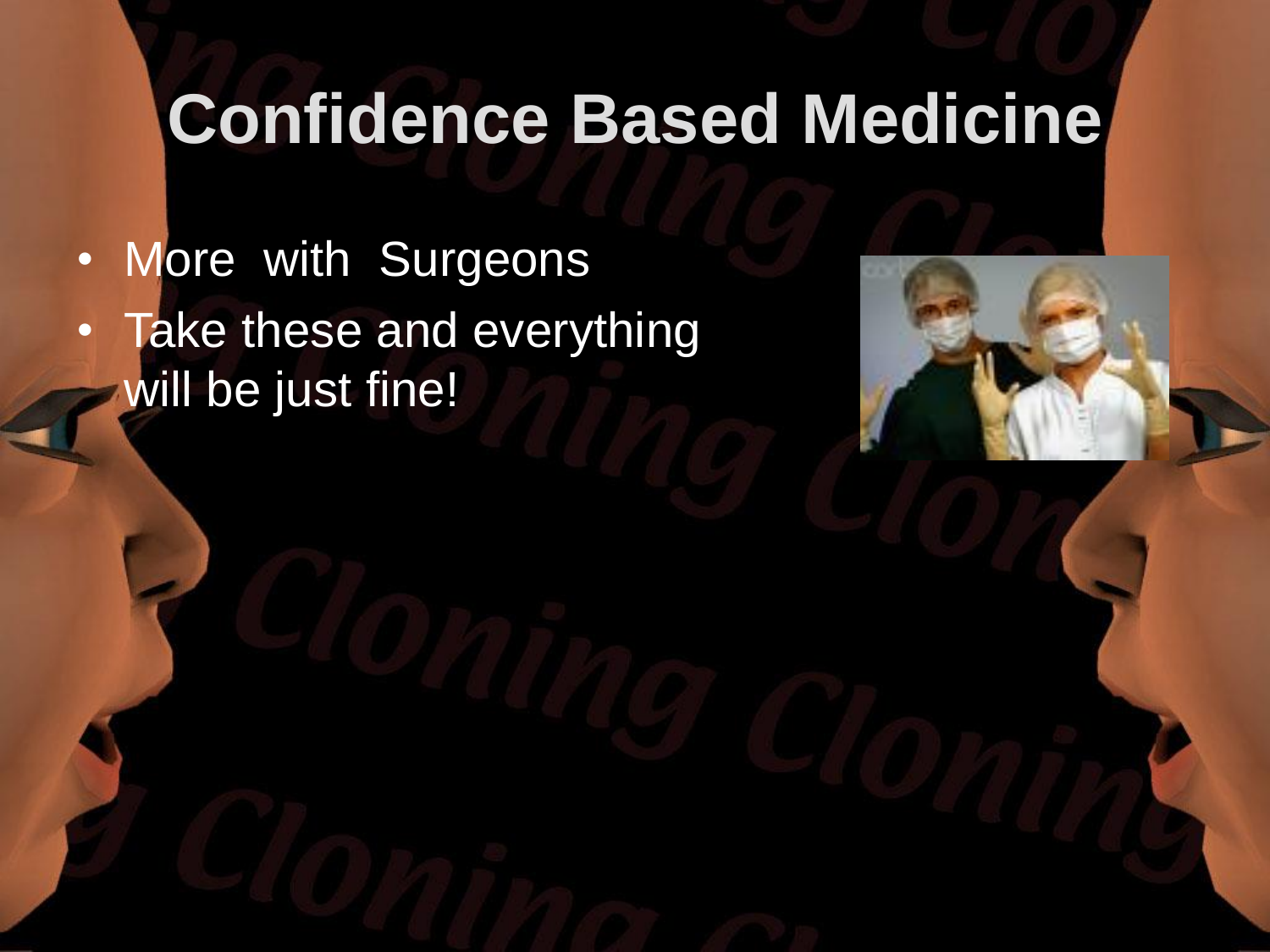### Conviction Based Medicine

- Substitute Conviction for evidence
- There is a steadily declining faith in physicians
- The kinds of medical care that patients find satisfying tends to alleviate psychosomatic symptoms and make patients more compliant with their treatment regimes, and thereby produce better clinical outcomes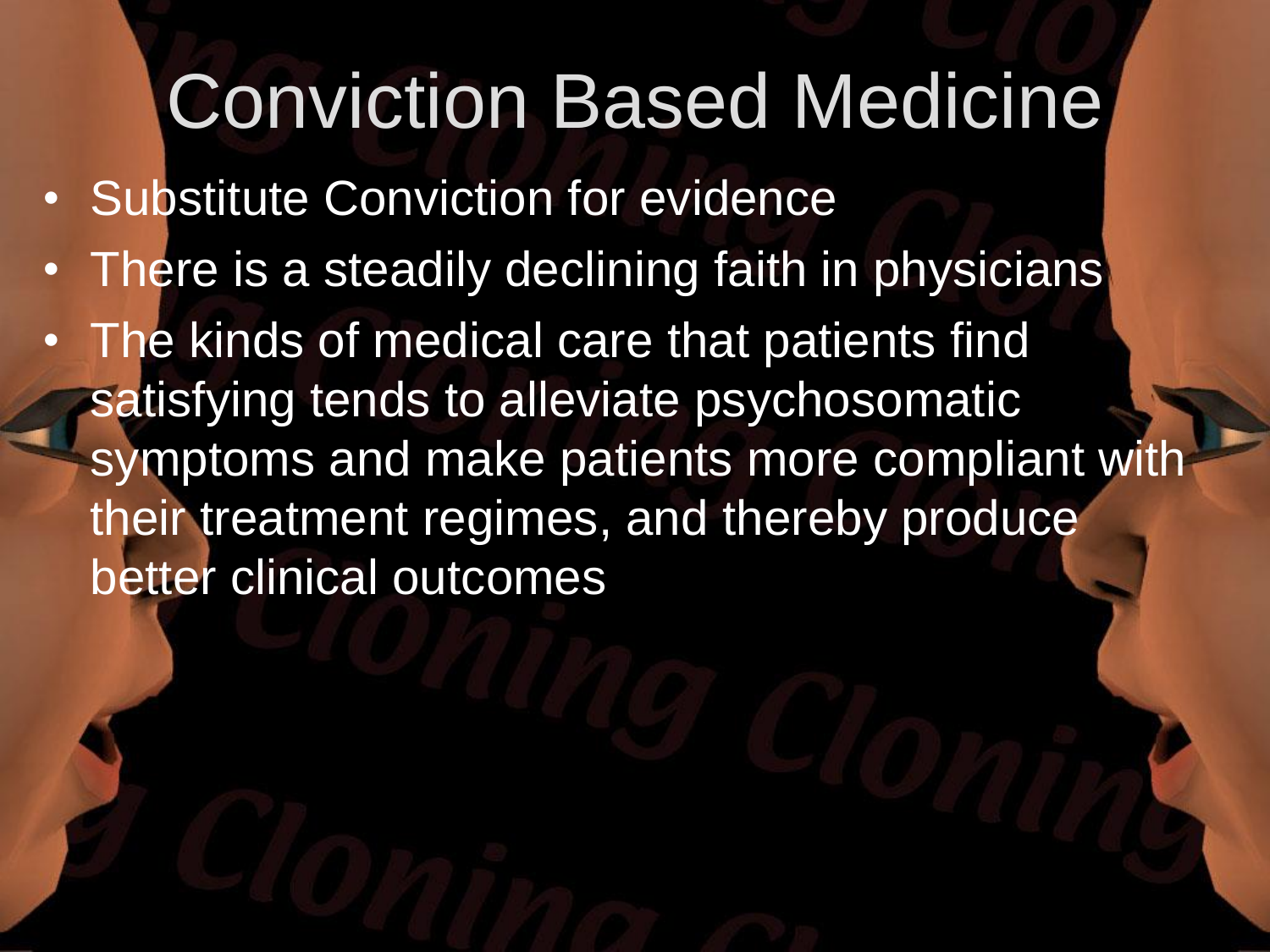#### **Vehemence Based Medicine**

The substitution of volume for evidence It is an effective technique for brow beating your more timorous colleagues and

• To speak loudly for convincing relatives of your ability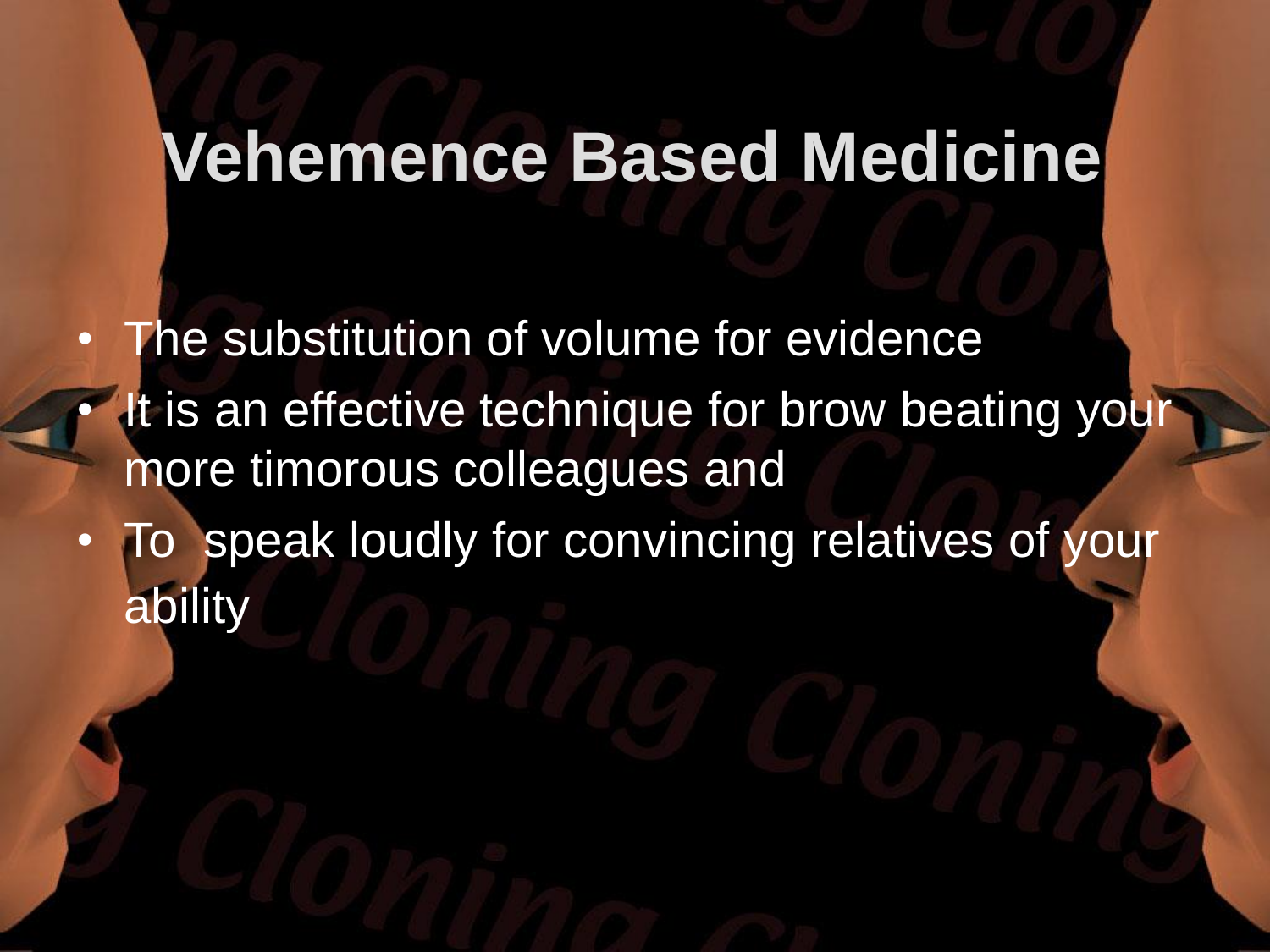#### **Nervousness Based Medicine**

- Fear of litigation is a powerful stimulus to overinvestigation and overtreatment.
- In an atmosphere of litigation phobia, the only bad test is the test you didn't think of ordering.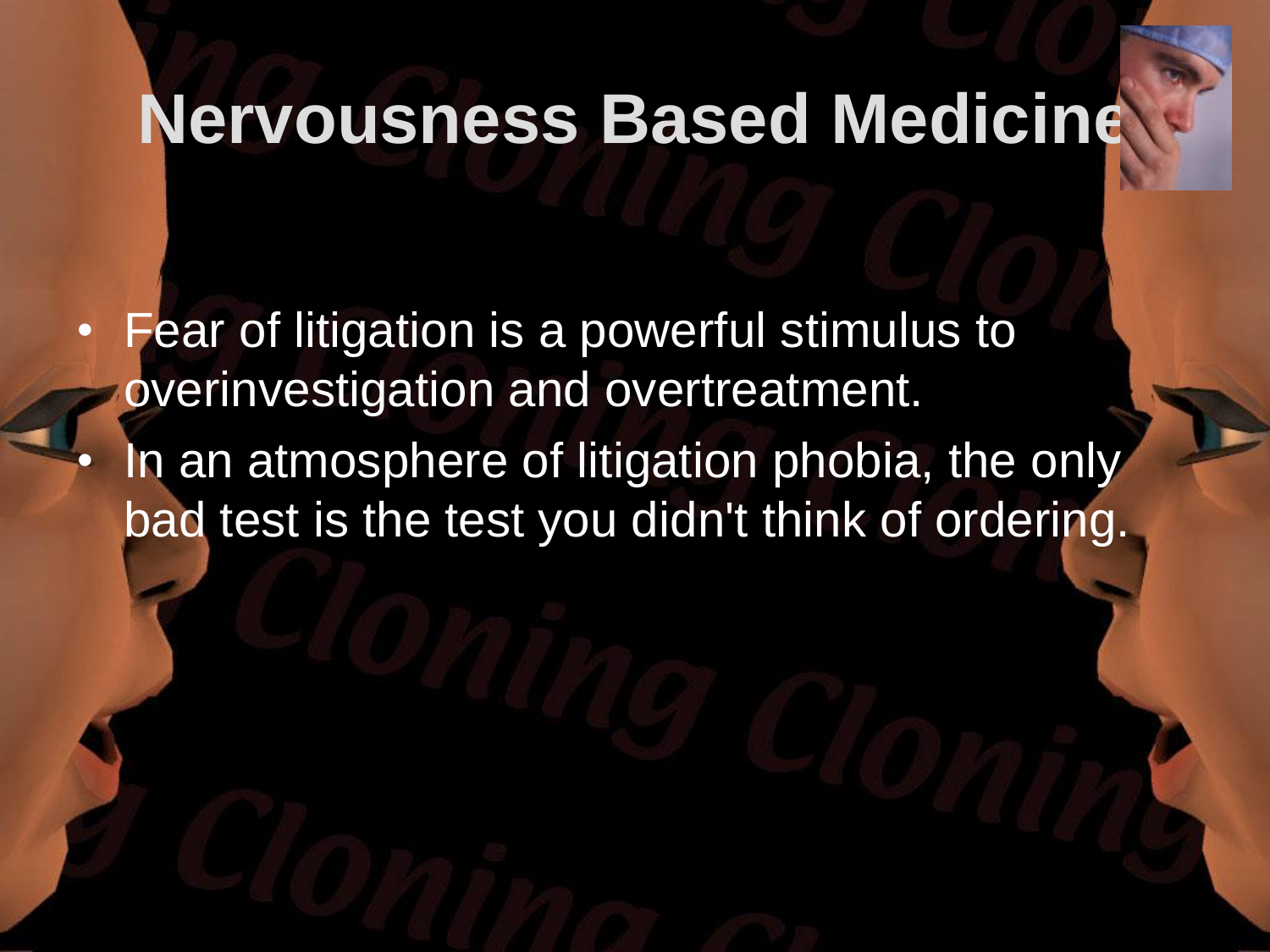#### **Arrogance Based Medicine**



- Substitute arrogance for evidence
- This is particularly relevent in hospitals where opinions are given out as fact, and no explanations are needed.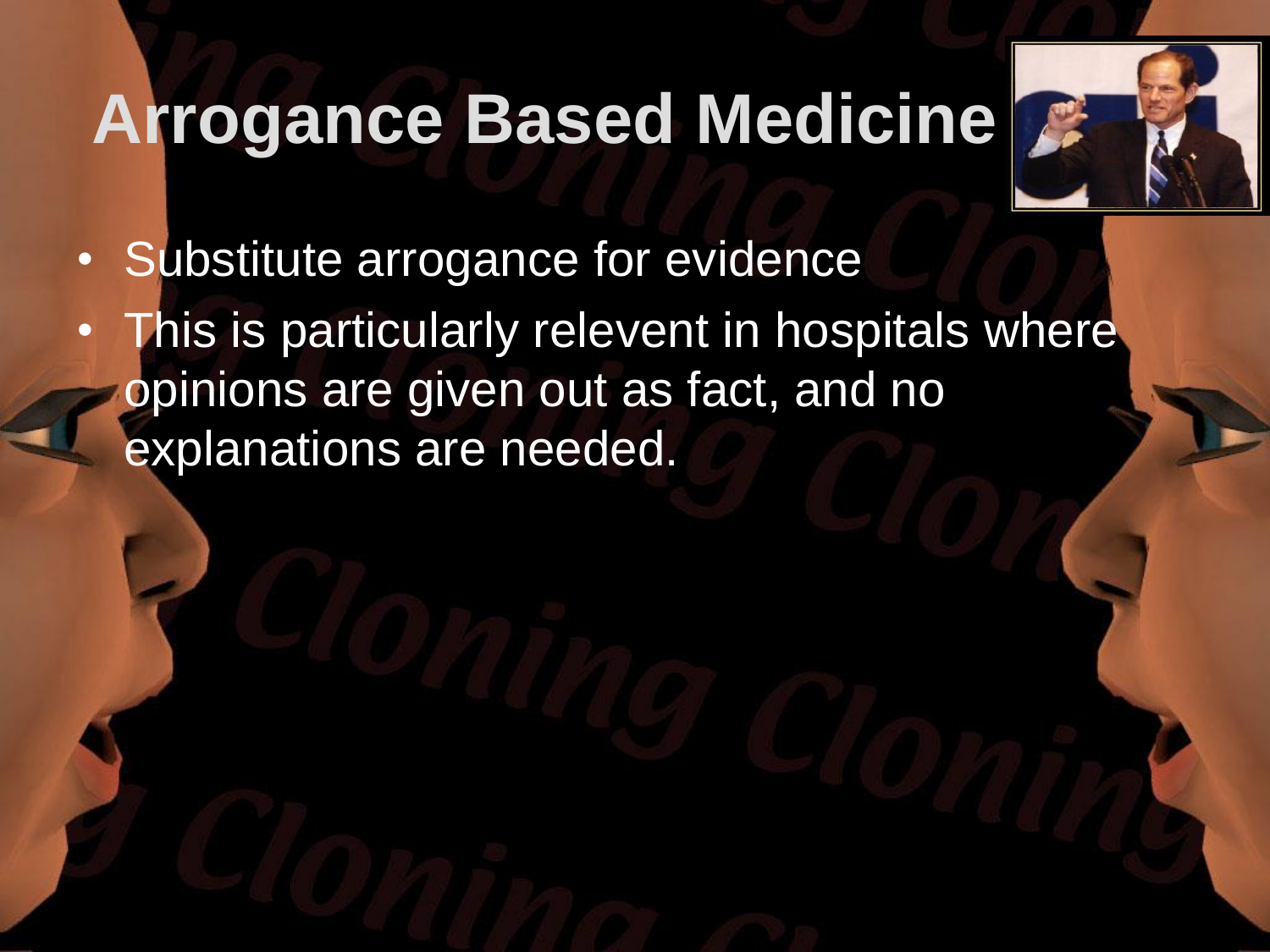

# **Annoyance Based Medicin**

- This occurs when a patient, family, or other practitioners become so annoying in their demands for a specific course of care, that the physician gives in.
- e.g.:
- The mother who demands antibiotics for her childs colds;
- The patient who demands unnecessary diagnostic tests incessantly, until through nagging, the physician orders them;
- The Internist who is convinced that his patients problem is due to his gallbladder, who refers to a surgeon repeatedly until he/she gives in and does a cholecystectomy (usually not relieving the patients symptoms)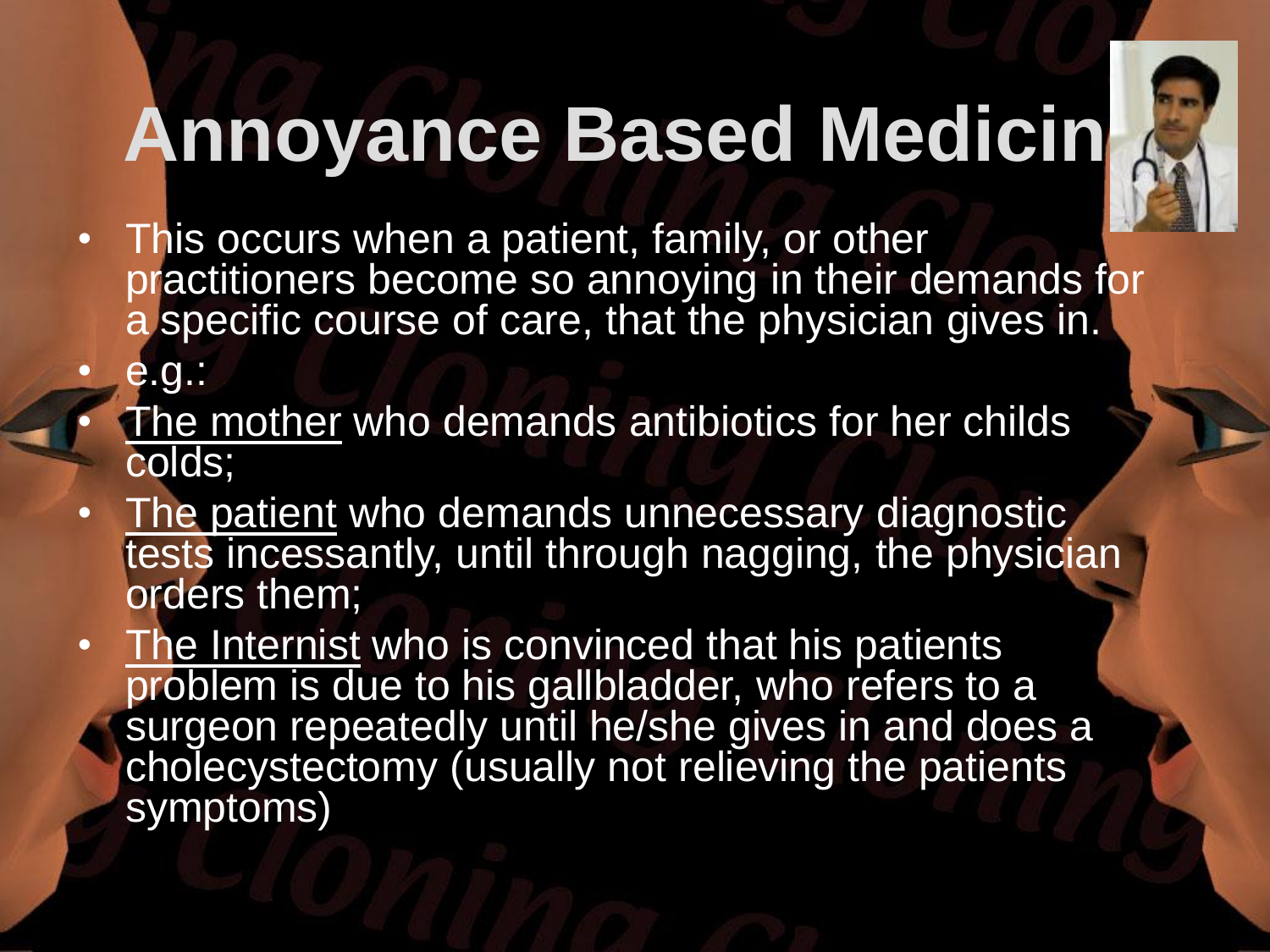## **Providence Based Medicine (Just Let God decide)**

• **If the caring practitioner has no idea of what to do next, the decision may be best left in the hands of the Almighty.**

• **Too many clinicians, unfortunately, are unable to resist giving God a hand with the decision making.**



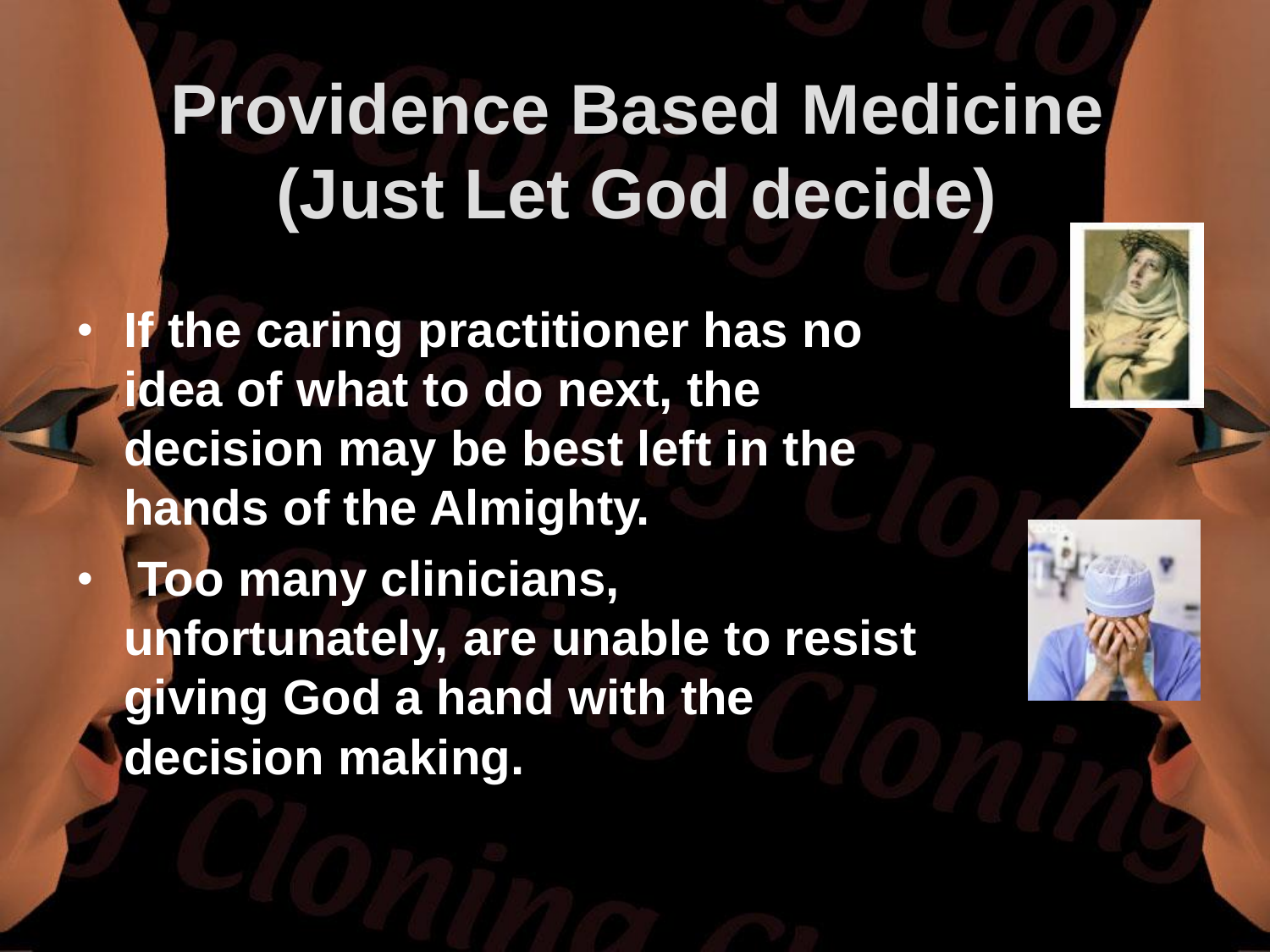### God Based Medicine

- Substitute God's word for evidence
- Allah made for every sickness a remedy. We must not accept that there any sickness without remedy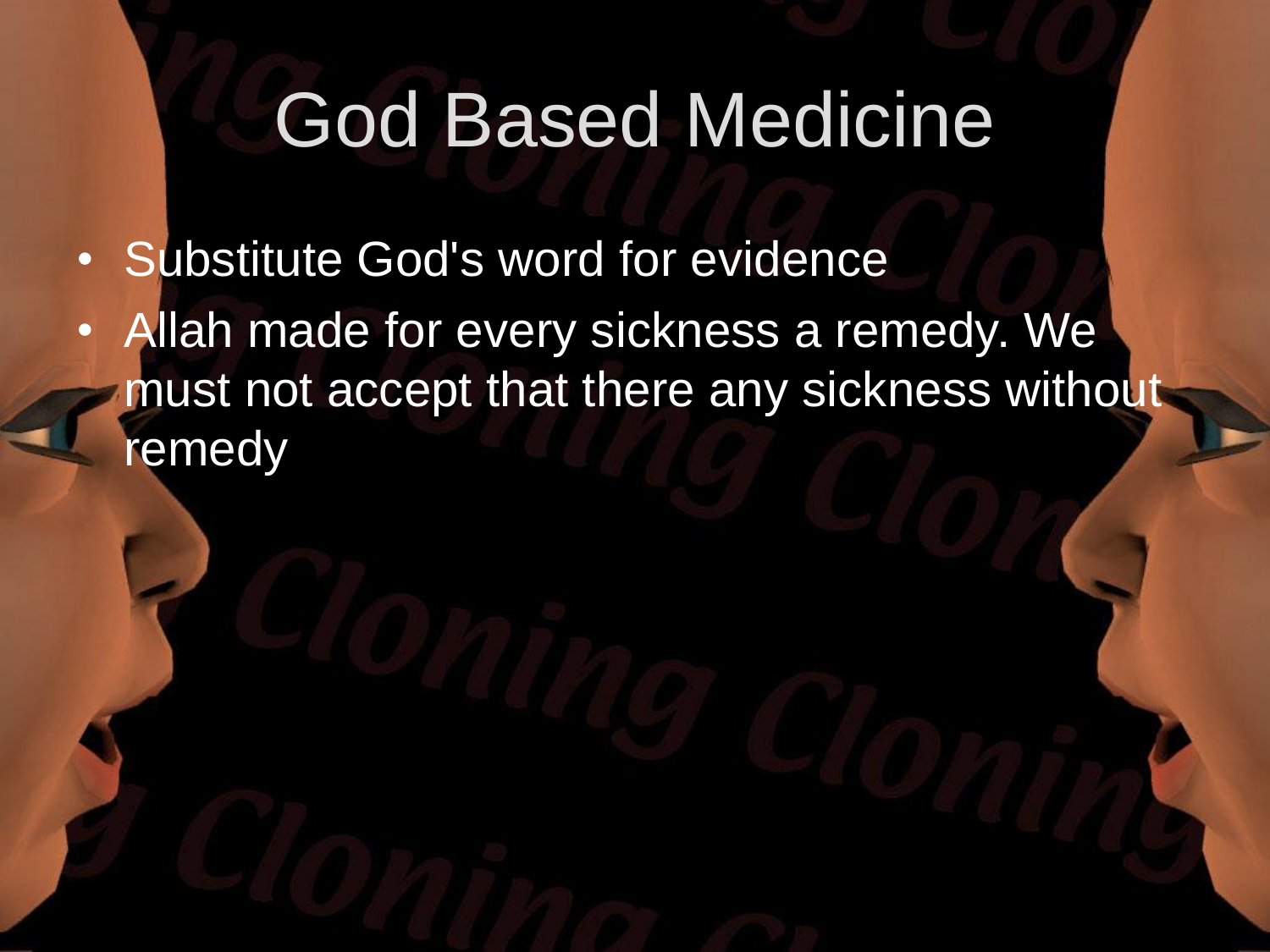#### **Prophet - Based Medicine**

- Substitute what prophet said Prophet's Hadith, practices and approvals or did for evidence
- Healing with the Medicine of the Prophet is the panacea for those in search of good health.
- The Prophet Muhammad says:
	- "Stomach is the home of disease.
	- Diet is the main medicine."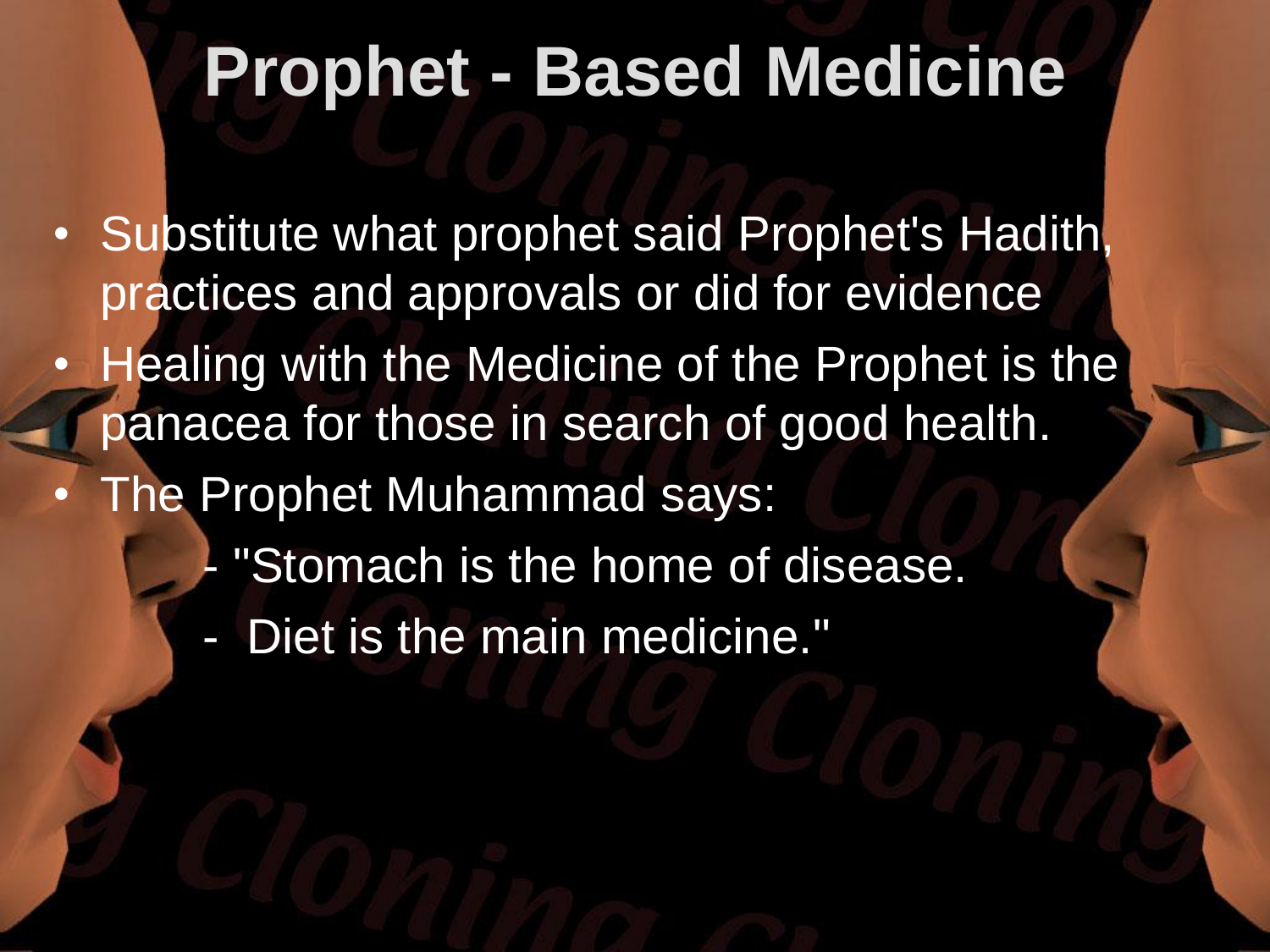## Medical Myths-Based Medicine

Substitute Medical Myths for evidence

 $\mathsf{E}\mathsf{c}$ 

- some of these medical myths which have not withstood scrutiny.
- Note that most of these myths are debunked by clinical trials, rather than systematic analyses.
	- Myth: Home pregnancy tests are over 95% accurate...
- Myth: Patients with musculoskeletal back pain respond best to bedrest followed by a specialized back exercise program.
- Myth: Worried patients are reassured by normal test results
- Myth: Rectal temperature can be accurately estimated by adding 1°C to the temperature measured at the axilla.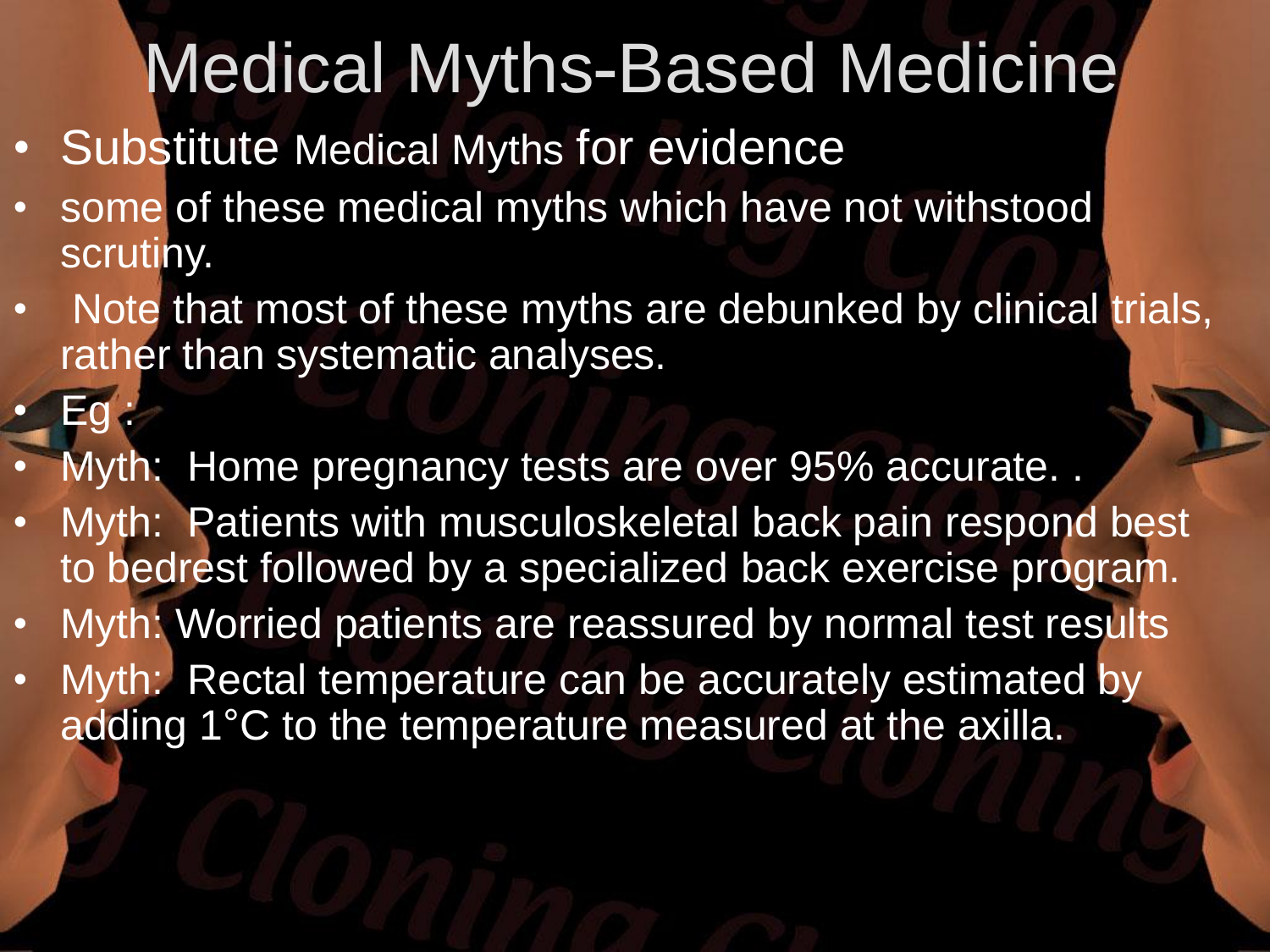#### Genetic Or Information -Based Medicine

- It is a new era of medicine, in which doctors will have more information at their fingertips, along with the ability to manage information in new ways, to make better diagnostic and treatment decisions.
- The map of the human genome triggered a race to understand the origins of diseases and how to combat them, as well as how genes and proteins can influence a person's well-being
	- In the future, doctors will be able to diagnose and treat patients as individuals, not as statistics.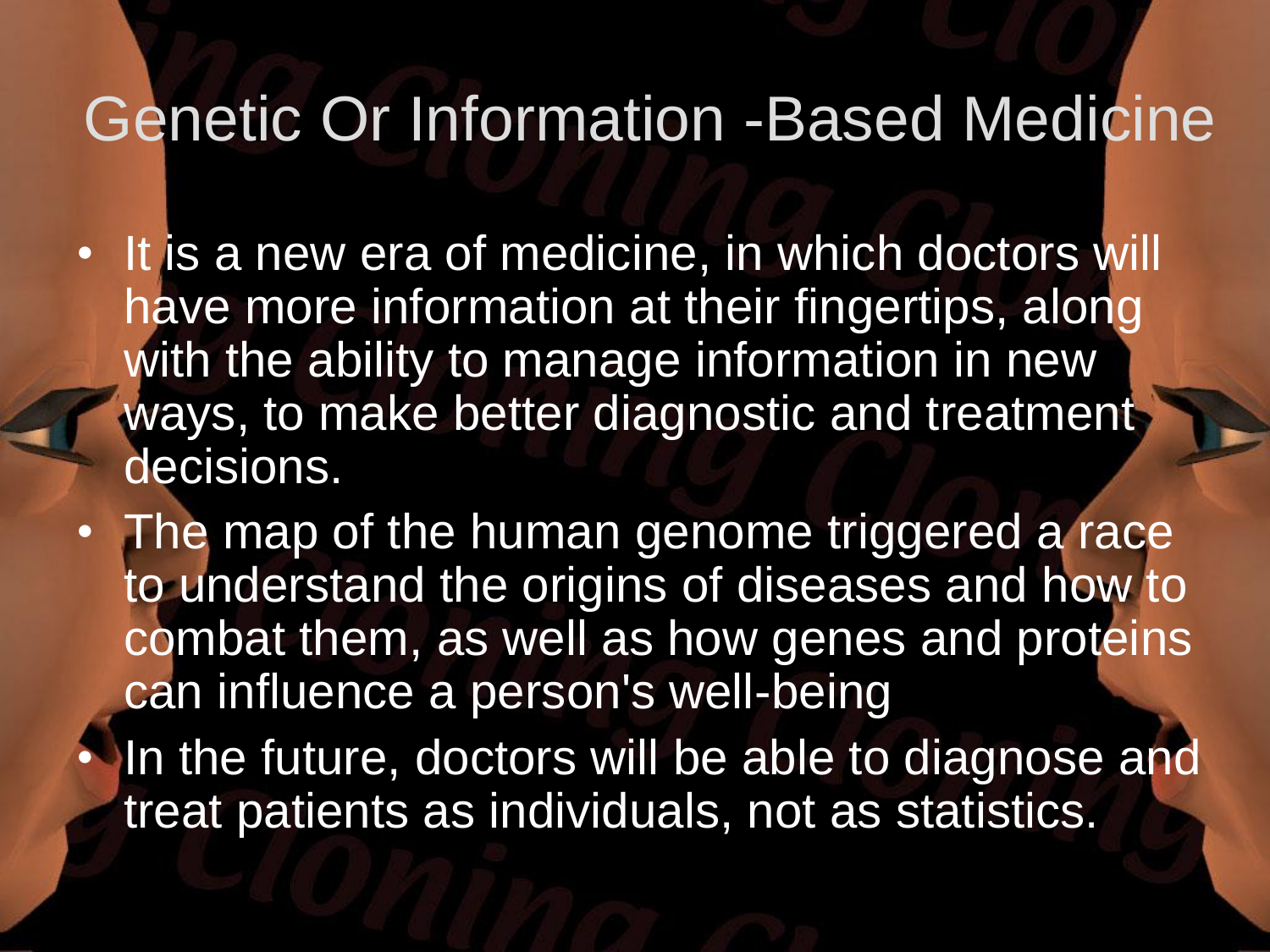#### Over-Specialization Based Medicine

- One trend has been the rapid proliferation of specialization among physicians.
- Only one in ten physicians are in "general" practice" with a claim to a holistic approach to patients' concerns.
- Increasing specialization will continue to "technologize" and "compartmentalize" doctorpatient interaction.
- As patients see increasing numbers of poorly coordinated specialists for their myriad problems, the need for "case-managing" generalists becomes ever more acute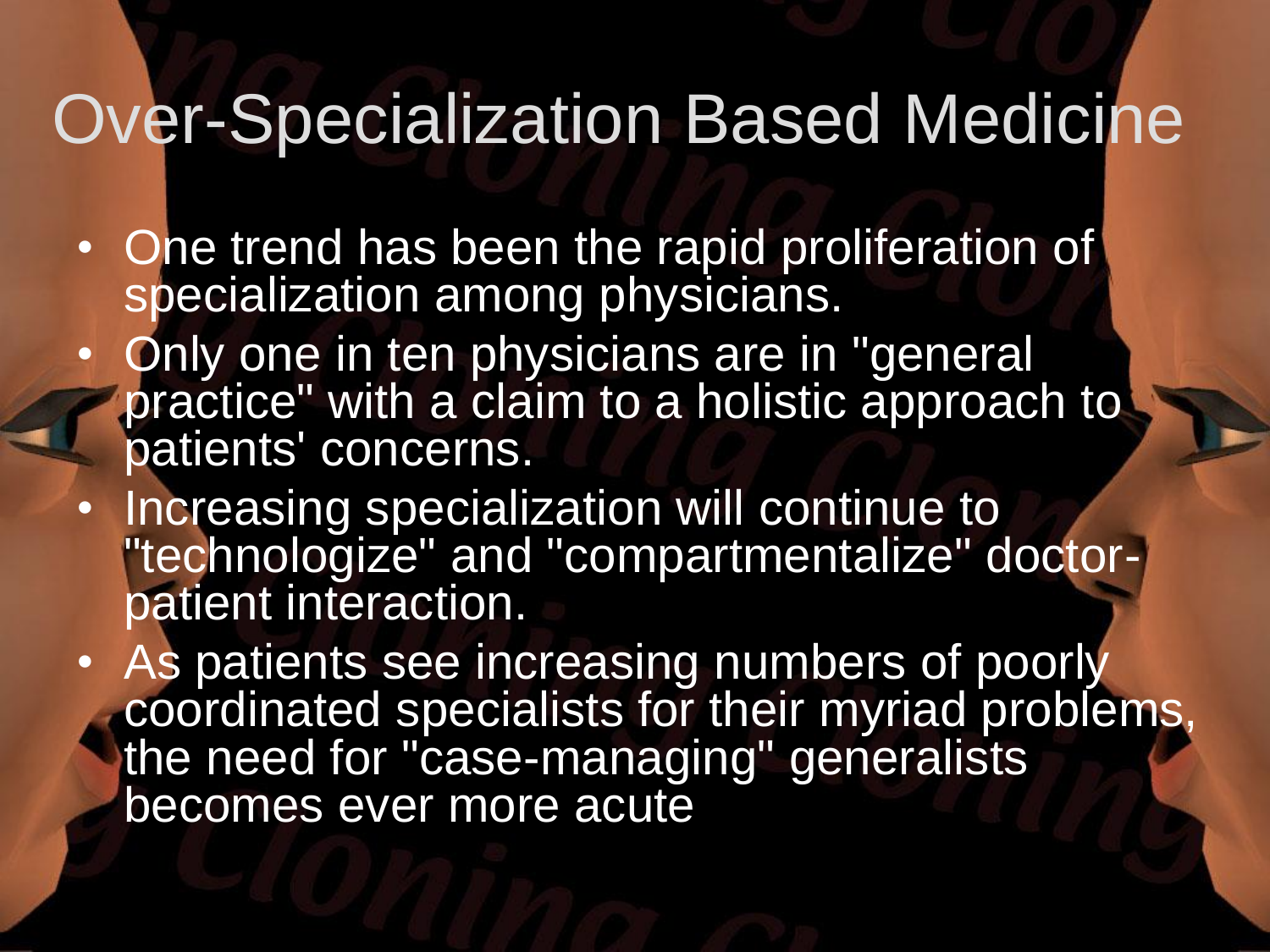#### Sex-Specific Based Medicine

• Substitute sex-specific for evidence • It is traditionally as the study and treatment of conditions affecting only men or only women, such as reproductive health and sex-specific cancers **Specialist in obgyn or men health**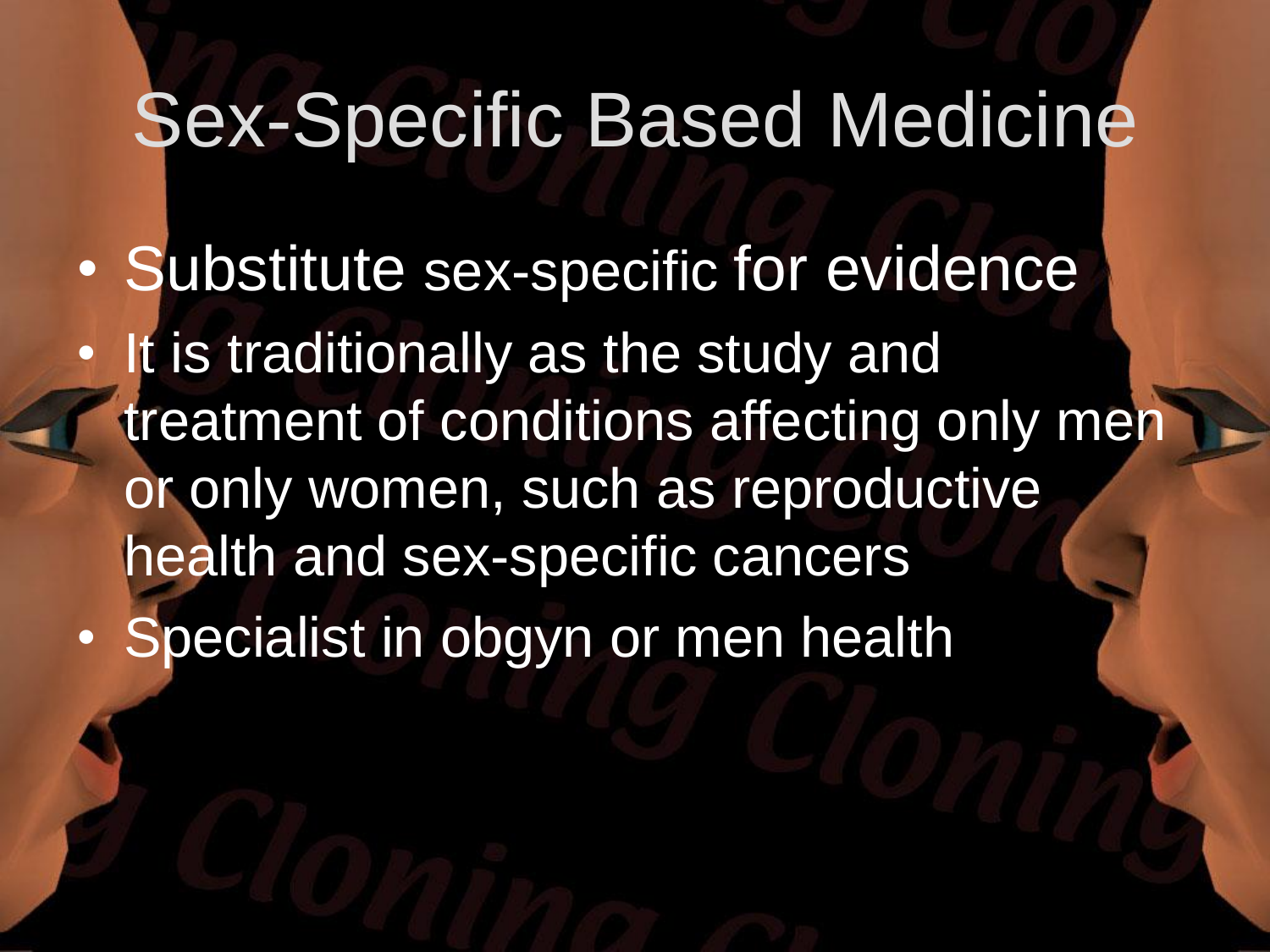#### Social Or Free - Based Medicine

- Substitute free for service for evidence
- Our medical system refuses to deny services to those unable to pay
- Medical costs sky rocket because, in effect, we are paying for emergency care for the poor.
- It taxes the system in such a way that hospitals have to shift costs of those that won't pay on to those that can pay.
- It is a rather precarious situation to be in since as costs rise,

The number of people that are able to pay decreases, meaning an ever increasing burden is placed on those "doing the right thing.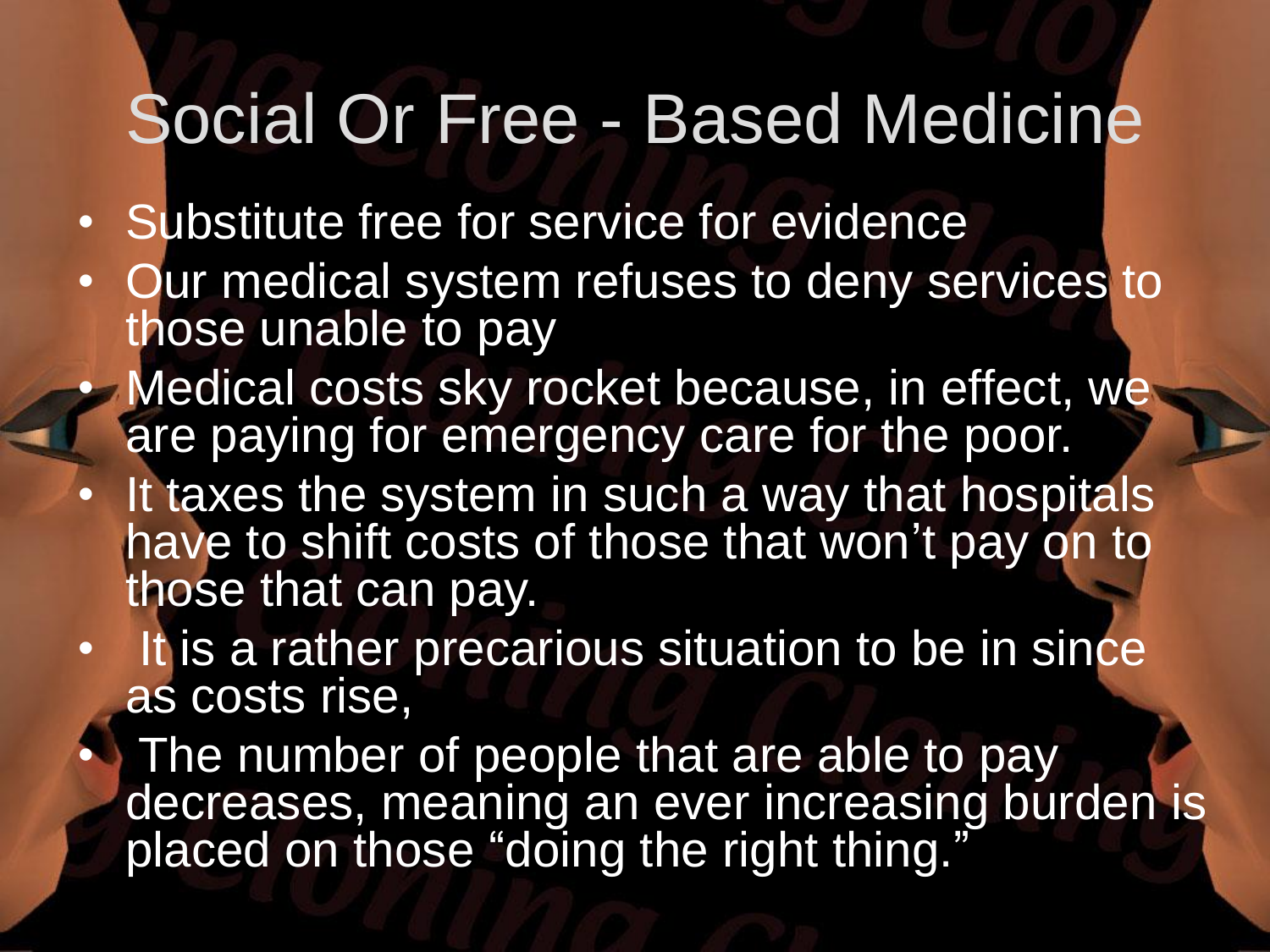## Insurance - Based Medicine

- Substitute insurance for evidence
- The amount of time a doctor can spend with a patient is limited
- Insurance companies may restrict treatments , surgery or challenge doctors' judgment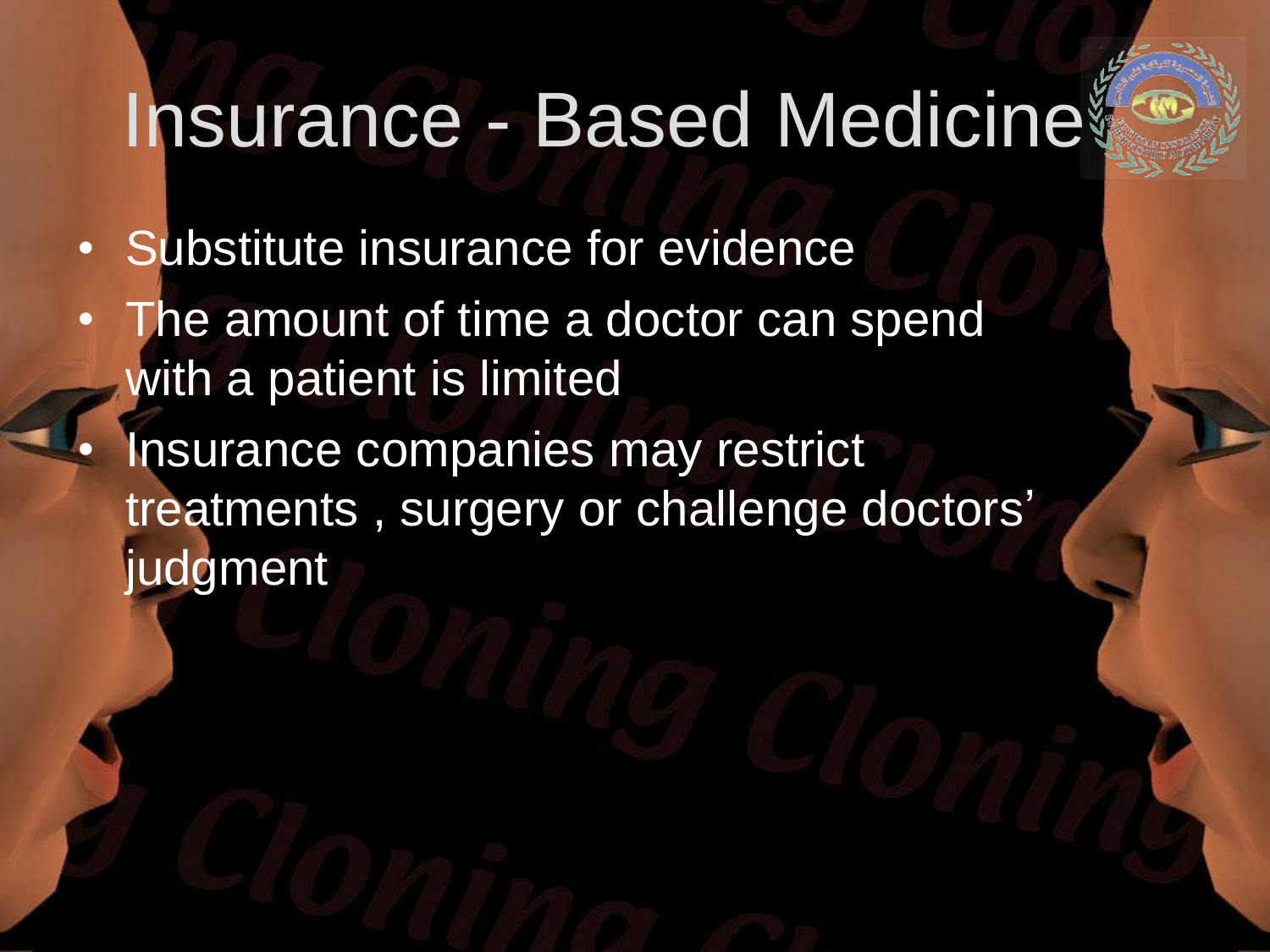

## **Opulence Based Medicine or Profit-Based Medicine**

- Substitute fee for service for evidence
- It is prevalent especially in private practice and fee-for-service based remuneration systems
- The conscientious, explicit and judicious use of the most profitable and lucrative interventions when making decisions about the care of individual patients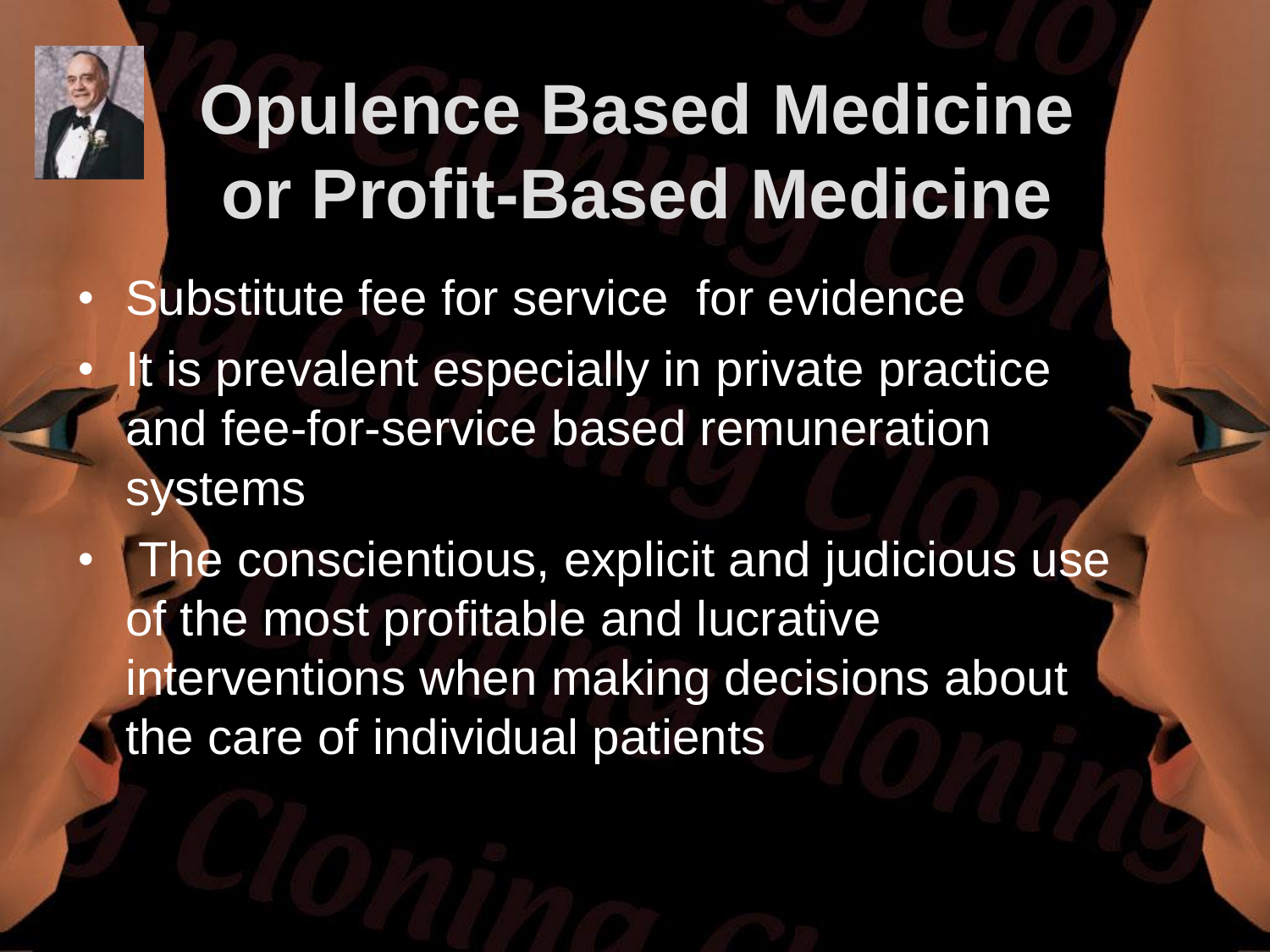#### Opinion Or Expert-Based Medicine

- Substitute opinions of colleagues ,experts and journal editors for evidence
- In the real world of individual patients with multiple diseases who are receiving a number of different drugs, the practice of evidence-based (or even opinion-based) medicine is extremely difficult.
- For each patient a judgment has to be made by the clinician of the likely balance  $\mathsf{O}\mathsf{L}$

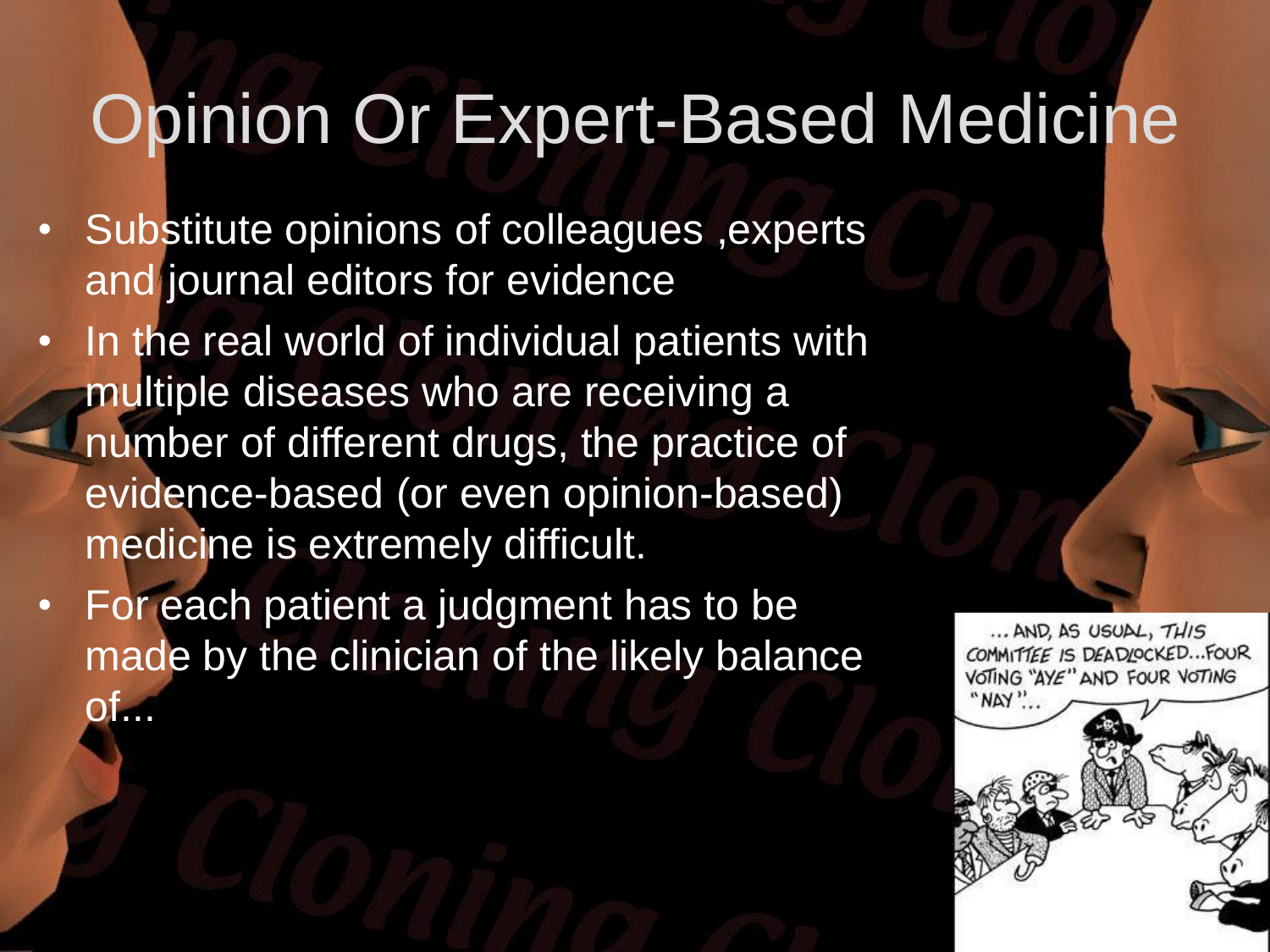#### Etiquette-Based Medicine

- Substitute etiquette behavior towards the patient for evidence
- Patients ideally deserve to have a compassionate doctor,
- But might they be satisfied with one who is simply well-behaved?
	- When I hear patients complain about doctors, their criticism often has nothing to do with not feeling understood or empathized with. Instead, they object that
- "He just stared at his computer screen,"
- "He never smiles,"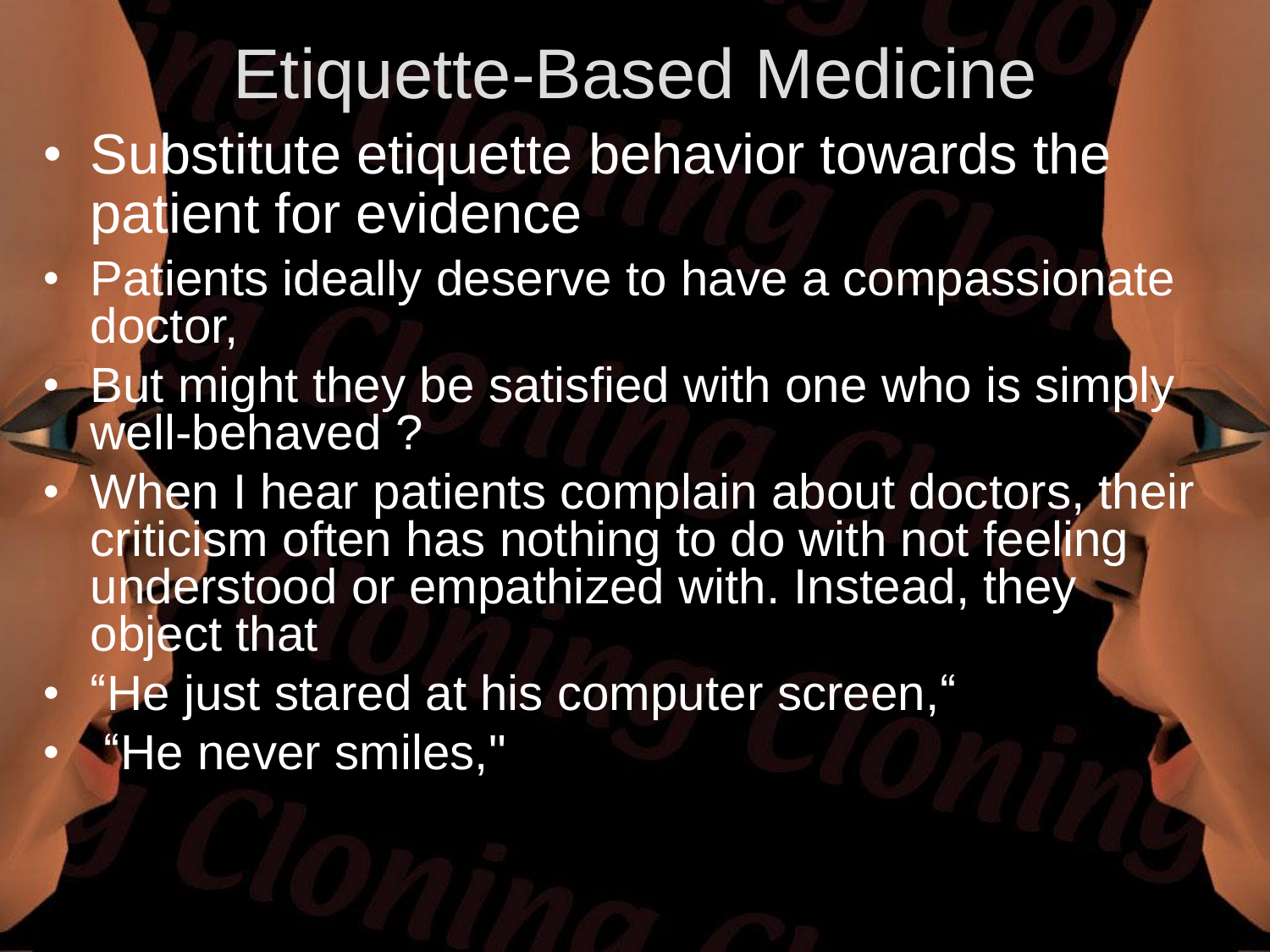# **Propaganda Based Medicine**

- **Propaganda is a specific type of message presentation, to create a false image in the mind which are persuasive, but false**
- **Medical Degree Based Medicine – substitute medical degree for evidence**
	- **Posters Based Medicine – substitute posters on the walls or in the newspapers for evidence**
- **Clinic Based Medicine – substitute shape and furnature of clinic for evidence**
- **Pharmaceutical Rep Based Medicine – substitute** information on drugs from **pharmaceutical Rep for evidence**



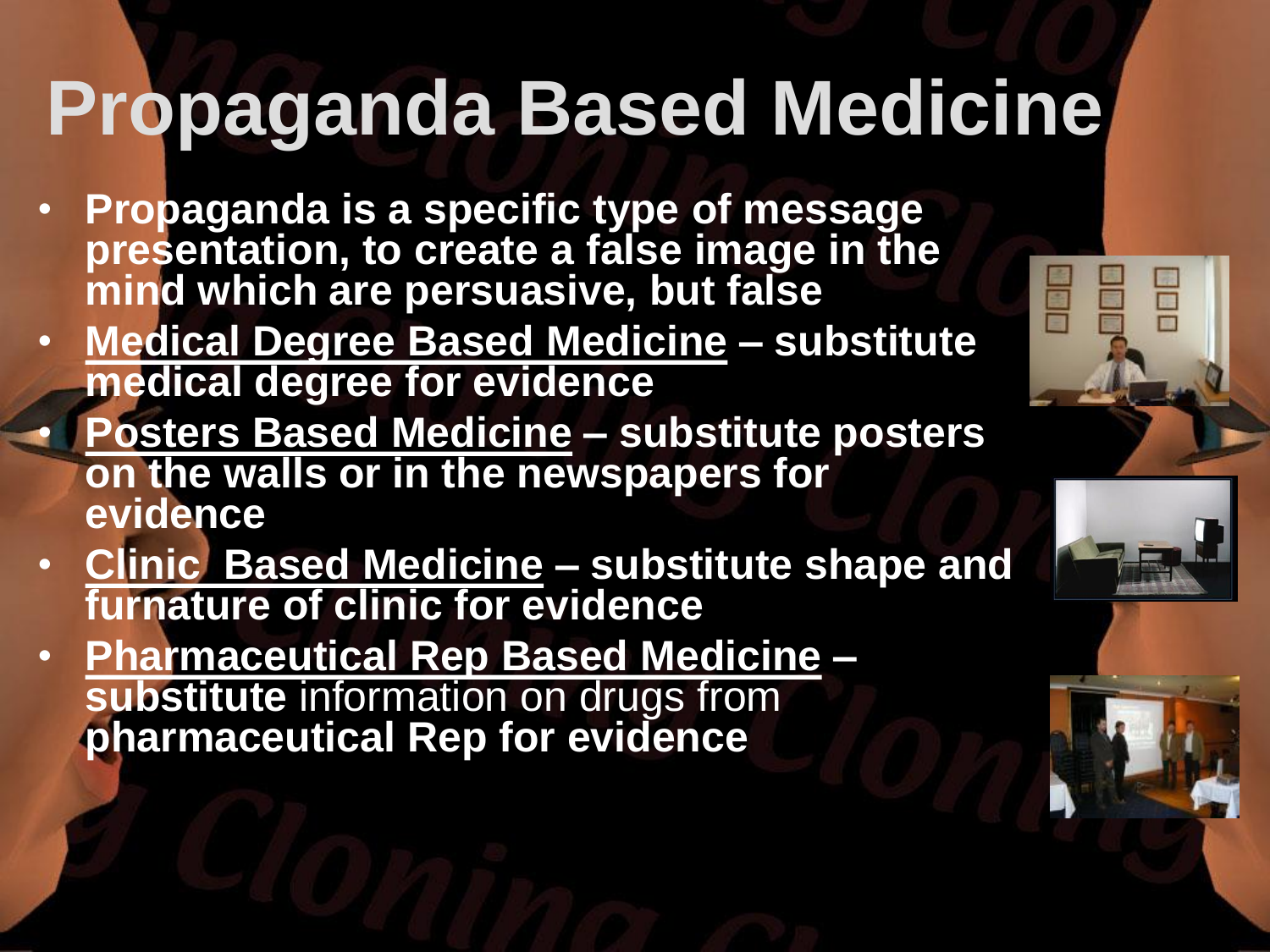#### **Pharmaceutical Rep Based Medicine**

- The concept that reps provide necessary services to physicians and patients is a fiction.
- Pharmaceutical companies spend billions of dollars annually to ensure that physicians most susceptible to marketing prescribe the most expensive, most promoted drugs to the most people possible.
	- Physicians are susceptible to corporate influence because they are overworked, overwhelmed with information and paperwork, and feel underappreciated..
- Every word, every courtesy, every gift, and every piece of information provided is carefully crafted, not to assist doctors or patients, but to increase market share for targeted drugs
- In the interests of patients, physicians must reject the false friendship provided by reps.
- Physicians must rely on information on drugs from unconflicted sources, and seek friends among those who are not paid to be friends.

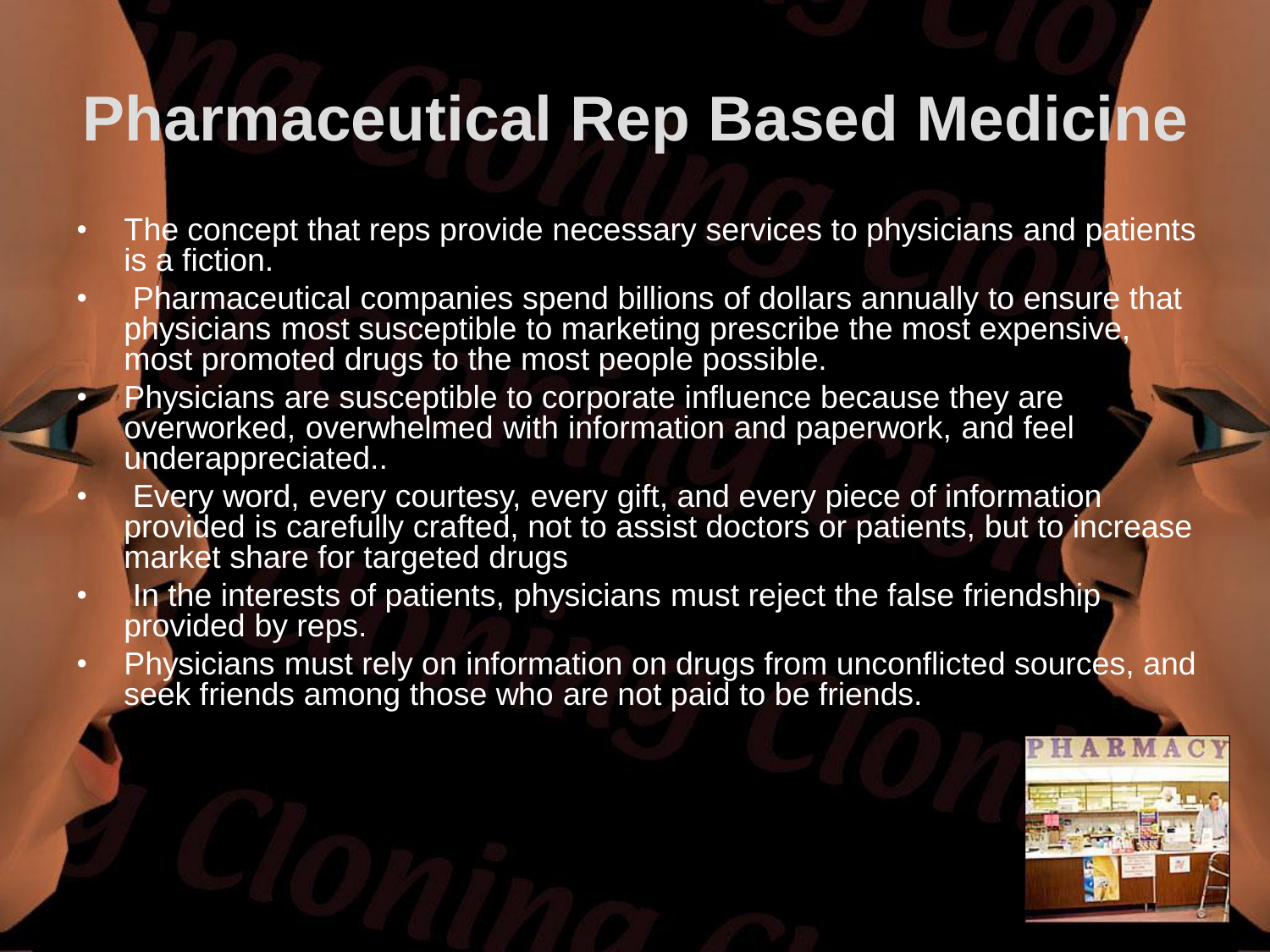#### **Webidence Or Internet-Based Medicine**

- Here a click...there a click... everywhere a click click.
	- Webidence is scientific (type 1) and pseudo-scientific (type 2) medical advice and opinion posted on a web site
- Unfortunately no reputable authority exists for separating type 1 and 2.

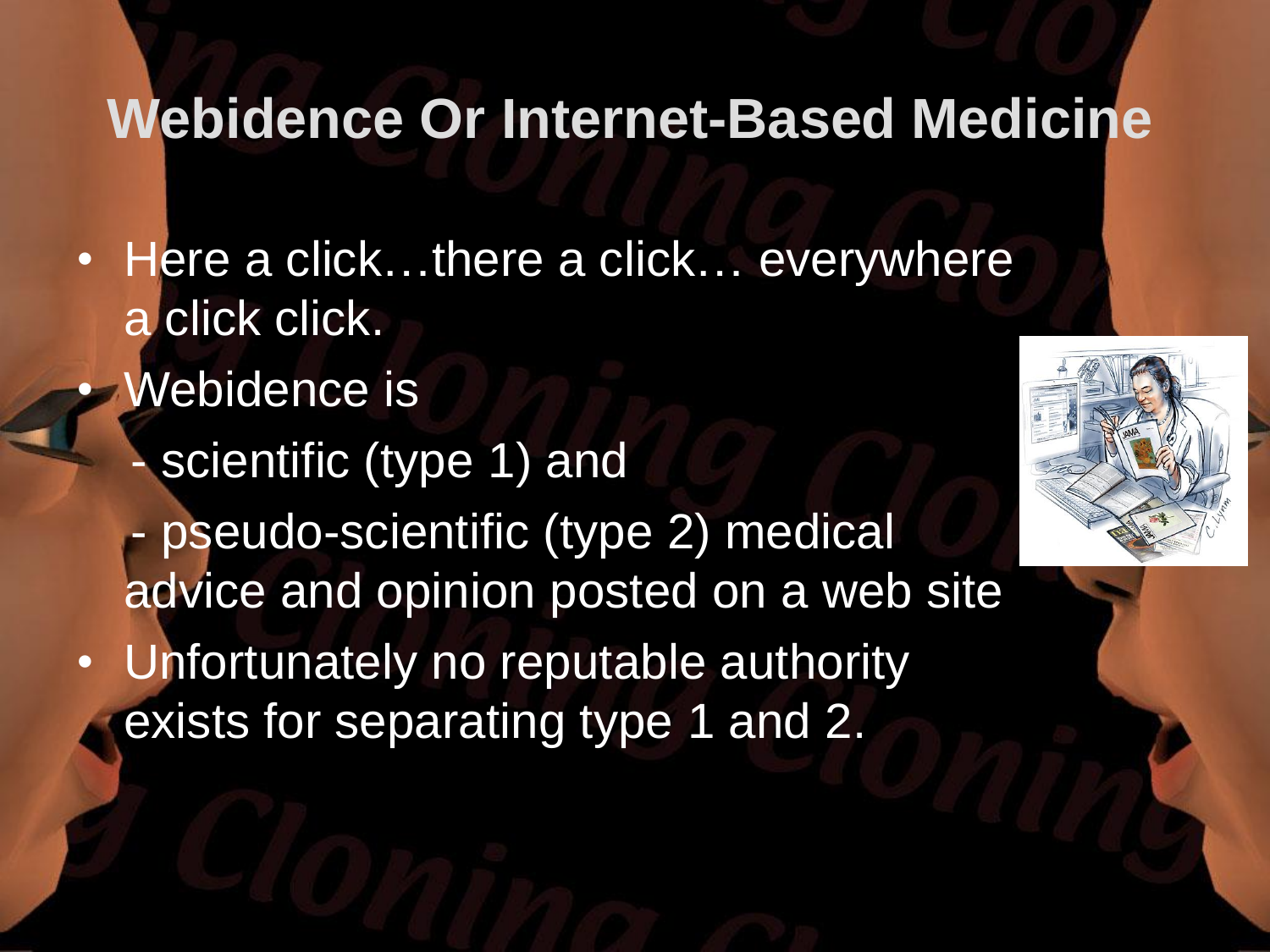#### Medicine - Based Evidence

- Doctors are taught to be parsimonious in their explanations of scientific facts, not to generate needless hypotheses when there are perfectly good explanations at hand.
	- We are taught, in fact, to take an almost Sherlock Holmesian view of medical investigations, so that, when all investigations for all possible causes of illness have been performed whatever explanation is left after all the others have been excluded must be the cause.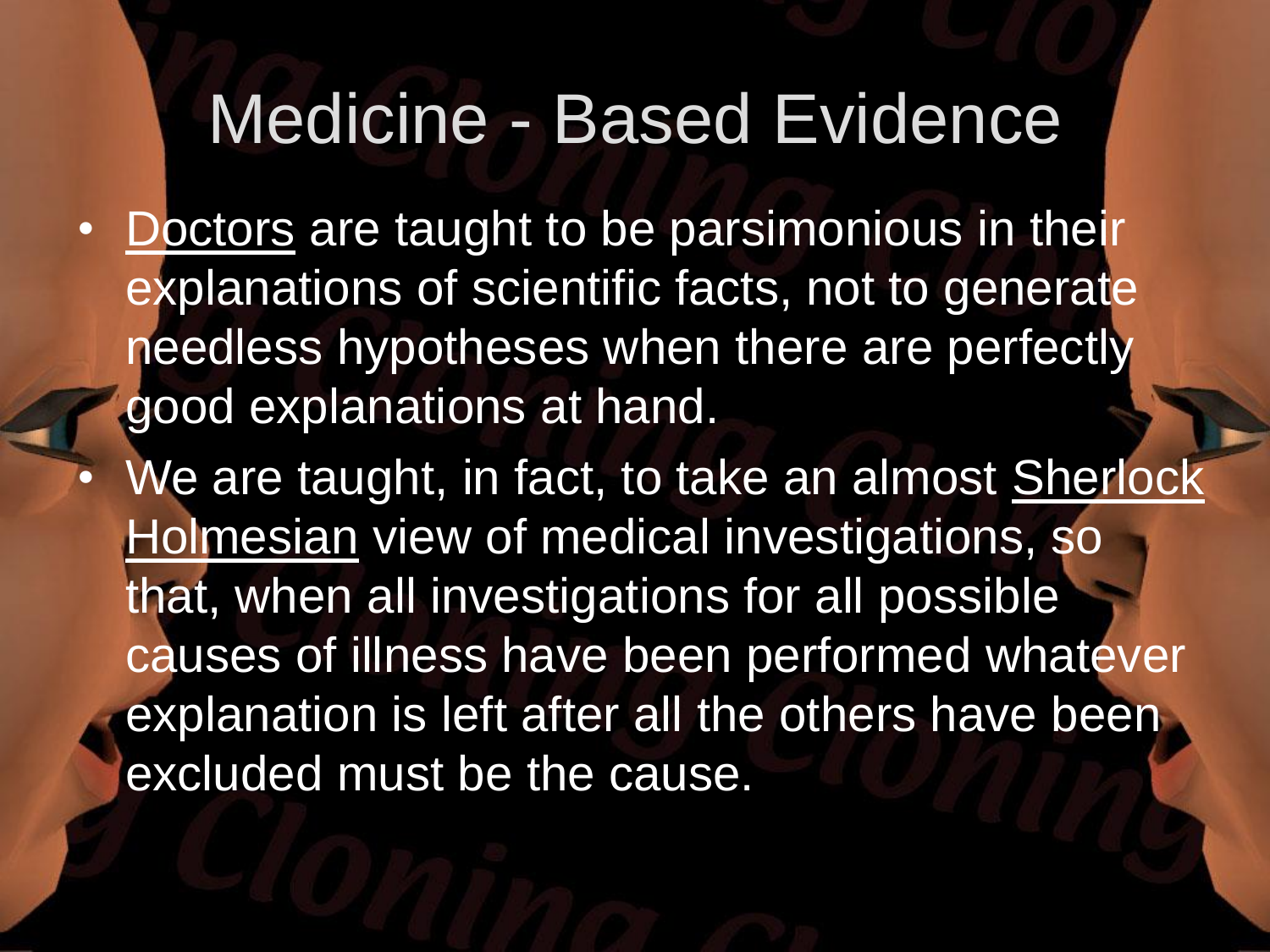### **Celebrity-Based Medicine**

- Substitute celebrity for evidence
- Find out what form of complementary and alternative medicine celebrities ( singers or actors) currently uses, and do likewise
- The range of reported CAM interventions is wide, with some celebrities using several types simultaneously. The most popular modality is homeopathy, followed by acupuncture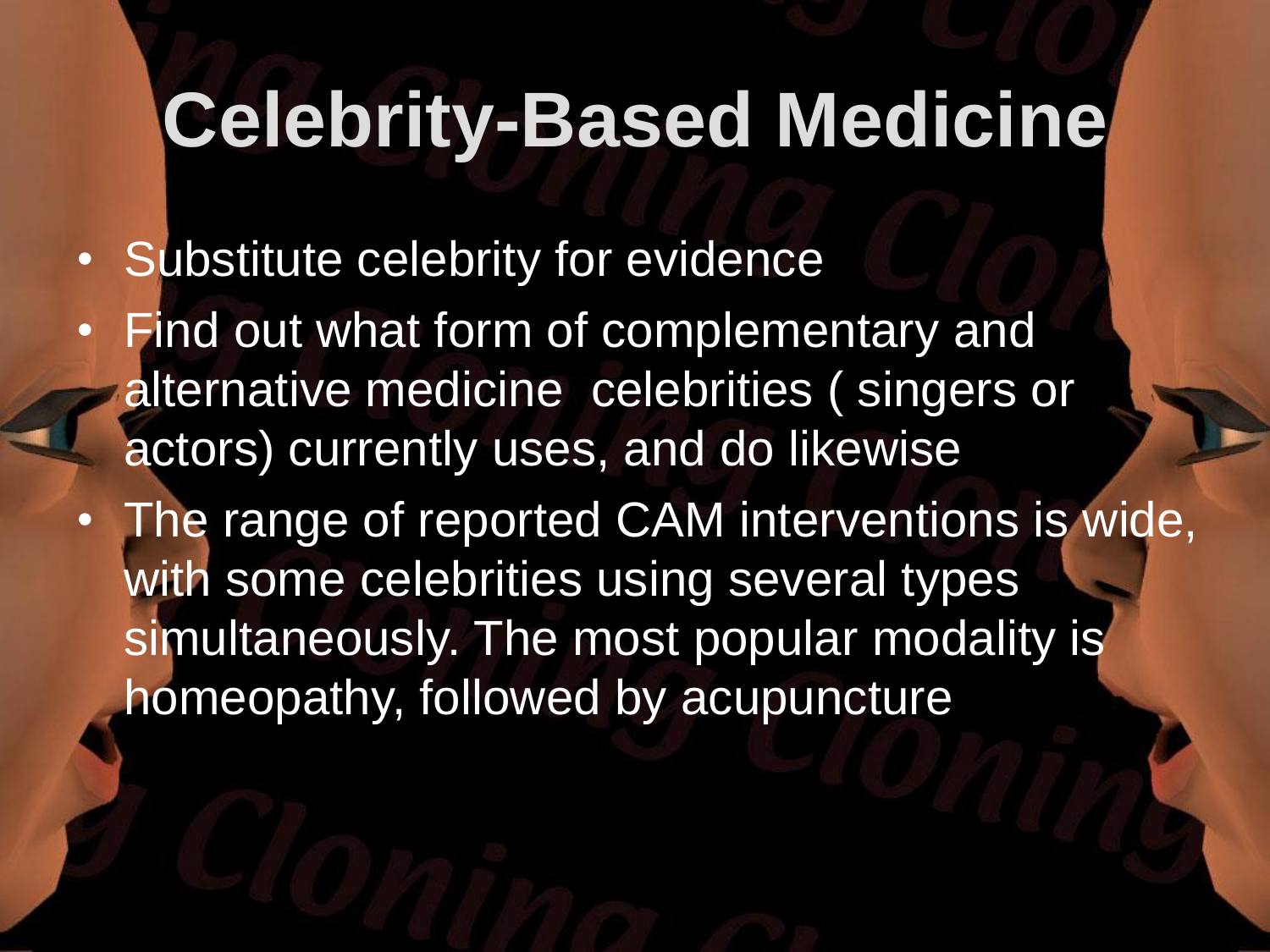### Rheumatism-Based Medicine

- Substitute rheumatism evidence
- In that practice the diagnosis is very simple.
- A patient with any pain always has rheumatism. .
- Requesting the following tests: blood cell count, erythrocyte sedimentation rate, antinuclear antibodies, rheumatoid factor, LE cell test, antistreptolysin O titers (ASO), serum urate, protein electrophoresis, mucoprotein,and Creactive protein.
- The objective is to know what is the rheumatism type
- Next step is the treatment.
- The most frequent rheumatism type is blood rheumatism
- benzathine penicillin is always used monthly, weekly or daily, with or without corticosteroids and nonsteroidal anti- inflamatory drugs. If the serum urate is high, then allopurinol is added.
- The prognosis is very bad because there's no cure for rheumatism, and the patient has to take medicine forever, and has to come back to the physician office to repeat the blood tests monthly.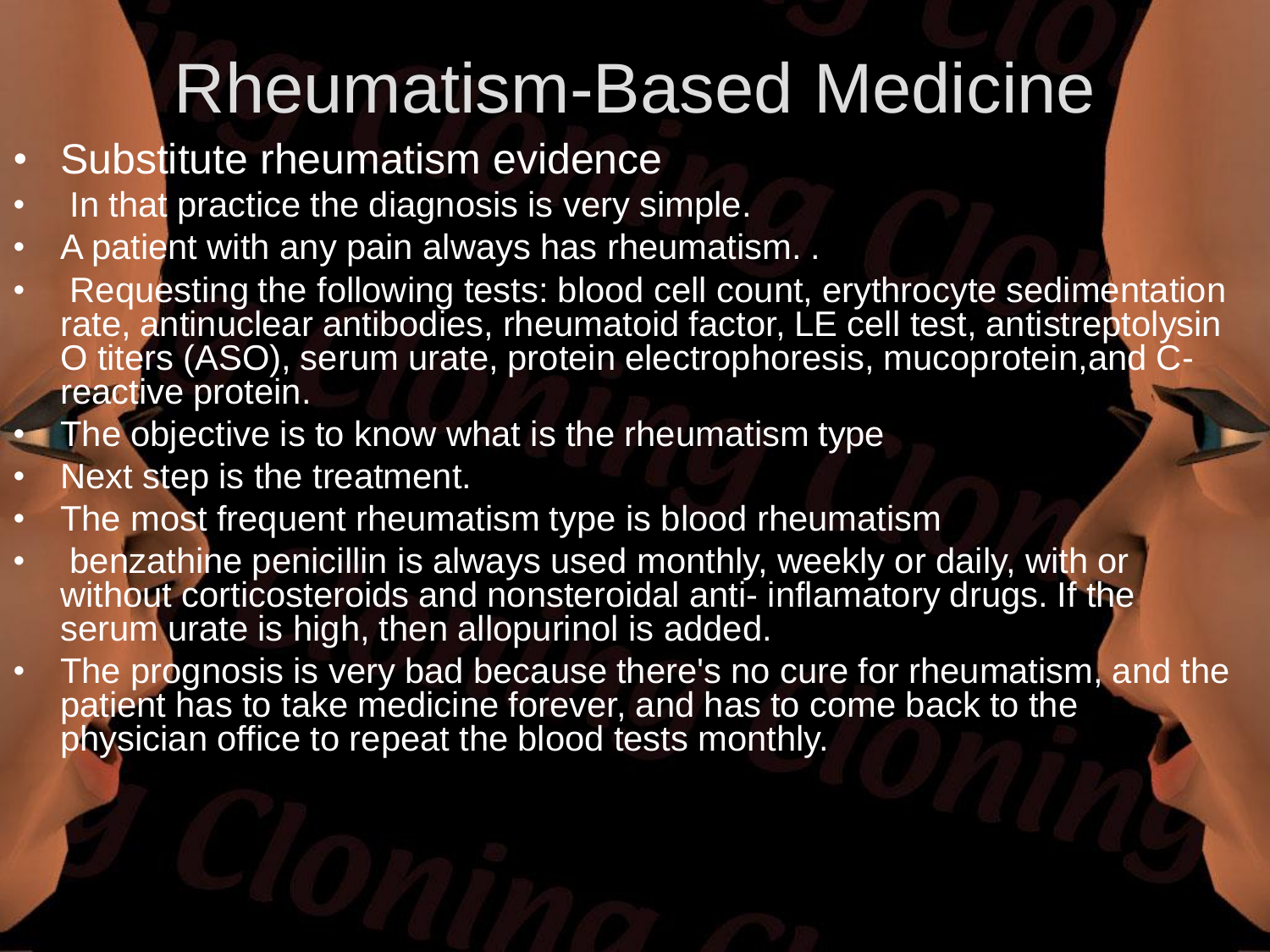### **Cold-Based Medicine**

- Substitute cold evidence
- In that practice the diagnosis is very simple.
- A patient with any symptoms always has and always will have cold.
- Requesting the some non specific tests
- The treatment is symptomatic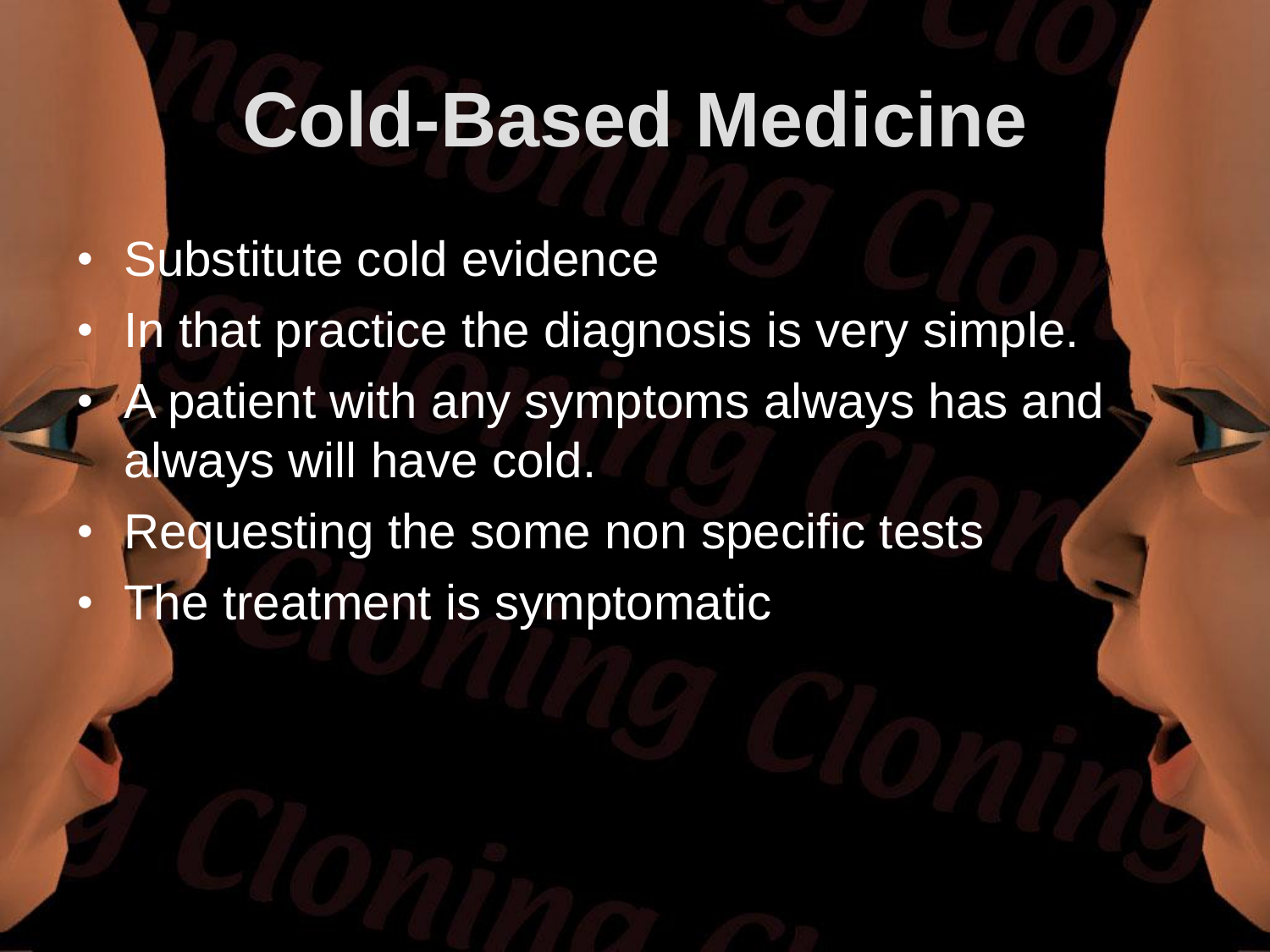## Taste Based Medicine



Taste drugs before writing prescription • For increasing sales and consumer satisfaction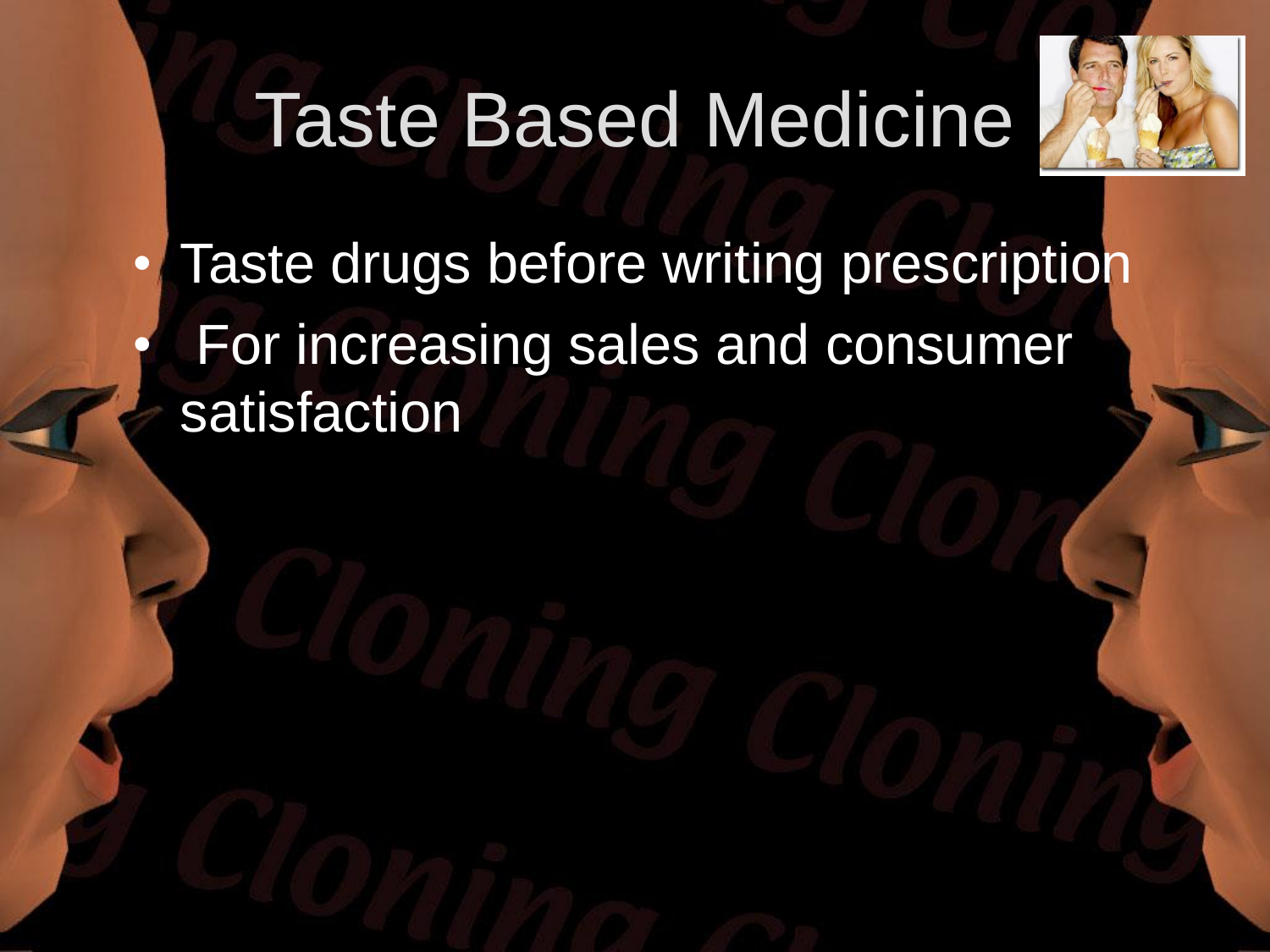Cleverness Based Medicine • "The good physician treats the disease; the great physician treats the patient who has the disease."

- The great physician understands the patient and the context of that patient's illness
- Be a great physician. Understand the full story. Make correct diagnoses. Consult the patient in designing the treatment plans that best fit that patient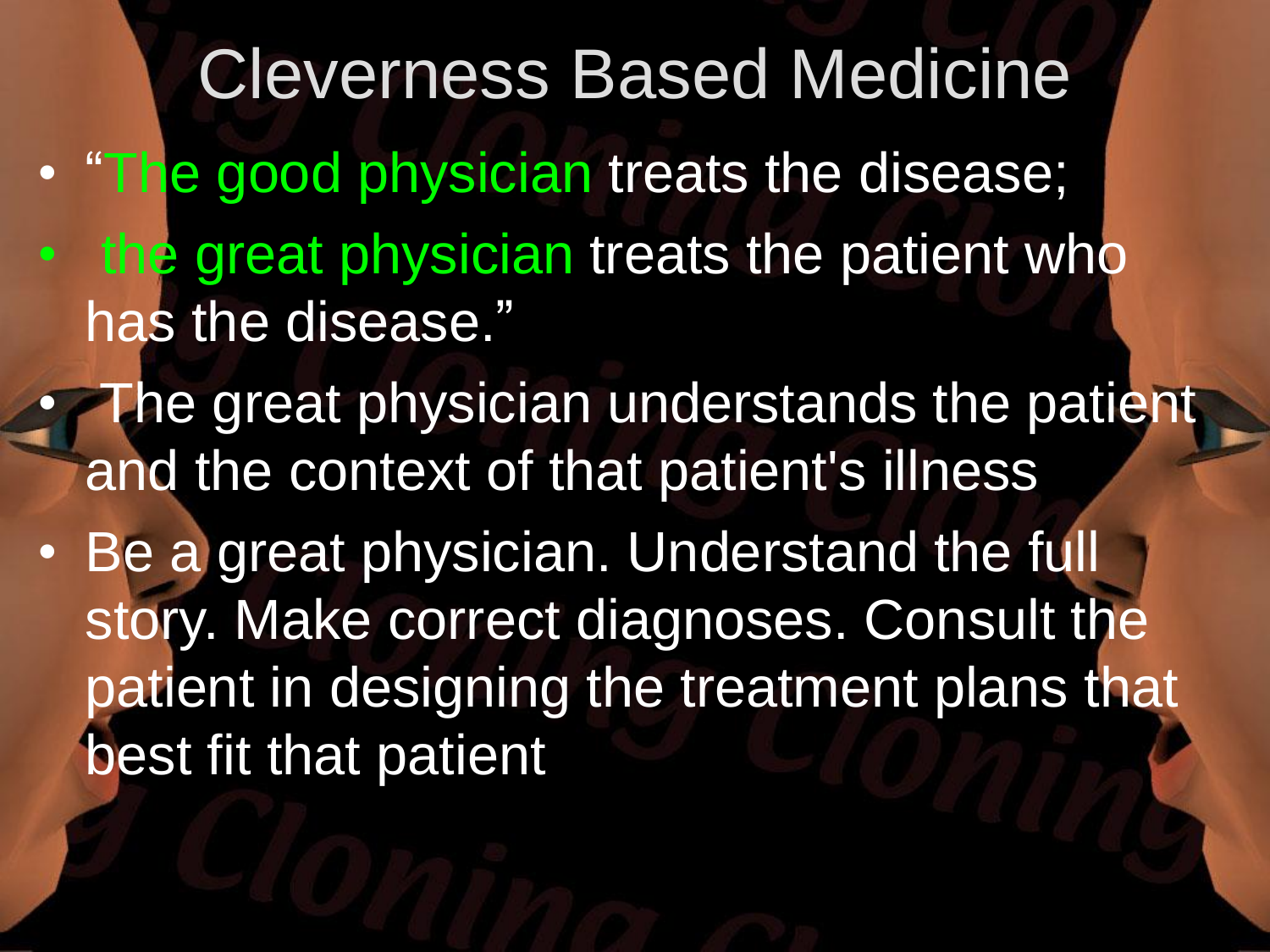#### **Surrogate Marker Based Medicine**

- Surrogate markers are used when it is unethical to look for the end point (e.g., death) in the experiment, or when the number of end point events is very small, thus making it impractical to conduct an experiment to look for the end point.
	- The measurement of surrogate markers provides a way to test the effectiveness of a treatment for a fatal disease without having to wait for a statistically significant number of deaths to occur
- A commonly used example is cholesterol.
	- A clinical trial may show that a particular drug is effective in reducing cholesterol. A high cholesterol is associated with death from heart disease, so it is believed that a treatment that is effective in reducing cholesterol must also be effective in reducing death from heart disease.
		- "Death from heart disease" is the endpoint of interest, but "cholesterol" is the surrogate marker .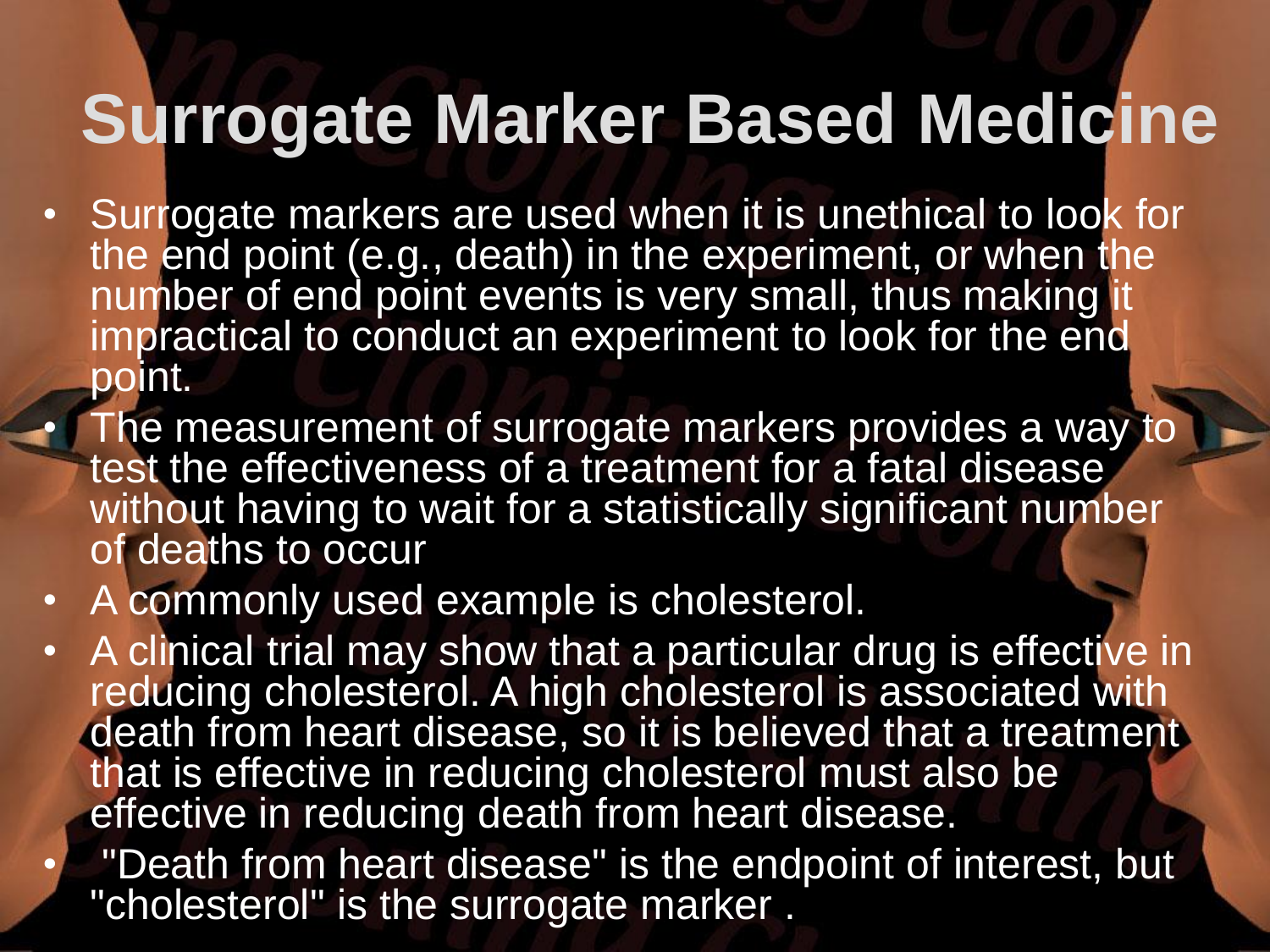### **Empirical Based Medicine**

- Empirical evidence was dismissed
- on the basis that boiling does not change the chemical nature of water (chemistry as a basic science discarded a biological observation which could only be explained after microbes were discovered!).
- **Similarly, hand washing to reduce puerperal** sepsis in Semmelweis time had no biological plausibility and was not accepted.
- **Explanations can come in the future if your data** is sound and shows a difference.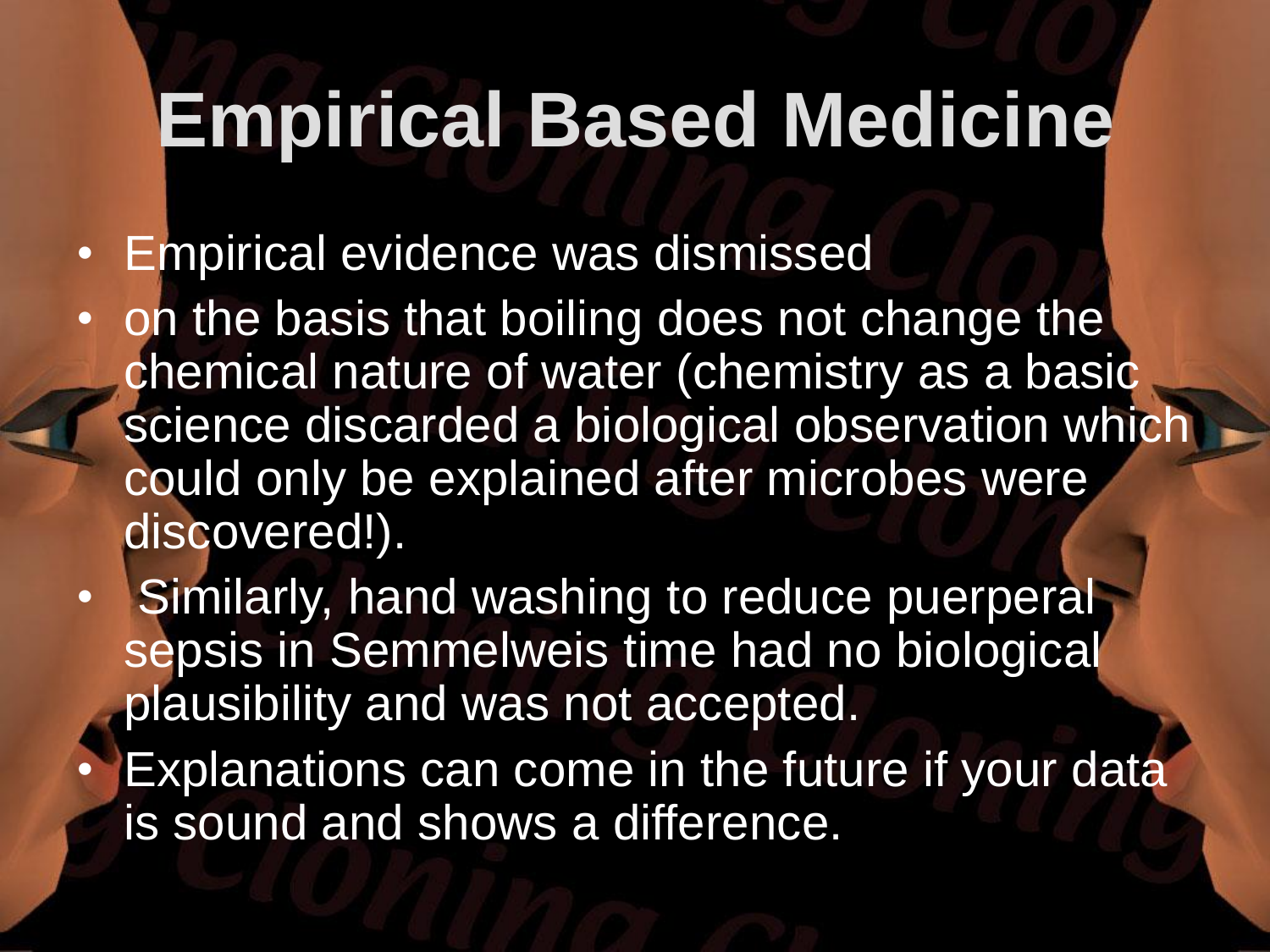### Litigation-Based Medicine

- when science is used to serve the purposes of litigation or administrative proceedings, great care is needed to ensure its proper deployment, and a courtroom judge is probably not the appropriate person to decide on the reliability and relevance of scientific evidence.
- Furthermore, the perception that bias is inherently bad or avoidable may itself be biased

.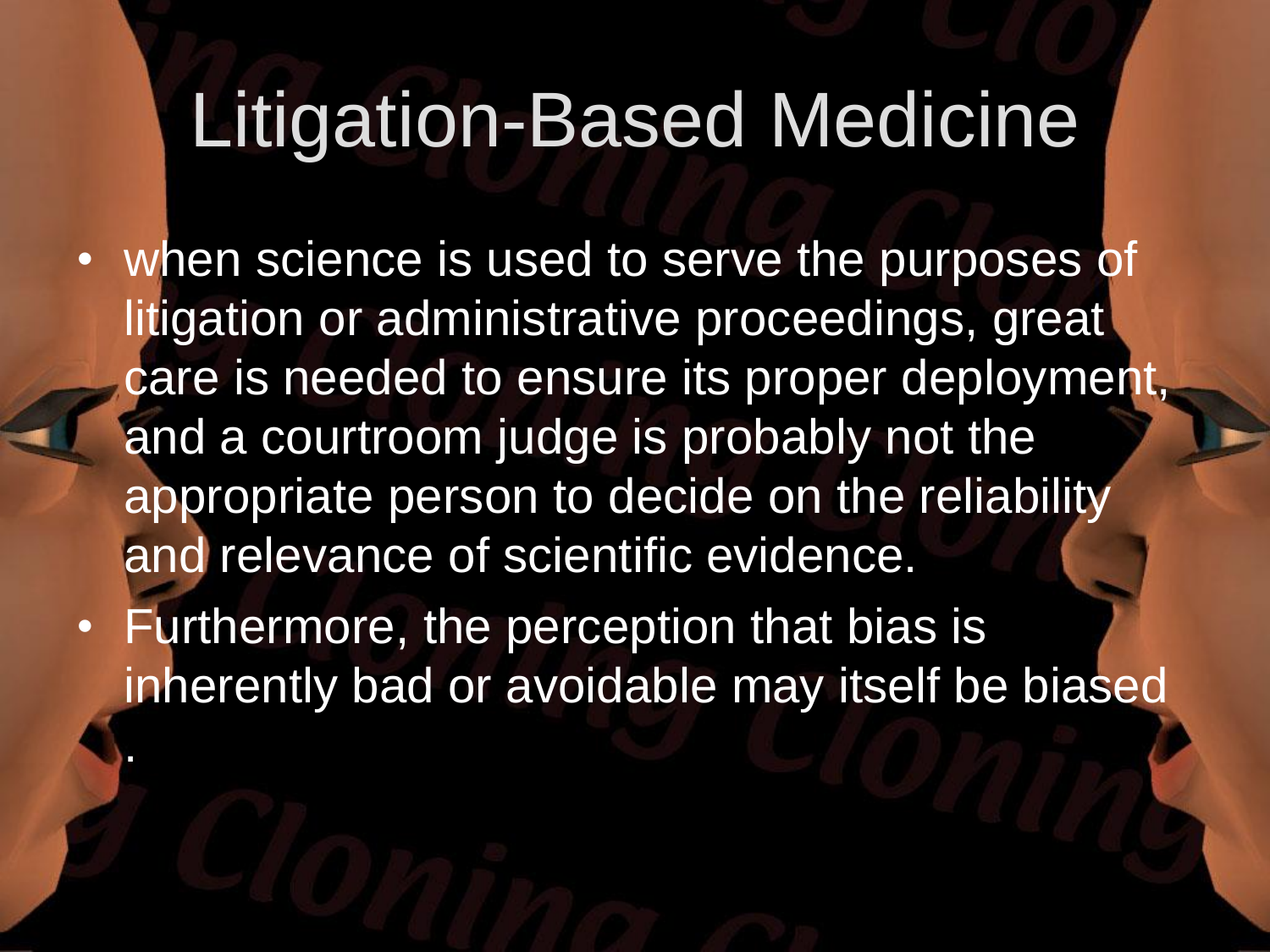#### **Duress Or Consent Based Medicine**

- Informed consent is the process through which the patient becomes educated about the procedure - including its benefits, risks and alternatives - and makes the decision to have the procedure performed.
- Informed consent implies that the patient fully understands the issues, has asked any questions she has, had her questions answered, and makes her decision under no duress.
	- Adequate time should be allowed for a patient to think about all of the issues before consenting to the operation.
- Where an adult patient is unable to give or refuse consent for example, because he is unconscious or mentally disabled, the doctor has a right - perhaps even a duty - to give treatment that is in the patient's best interests, to save his life or to prevent deterioration or ensure improvement in his physical or mental health. Lord Goff;
- **Duress of circumstances -necessity - distinction between innocent life and one that threatens life of another]**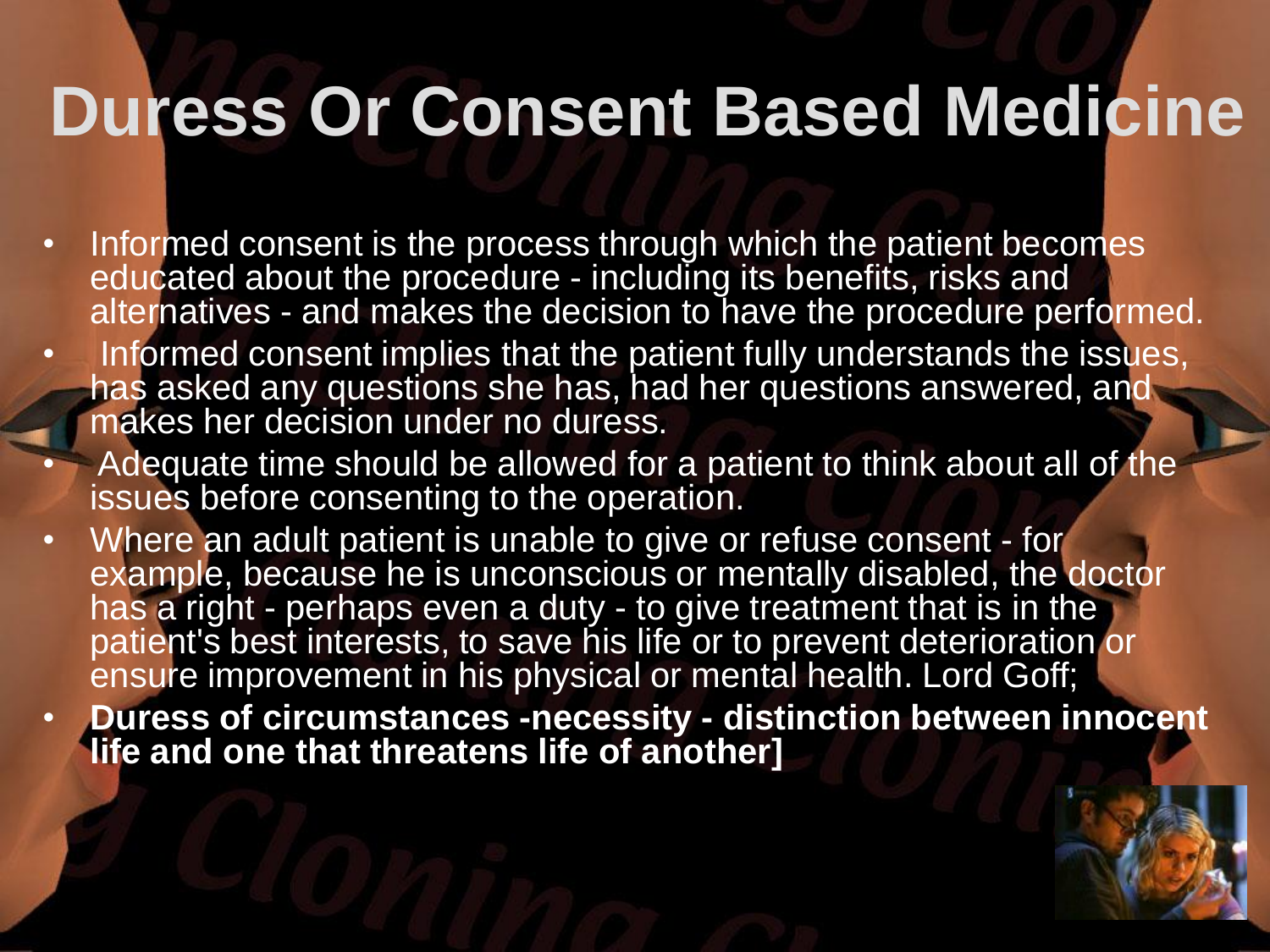There are plenty of alternatives for the practising physician in the absence of evidence. This is what makes medicine an art as well as

a science.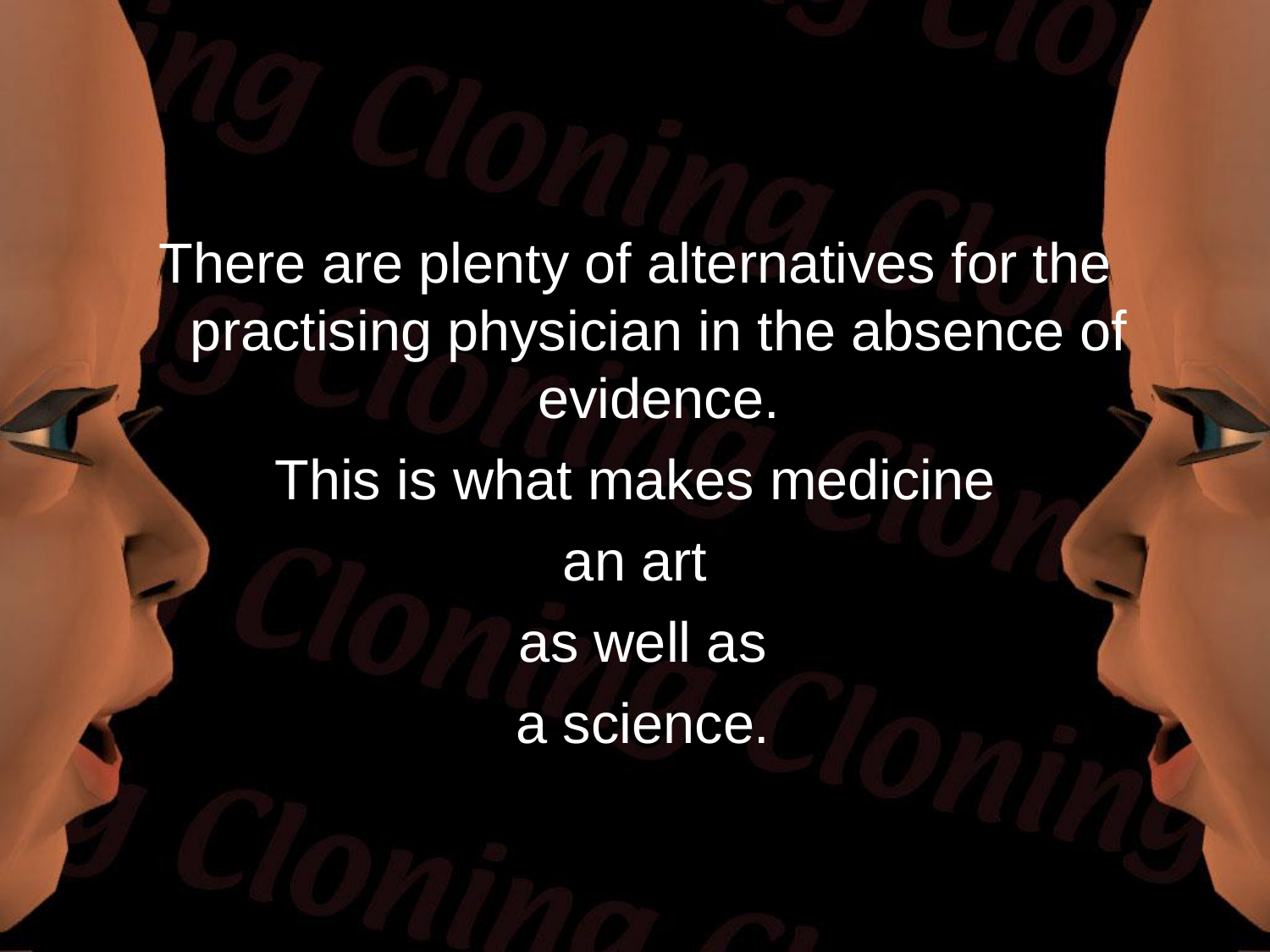**In the past decade,** 

Evidence-based medicine has contributed much to how we teach, deliver, and think about clinical services. the coming decade,

We must continue to ensure that evidence-based medicine is not simply used widely, but that that it is also used wisely.